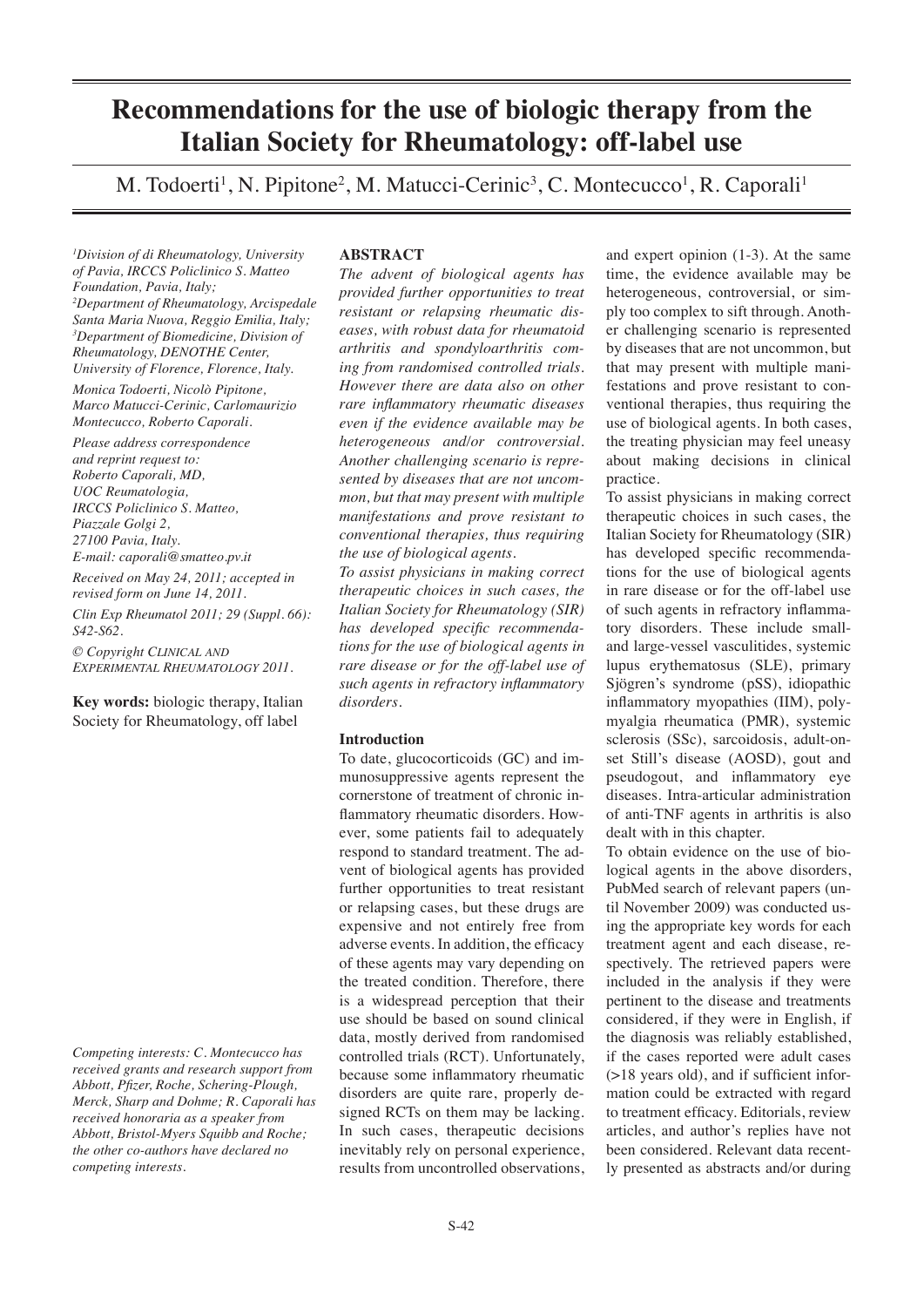meeting sessions have also been taken in consideration. Information about the safety profile of biological agents is published in a separate chapter, but important emerging issues are also mentioned herein whenever appropriate. Levels of evidence have been assigned to the papers retrieved, and the strength of the recommendations has been graded according to the levels of evidence (4). However, since the cost of new therapies must be rigorously examined in these financially challenging times, in the elaboration of recommendations we have also taken into account the perceived global cost/benefit ratio, in line with the recommendations and guidelines by other international Societies.

## **Systemic lupus erythematosus**

*a) Off-label rituximab therapy* 

There are two RCTs conducted in patients with refractory SLE, none of which has shown a clear benefit of rituximab (RTX) over and above that provided by standard therapy in renal and in extra-renal manifestations. The LUNAR (LUpus Nephritis Assessment with Rituximab) study compared the addition of RTX (1000 mg on days 1, 15, 168 and 182) or a matched placebo to GC and mycophenolate mofetil (MMF) given intravenously at target dose of 3 g/day in 144 patients with active proliferative lupus nephritis. There was no significant between-group difference in the primary end point of complete or partial renal response, but only 1 RTX compared to 8 placebo patients required a new immunosuppressive agent added by 52 weeks (5). The incidence of serious adverse events (SAE) was comparable in the two arms, although leukopenia (12.3% *vs.* 4.2%), neutropenia (5.5% *vs.* 1.4%) and hypotension (11% *vs.* 4.2%) were more frequent in the RTX compared to the placebo arm.

The EXPLORER (Study to Evaluate the Efficacy and Safety of Rituximab in Patients With Severe Systemic Lupus Erythematosus) study recruited 257 patients with moderate to severe non-renal SLE and compared RTX (1000 mg at days 1, 15, 168 and 182) with placebo (PBO). GC 0.5–1.0 mg/kg were tapered to 10 mg daily by week 10. There was

no difference between RTX and PBO in the achievement of primary major and partial clinical response (defined by the British Isles Assessment Group [BILAG] [6]) and secondary end-points at 52 weeks of follow-up, although RTX significantly improved anti-ds-DNA and complement levels (7). The incidence of adverse events (AE) was balanced between groups, with severe infectious complications being more frequent in placebo than in RTX treated patients (17% *vs*. 9.5%, respectively) and neutropenia being more frequent in the RTX group (7.7% *vs*. 3.4%).

The remaining published data on RTX in SLE derives from uncontrolled observations, which mostly showed efficacy of RTX on systemic, renal, haematological, articular, muco-cutaneous, cardiopulmonary, neuropsychiatric features, and GC requirements. A possible explanation for the discrepancy between the results of the two RCTs quoted above and those of the uncontrolled reports may reside in the considerable immunosuppression used in the RCT, which might have overriden RTX-related effects. Overall, the impression is that RTX could be useful in selected cases of refractory SLE patients, although long-term data is not yet available.

The most frequently used RTX regimen is that recommended for the treatment of low-grade non-Hodgkin's lymphoma (9) (375 mg/m², 4-weekly intravenous administrations) followed by the administration protocol used in rheumatoid arthritis (10) (1000 mg 2 weeks apart). In all cases RTX was administered together with oral or intravenous GC and in almost half of the cases concomitantly with intravenous cyclophosphamide (CYC) mostly at 500 or 750 mg/m2 . Although the addition of CYC to RTX makes it difficult to determine to what extent the clinical responses observed were actually due to RTX, this regimen appeared to provide clinical benefits.

Escalation studies have shown no clear association between different RTX therapeutic regimens and clinical efficacy, safety, and B cell depletion in SLE patients (11-17).

Globally, at least one third of patients experienced clinical relapses on average 12 months after the first RTX administration, expecially within the first 6 months (18, 19). The high observed frequency of relapses might be due to selection of patients, who had refractory and often severe disease. Available data of re-treated patients showed a good clinical response in almost 80% of cases, very close to that observed for initial therapy, with a trend of more rapid and persistent clinical response, suggesting that re-treatment may provide additional benefit (19-21).

On the basis of the available data, we suggest the following recommendations:

- Rituximab is not recommended as first-line therapy in patients with SLE Disease Activity Index (SLEDAI) (level of evidence Ib, strength of recommendation A).
- In patients with active SLE (SLEDAI>8 and/or one "A"or two "B" items on BILAG) whose disease has failed to respond to standard immunosuppressive therapies (GC plus one immunosuppressive agent), rituximab might be considered as adjunctive treatment (level of evidence IIa, strength of recommendation B).
- In the case of clinical relapse, rituximab re-treatment with the same initial therapeutic scheme appears to be efficacious and safe with a trend toward more rapid and persistent clinical benefit over time (level of evidence IIb, strength of recommendation B).
- *Specific SLE organ involvement:*
- *Lupus nephritis*

A RCT assessed the efficacy of combined RTX and CYC therapy *versus* RTX alone in patients with proliferative lupus nephritis. Nine patients received RTX alone (1000 mg 2 weeks apart), while 10 were treated with RTX and CYC (750 mg/m² on day 1 in association with RTX administration). All patients also received pulse GC followed by oral GC (22). Combined therapy did not prove superior to RTX monotherapy in terms of clinical, laboratory, and histological outcomes. These results suggest that RTX could be efficacious even without concomitant CYC administration in lupus nephritis.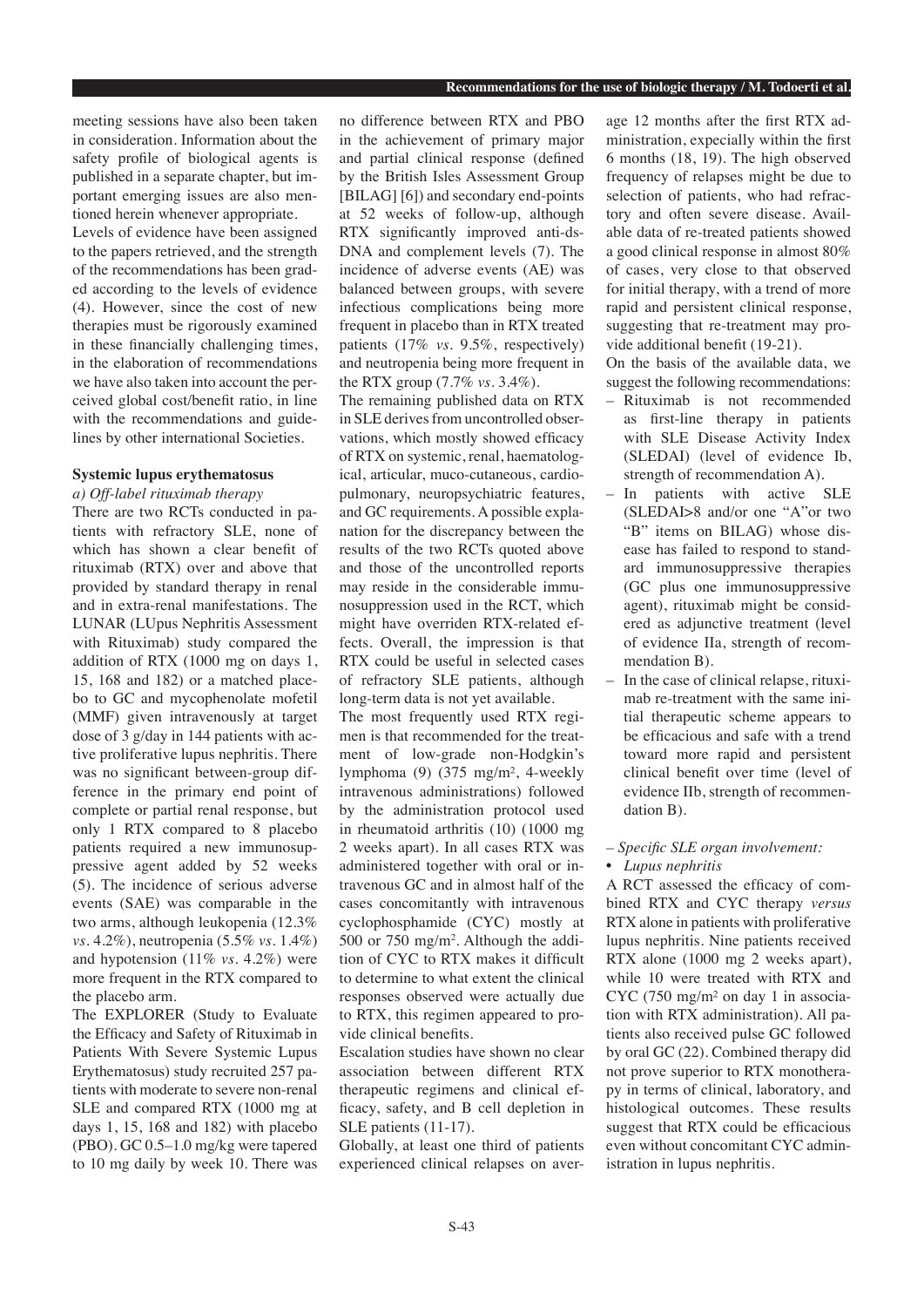In contrast with the results from the-LUNAR RCT, in several open studies RTX induced a complete or partial therapeutic response of 91% in 191 reported patients with lupus nephritis (23-27). In particular, RTX therapy improved markers of renal involvement including serum creatinine, albumin levels, 24-hour urinary protein excretion, haematuria and, in the few cases where were available, histological findings (25, 27, 29).

The most common therapeutic regimen was the lymphoma RTX scheme in association with intravenous CYC and pulse GC followed by step-down oral administration (25, 27), although other RTX schemes have also been reported (23, 24, 28). Limited data suggest efficacy of RTX associated with immunosuppressants different from CYC, such as azathioprine (AZA) and MMF (11, 26). Maintenance therapy after RTX induction therapy mainly consisted of low-dose prednisone and oral immunosuppressive agents (mostly MMF and AZA) (26, 29).

RTX has also been used as monotherapy with background GC only. In a recent prospective trial 20 patients with refractory lupus nephritis despite GC treatment achieved clinical remission with RTX induction monotherapy (1000 mg at baseline and after two weeks) followed by MMF maintenance therapy. This regimen was well tolerated and allowed progressive tapering of the GC dose or even GC withdrawal (29).

RTX also appears to hold promise in patients with renal insufficiency due to severe lupus nephritis. In a recent retrospective analysis, RTX (375 mg/m² weekly for 4 weeks) was given as induction and maintenance therapy in association with immunosuppressive agents and oral GC to 20 patients with severe refractory lupus nephritis (histologic classes III, IV, V according to WHO classification) (30). After two years of follow-up, 60% patients achieved a partial or complete renal response with a concomitant significant decrease in oral GC intake. Five patients were treatment failures, 4 of whom underwent chronic haemodialysis. Ten patients received repeated RTX infusions as maintenance therapy with clinical benefit. In all nine

patients for whom repeated biopsies were available at the end of the follow up, a decrease in histologic activity was observed, even in non-responders. Lack of clinical renal remission was significantly associated with the absence of B cell depletion one month after RTX initiation. However, failure to respond to RTX despite achievement of B cell depletion has also been reported (31).

Results from a case report suggest that RTX might be safely used in haemodialysis patients, in case of relapsing SLE flares not sufficiently controlled by standard treatment (32). RTX does not appear to be eliminated by haemodialysis.

On the basis of the available data, we formulated the following recommendations:

- Rituximab may be considered as induction therapy for patients with active lupus nephritis that have failed glucocorticoids and immunosuppressive agents including pulse cyclophosphamide (level of evidence IIa, strength of recommendation B).
- The addition of cyclophosphamide to rituximab is not recommended (level of evidence Ib, strength of recommendation A).
- Immunosuppressants, particularly mofetil mycophenolate and azathioprine, should be considered as manteinance therapy after RTX induction (level of evidence IIb, strength of recommendation B).
- Rituximab in association with glucocorticoids and/or immunosuppressive agents may be used as induction and maintenance therapy even in case of active lupus nephritis complicated by mild-to-severe renal insufficiency (level of evidence IIb, strength of recommendation B). No dose adjustment of RTX is required (level of evidence IV, strength of recommendation C)
- Rituximab is not recommended as adjunctive therapy in refractory rapidly progressive glomerulonephritis because of lack of evidence of efficacy (level of evidence IV, strength of recommendation C).

## • *Neuropsychiatric SLE*

The largest case series of SLE patients with neuropsychiatric (NPS) involve-

ment treated with RTX contained 10 patients with refractory central nervous system (CNS) lesions. Clinical response to RTX was noted for a welter of manifestations including confusional state, seizures, psychosis, and cognitive dysfunction virtually in all cases over 6 months, while ongoing immunosuppressive agents could be tapered or withdrawn (33). Re-treatment was efficacious in 2 relapsing cases. Maintenance RTX therapy (three monthly RTX infusions at a dose of 375 mg/m²) was also efficacious in two cases (34). Rapid and satisfactory responses in terms of neuropsychiatric involvement have also been reported by two other open-label studies (15, 16) and case reports (Table I).

• *Haematological features*

An overall favourable clinical response was observed in about 94% of RTX-treated patients with haematologic alterations (in some cases refractory to standard therapy) attributable to SLE, including thrombocytopenia and haemolytic anaemia (14, 16, 18, 30, 35- 37) (Table II). In most cases, RTX was given with conventional immunosuppressants and GC. Reduction or disappearance of pathogenic autoantibodies such as anti-platelet antibodies have occasionally been reported. On the other hand, in two patients with the antiphospholipid syndrome RTX treatment was linked to thrombotic AE possibly due to immune complexes of RTX and anti-RTX antibodies (38).

# • *Mucosal and skin features*

In most studies, muco-cutaneous features were associated with other SLE manifestations, but were not the primary indication for RTX use. However, successful use of RTX for SLE skin manifestations including oral ulcers, cutaneous vasculitis, and alopecia has been described (Table III).

On the basis of the available data we formulated the following recommendations:

– In patients with severe neuropsychiatric SLE refractory to glucocorticoids and standard immunosuppressive agents add-on rituximab may be considered (level of evidence IV, strength of recommendation C).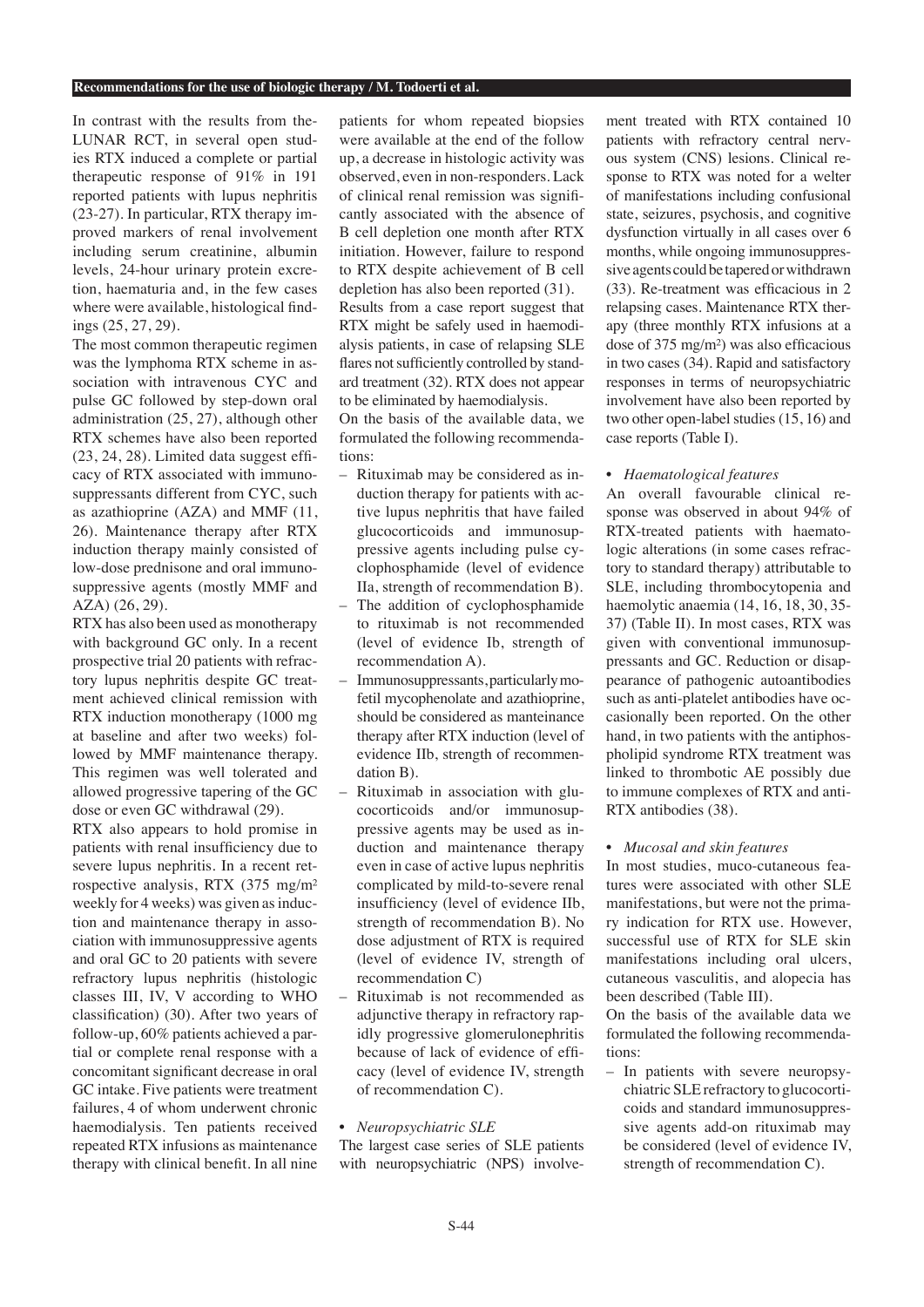- Rituximab maintenance therapy might be considered in refractory patients that have responded to rituximab induction therapy (level of evidence IV, strength of recommendation C) in patients with severe neuropsychiatric SLE refractory to immunosuppressants.
- Rituximab may be considered as adjunctive therapy to treat thrombocytopenia and autoimmune haemolytic anaemia (level of evidence IV, strength of recommendation C).
- In SLE patients with severe mucocutaneous involvement refractory to multiple immunosuppressive agents, rituximab may be considered as adjunctive therapy (level of evidence IV, strength of recommendation C).

## *b) Anti-TNF-α agents off-label therapy*

There is limited experience with TNF- $\alpha$ inhibitors in SLE. Uncontrolled observations suggest some efficacy of infliximab in lupus nephritis (39-41). In a small pilot RCT including 27 patients (9 assigned to the treatment arm, 18 to the control group) with active and refractory SLE, a brief course of infliximab (5 doses of 3 mg/kg at 0, 2, 6 and then every 8 weeks) in association with ongoing immunosuppressive treatments resulted in several beneficial effects including consistent reduction of daily oral GC requirement and significant improvement in SLEDAI scores at 6 months of follow-up in comparison to control group. No greater improvement was demonstrated in laboratory or immunological parameters in the same period, including measures of renal function (24-hours urine protein and urine sediment) (42). In 5 patients continuing to receive infliximab positive effects were seen especially on muco-cutaneous features, arthritis and serositis, but no conclusions could be drawn on specific organ involvement due to the limited number of subjects enrolled. On a note of caution, increased autoantibody production has been reported (43, 44). Regarding the use of etanercept in SLE, two cases reported efficacy in subcutaneous lupus (45, 46) and in a pregnant woman with severe lupus nephritis that experienced a complete remission with

**Table I.** SLE-related case reports and series on neuropsychiatric involvement.

| Ref.           | Pts | N/R | Features | Study-drug<br>(DMARDs/GC) | Follow-<br>up  | Outcome   |
|----------------|-----|-----|----------|---------------------------|----------------|-----------|
| Saito $(208)$  |     | R   | CNS. K   | $RTX (+/+)$               | $7 \text{ ms}$ | <b>CR</b> |
| Tokunaga (209) | 5   | R   | CNS, PNS | $RTX (+/+)$               | $7 \text{ ms}$ | $5/5$ CR  |
| Amstrong (210) |     | R   | CNS.     | $RTX (+/+)$               | 45 ds          | <b>PR</b> |

Ref: bibliographic references; Pts: patients number; DMARDs: disease modifying anti-rheumatic drugs; GC: glucocorticoids; RTX: rituximab; N/R: new case/refractory; CR: complete remission; PR: partial remission; CNS: central nervous system; PNS: peripheral nervous system; K: kidney involvement; ms: months; ds: days.

**Table II.** SLE-related case reports and series on haematological involvement.

| Ref.             | Pts            | N/R | Features                                    | Study-drug<br>(DMARDs/GC) | Follow-<br>up   | Outcome                     |
|------------------|----------------|-----|---------------------------------------------|---------------------------|-----------------|-----------------------------|
| Perrotta (211)   | 1              | R   | HA                                          | $RTX (+/+)$               | $7 \text{ ms}$  | CR.                         |
| Kneitz $(212)$   | $\overline{2}$ | R   | IT                                          | $RTX$ $(-/+)$             | $4 \text{ ms}$  | 1 CR:1 F                    |
| Limal $(213)$    | 1              | R   | TTP anti<br>ADAMTS13+                       | $RTX (+/+);$<br>$+$ PE    | $11 \text{ ms}$ | <b>CR</b>                   |
| Kamiya (214)     | 1              | R   | HPS, then<br>refractoryTTP<br>antiADAMTs13- | $RTX (+/+);$<br>$+$ PE    | 100 ds          | CR for TTP<br>(HPS relapse) |
| Lehembre $(215)$ | 1              | R   | IT, multisystemic<br>TВ                     | $RTX (+/-)$               | $29$ ms         | CR.                         |
| Fukushima (216)  | 1              | R   | AT                                          | $RTX (+/+)$               | $11 \text{ ms}$ | CR.                         |
| Kittaka (217)    | 1              | R   | Evans syndrome                              | $RTX (+/+)$               | $1 \text{ ms}$  | CR.                         |
| Kothani (218)    | 1              | R   | <b>CAD</b>                                  | $RTX (+/+)$               | 8 <sub>ms</sub> | CR.                         |
| Ahn $(219)$      | 1              | R   | Severe APS                                  | $RTX + PE$                | $15 \text{ ms}$ | <b>CR</b>                   |
|                  |                |     |                                             |                           |                 |                             |

HA: haemolytic anaemia; IT: immune thrombocytopenia; TTP: thrombotic thrombocytopenic purpura; PE: plasma-exchange; HPS: haemophagocytic syndrome; TB: tubercolosis; AT: amegakaryocytic thrombocytopenia; CAD: cold agglutinin disease; APS: anti-phospholipid syndrome; CR: complete remission; F: failure; R: refractory case.

**Table III.** SLE-related case reports and series on cutaneous involvement.

| Ref.            | Pts | N/R | Features    | Study-drug<br>(DMARDs/GC) | Follow-<br>up   | Outcome   |
|-----------------|-----|-----|-------------|---------------------------|-----------------|-----------|
| Kieu (220)      |     | R   | <b>SCLE</b> | $RTX (+/+)$               | 2 ys            | <b>CR</b> |
| Uthman $(221)$  |     | R   | <b>SCLE</b> | $RTX (+/+)$               | 6 <sub>ms</sub> | <b>CR</b> |
| Risselada (222) | 2   | R   | <b>SLE</b>  | $RTX (+/+)$               | 4 ms            | $2/2$ CR  |
| McArdle (223)   |     | R   | LEP.        | $RTX (+/+)$               | 2 <sub>ms</sub> | CR.       |

SCLE: subacute cutaneous lupus erythematosus; LEP: lupus erythematosus profundus; CR: complete remission; R: refractory case; ms: months.

etanercept, plasma exchange (PE) and high-dose intravenous immunoglobulins (47).

On the basis of these data, we formulated the following recommendations:

– TNF-α inhibitors are not recommended to treat manifestations of systemic lupus erythematosus because of limited evidence of efficacy (level of evidence IV, strength of evidence C).

# *c) Anakinra off-label therapy*

There is a case series reporting treatment efficacy of subcutaneous (sc) 100 mg Anakinra daily in 4 SLE patients with active non-erosive polyarthritis refractory to previous treatment with GC (<15mg/die) and several disease-modifying anti-rheumatic drugs (DMARDs) (48). Temporary subjective and objective benefits were seen in all patients treated. However, after 12 weeks clini-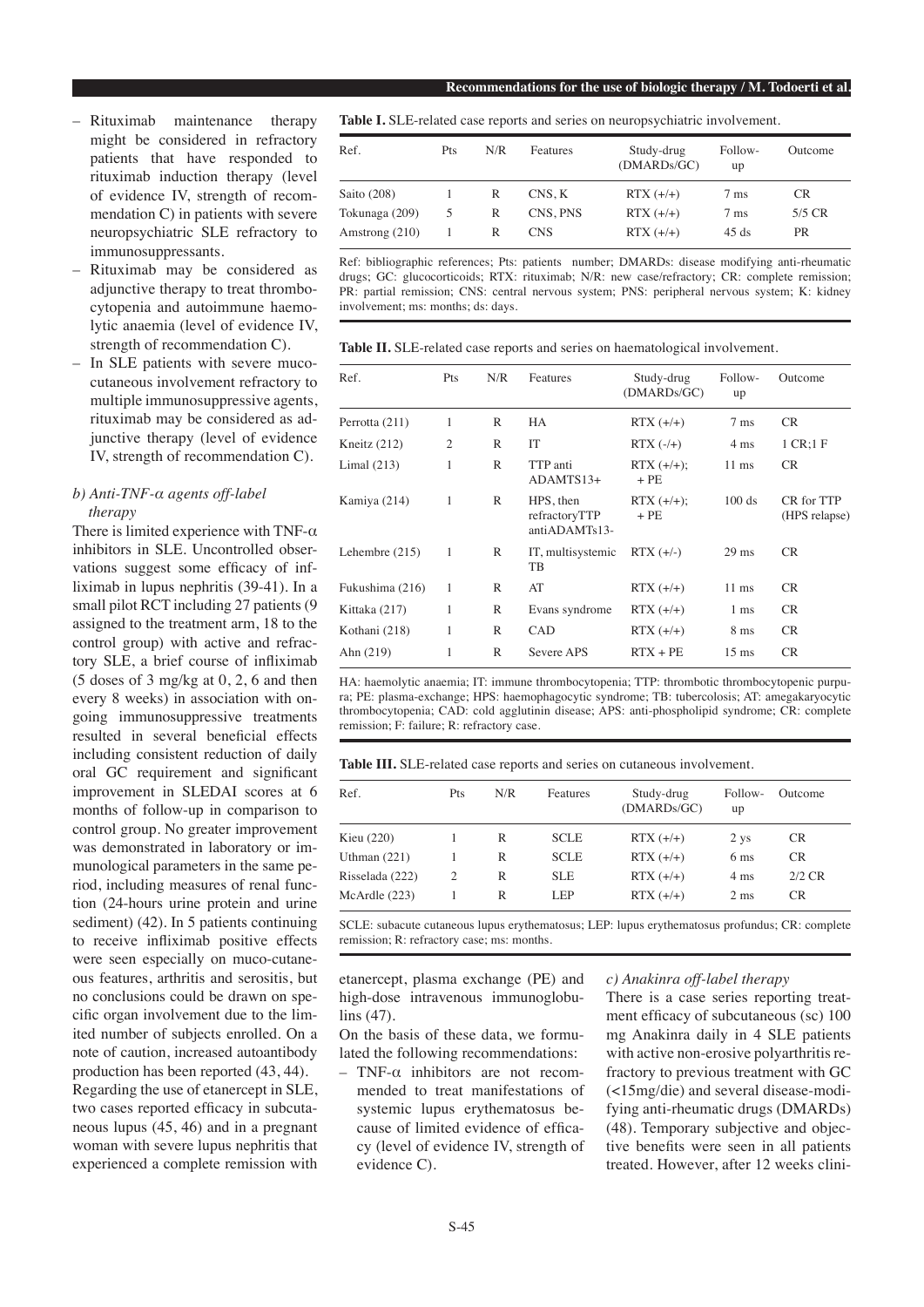cal activity tended to increase again and two patients required switching to a different treatment because of loss of efficacy.

On the basis of the available data, we formulated the following recommendations:

– Treatment with anakinra for active systemic lupus erythematosus-related non-erosive polyarthritis cannot be recommended due to insufficient evidence of clinical efficacy (level of evidence IV, strength of recommendation D).

## **ANCA associated vasculitides**

*a) Rituximab off-label therapy* The current standard treatment in ANCA-associated vasculitides (AAV) is an aggressive GC regimen combined with CYC. Unfortunately, the clinical outcome of such therapy shows that 10% patients do not experience clinical remission and about 50% patients relapse (49). In addition, conventional therapy has some serious AE which limit its long-term use.

Encouraging results come from the study "Rituximab for the treatment of Wegener's Granulomatosis and Microscopic Polyangiitis (RAVE)" (50). The study was conducted as a non-inferiority randomised, double-blind, placebo-controlled trial comparing RTX  $(375 \text{ mg/m}^2 \text{ intravenous weekly}$  for 4 weeks) with daily oral CYC (2 mg/ kg/day) for remission-induction in 197 ANCA-positive patients with severe, active (Birmighan Vasculitis Activity Score validated for WG, BVAS/WG [51] score >3) Wegener Granulomatosis or Microscopic Polyangiitis (3:1 randomisation ratio). Almost half patients in each arm had new-onset disease, while the others had a chronic relapsing course with disease flares severe enough to require CYC. Once remission was achieved, CYC was replaced with AZA, while the same GC regimen was used in both treatment arms, consisting of 1–3 g intravenous methylprednisolone followed by oral prednisolone 1 mg/kg/day, reduced to 40 mg/day by 1 month, and then tapered and withdrawn by month 6. The primary end point of complete disease remission, defined as a BVAS/

**Table IV.** Other SLE-related case reports and series on further organ involvement.

| Ref.                   | Pts | N/R          | Features     | Study-drug<br>(DMARDs/GC) | Follow-<br>up   | Outcome   |
|------------------------|-----|--------------|--------------|---------------------------|-----------------|-----------|
| Reynolds (36)          | 3   | R            | L            | $RTX (+/+)$               | 6 <sub>ms</sub> | 1CR, 2 PR |
| Lim (224)              | 1   | R            | L            | $RTX (+/+)$               | $5 \text{ ms}$  | CR.       |
| Nellessen (225)        | 1   | $\mathbb{R}$ | DAH          | $RTX (+/+); + PE$         | 3 <sub>ys</sub> | <b>CR</b> |
| Pinto $(226)$          | 1   | R            | PH, K        | $RTX (+/+)$               | n.s.            | CR.       |
| Torrente-Segarra (227) | 1   | $\mathbb{R}$ | AD           | $RTX (+/+)$               | 2 <sub>ms</sub> | <b>CR</b> |
| Simon (228)            | 1   | N            | <b>DLBCL</b> | R-CHOP                    | 1 ys            | <b>CR</b> |
| Henningan (229)        | 1   | R            | PAH          | $RTX (+/+)$               | $2$ ys          | <b>PR</b> |
| Waite (230)            | 1   | R            | <b>GIV</b>   | $RTX (+/+)$               | $2$ ys          | <b>CR</b> |
| Hickman (231)          | 1   | R            | <b>RV</b>    | $RTX (+/+)$               | 1 <sub>ys</sub> | <b>PR</b> |
| Ideguchi (232)         | 1   | R            | HLH          | Infliximab $(+/+)$        | 15 ds           | <b>CR</b> |
| Hayat (233)            | 1   | $\mathbb{R}$ | Sy           | Infliximab $(+/+)$        | 1 ys            | <b>CR</b> |
| Hayat $(40)$           | 1   | R            | K            | Infliximab $(+/+)$        | 6 <sub>ms</sub> | CR        |
| Naretto $(234)$        | 1   | $\mathbb{R}$ | Skin         | Infliximab $(+/+)$        | 6 <sub>ms</sub> | CR.       |

L: lung involvement; DAH: diffuse alveolar haemorrage; PH: pulmonary haemorrage; AD: articular disease; DLBCL: diffuse large B cell non-Hodgkin lymphoma; PAH: pulmonary arterial hypertension; GIV: gastrointestinal vasculitis; RV: retinal vasculitis; HLH: haemophagocytic lymphohistiocytosis; Sy: systemic involvement; K: kidney; n.s. (abs): not specified because only abstract available; N: new case; R: refractory case; CR: complete response; PR: partial response; PE: plasma exchange; R-CHOP: RTX + cyclophosphamide, doxorubicin, vincristine, prednisone.

WG equal to 0 in the absence of prednisolone, was achieved by 64% of patients in the RTX arm compared with 53% in the CYC group at month 6, the between-group differences being not significant. In addition, in a subgroup analysis, among patients with relapsing disease at baseline, RTX was more efficacious than CYC: 67% patients in RTX group reached the primary end point as compared with only 42% in the control arm. Rates of disease flare and AE were similar in the two groups. A limitation of this study is the exclusion of patients with severe alveolar haemorrhage requiring ventilatory support and of those with advanced renal dysfunction (serum creatinine >4.0 mg/ dl). These data suggest that RTX is not inferior to conventional therapy in inducing disease remission by 6 months of follow-up and thus it could serve as an alternative strategy in this setting. In the RITUXVAS study (randomised trial of RTX *versus* CYC for ANCAassociated vasculitis) 44 patients with newly diagnosed AAV and renal involvement were randomly assigned, in a 3:1 ratio, to either the RTX or to the control group. Both groups received intravenous methylprednisolone (at a dose of 1 g) and the same oral GC regimen (1 mg per kilogram per day initially, with a reduction to 5 mg per

day at the end of 6 months). Patients in the RTX group received RTX at a dose of 375 mg/m2 per week, for 4 consecutive weeks, and intravenous CYC at a dose of 15 mg per kilogram with the first and third RTX infusions; these patients did not receive AZA to maintain remission. For patients in the RTX group who had progressive disease within the first 6 months, a third dose of intravenous CYC (at a dose of 15 mg per kilogram) was permitted. Patients in the control group received a validated regimen of intravenous CYC for 3 to 6 months, followed by AZA. Further treatment with RTX or CYC was permitted in cases of relapse. Relapses occurring before a minimum of 6 months of sustained remission were considered failures with respect to the primary efficacy end point. The study's primary end point, sustained remission (BVAS of 0 for 6 months) at 12 months was achieved by 76% of patients treated with RTX, and by 82% of patients treated with CYC (difference non-significant). Deaths were 18% in both arms. AE were also similar in both arms (52). Like the RAVE, this study included only ANCA-positive patients. Therefore, the results of this study may not be generalised to ANCA-negative patients. Unlike the RAVE, in this study patients randomised to rituximab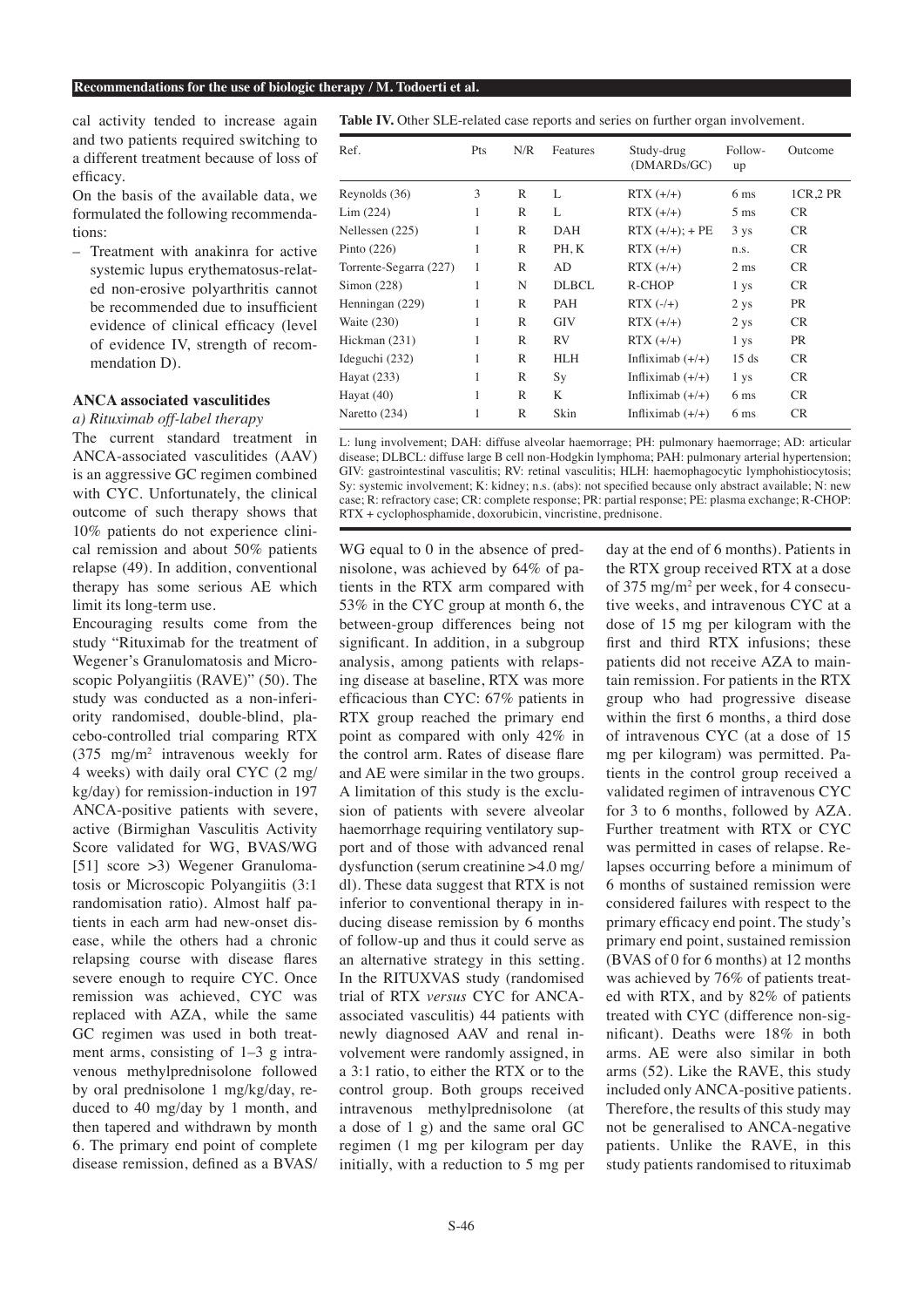also received at least two doses of intravenous cyclophosphamide, whereas in the RAVE trial patients randomly assigned to rituximab did not receive cyclophosphamide. Despite these differences in study protocols, the RAVE and the RITUXVAS both showed equipotency of RTX compared to CYC. In addition to these RCTs, the use of RTX in AAV patients, with refractory disease and/or SAE related to standard immunosuppressive treatments, is globally reported by 6 retrospective analyses (53-58), 4 prospective trials (19, 59-61), and several case series and reports (Table V). Data are available mostly for patients with Wegener's granulomatosis (n=142), but fewer cases of microscopic polyangiitis (25 patients) and Churg-Strauss syndrome

(11 patients) have also been reported (19, 53, 55, 58, 60). Most patients had severe (BVAS-WG>3 or more, BVAS>8 for AAV other than WG) and refractory disease despite treatment with the highest tolerated dose of CYC given in combination with prednisolone therapy for at least 6 months or having contraindications for its use. In the majority of cases, a significant clinical improvement or even clinical remission following RTX therapy was achieved according to the BVAS index (64). Induction of remission was often rapid and persistent. RTX was usually given with the lymphoma scheme, but no RTX regimen proved clearly superior. In all cases GC (from 0.5 to 2 mg/ kg/day) were co-administered, mostly in association with other DMARDs.

Regarding the efficacy of RTX in the patients' subset characterised by predominantly granulomatous manifestations the evidence is partially conflicting. Omdal *et al.* and Aries *et al.* suggested poorer responsiveness to RTX of patients with predominantly granulomatous manifestations, particularly orbital pseudotumour (54, 59). On the contrary, Seo *et al.* found RTX equally effective in inducing and sustaining clinical remission in patients with generalised vasculitis as in those with granulomatous disease manifestations, like chronic sinusitis, pulmonary nodules, orbital pseudotumour, and subglottic stenosis (65).

**Table V.** AAV-related case reports and series with off-label RTX.

| Ref.                  | Pts                      | N/R          | Features                                          | Study-drug<br>(DMARDs/GC) | Follow-<br>up   | Outcome                   |
|-----------------------|--------------------------|--------------|---------------------------------------------------|---------------------------|-----------------|---------------------------|
| Specks $(235)$        | 1 WG                     | R            | CNS, ENT                                          | $RTX (-/+)$               | $14 \text{ ms}$ | CR.                       |
| Cheung $(236)$        | 1 WG                     | R            | <b>Scleritis</b>                                  | $RTX (+/+)$               | $7 \text{ ms}$  | Responder                 |
| Freidlin (237)        | 1 WG                     | R            | $Seleritis + PUK$                                 | $RTX$ $(-/+)$             | $3 \text{ ms}$  | <b>CR</b>                 |
| Kowalewska (238) 1 WG |                          | R            | L, ENT; IFX failure                               | $RTX (+/+)$               | $2$ ys          | <b>CR</b>                 |
| Ferraro (239)         | 1 WG                     | $\mathbb{R}$ | L, ENT; IFX failure;<br>CHOP for<br>abdominal NHL | $RTX (+/+)$               | $10 \text{ ms}$ | <b>CR</b>                 |
| Henes $(56)$          | 6 WG                     | R            | ENT, K, SNC                                       | $RTX$ $(-/+)$             | $16$ ms         | $4CR, 1PR$ ,<br>1 relapse |
| Roccatello (240)      | 4 MPA,<br>2 WG,<br>1 CSS | R            | Necrotising GNF,<br><b>PNS</b>                    | $RTX (+/+)$               | $12 \text{ ms}$ | 7/7CR                     |
| Kaushik (241)         | 1 CSS                    | R            | K, L, S                                           | $RTX (+/+)$               | 3 <sub>ms</sub> | CR.                       |
| Koukoulaki (242)      | 2 CSS                    | R            | ENT, PNS, L, C;<br>ENT, PNS                       | $RTX (+/+)$               | $10 \text{ ms}$ | <b>CR</b>                 |
| Ribeiro (243)         | 1 PAN                    | R            | Skin, PNS                                         | $RTX (+/+)$               | $2$ ys          | <b>CR</b>                 |
| Sonomoto (244)        | 1 PAN                    | R            | Skin, PNS                                         | $RTX (+/+)$               | n.s.            | CR.                       |

WG: Wegener's granulomatosis; MPA: microscopic polyangioitis; CSS: Churg-Strauss syndrome; CNS: central nervous system; PNS: peripheral nervous system; PUK: peripheral ulcerative keratitis; ENT: ear-nose-throat involvement; GNF: glomerulonephritis; K: kidney involvement; L: lung involvement; C: cardiac involvement; CR: complete response; PR: partial response; PAN: polyarteritis nodosa; CHOP: cyclophosphamide, doxorubicin, vincristine, prednisone; IFX: infliximab; n.s.: not specified.

Clinical relapses following RTX therapy in AAV patients are frequent (up to 50-60% of patients) with a median relapse time ranging between 12 and 18 months, but re-treatment is often effective and safe (19, 55, 60, 65, 66). Successful persistent clinical remission has been reported in 8 patients pre-emptively treated with RTX for isolated ANCA titers' increase without clinical relapse. It should be noted, however, that increased ANCA titers do not necessarily predict clinical recurrences (61, 65).

On the basis of these data, we formulated the following recommendations:

- Rituximab can be used to induce disease remission in association with glucocorticoids in patients with ANCA-associated vasculitis in alternative to cyclophosphamide (level of evidence Ib, strength of recommendation A).
- There is insufficient evidence to recommend the use of rituximab in patients with severe alveolar haemorrhage or severe renal failure. However, rituximab may be used in patients that fail cyclophosphamide therapy (level of evidence IV, strength of recommendation C).
- Patients with refractory granuloma-

tous manifestations, especially retroorbital granulomata, may respond less well to rituximab (level of evidence IV, strength of recommendation C).

- In case of clinical relapse, re-treatment with the same initial rituximab schedule, with or without concomitant disease-modifying anti-rheumatic drugs and oral GC, should be considered (level of evidence IIa, strength of recommendation C).
- We do not endorse pre-emptive RTX therapy for isolated ANCA titers' increase in the absence of a clinical flare (level of evidence IV, strength of recommendation C).

# *b) Anti-TNF-α agents off-label therapy*

The only available RCT, the WGET (Wegener's Granulomatosis Etanercept trial), randomised 180 patients with active Wegener granulomatosis (BVAS/ WG>3) to receive either twice weekly subcutaneous etanercept (25 mg) or placebo (67). Patients with severe disease received CYC and GC at enrolment and those with limited disease methotrexate and GC at enrolment. Once the disease was controlled, the doses of the standard medications were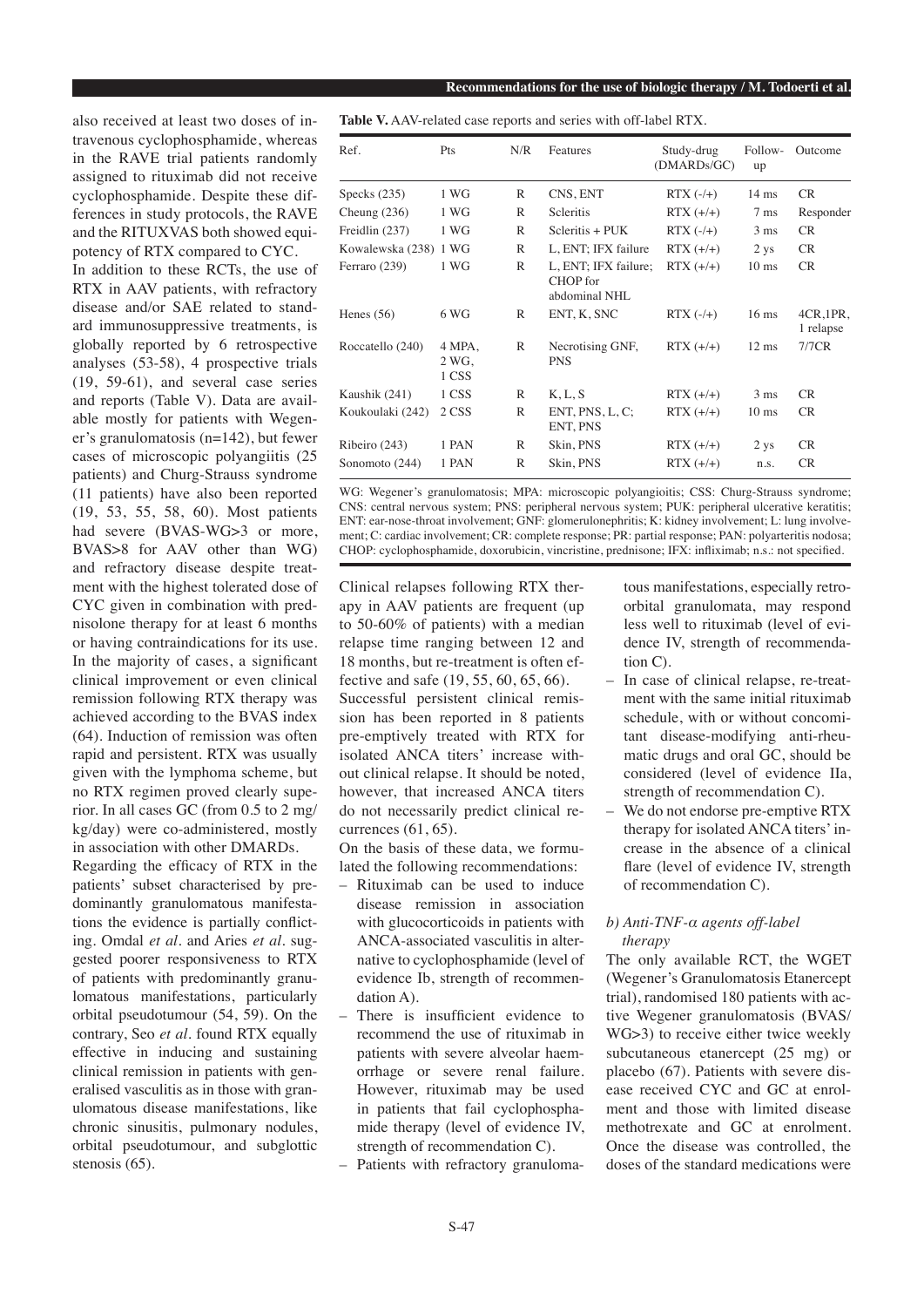tapered according to a predefined protocol. Severe flares were treated with CYC and GC, while limited flares were treated with increases in the dose of methotrexate, prednisone, or both. The primary outcome measure was sustained disease remission, defined as a BVAS/WG of 0 for at least six months. Secondary outcome measures included the number and rate of flares during the treatment phase, the percentage of patients with a sustained low level of disease activity (defined by a BVAS/WG <3 for at least six months), the percentage of patients with remission (defined by a BVAS/WG of 0), and AE. The percentage of patients meeting the primary end point did not differ between the etanercept and the placebo-treated arm (69.7% 75.3%). Likewise, etanercept did not prove superior to placebo in meeting secondary outcomes.

Life-threatening and serious AE were similarly high in both groups, but six solid cancers occured in etanercept group *versus* none in the placebo arm, suggesting a significant higher risk of solid malignancy that might be related to combined TNF-α inhibition and CYC. In summary, despite encouraging results of an early study, the WGET suggested that etanercept was not effective in AAV and in particular did not prevent relapses more than did placebo (68). In addition, there was a higher incidence of solid tumours in the etanercept group.

In a large open-label trial on AAV patients, eligible patients were entered into one of two studies (69). Study I examined patients with acute flares of AAV that were not immediately lifethreatening (BVAS  $\geq$ 10), while study II examined patients with active AAV (BVAS  $\geq$ 4) that had received at least 3 months of combination therapy with prednisolone and immunosuppressive agents without achieving remission. Patients in both study subgroups initially received infliximab (5 mg/kg) intravenously at 0, 2, 6, and 10 weeks. Study II patients achieving remission were invited to continue receiving infliximab at six weekly intervals for 1 year. Concomitant therapy in study I was oral CYC (2 mg/kg per day) for 14 weeks and a reducing course of oral prednisolone. Patients in remission were then switched to a remission maintenance regimen of prednisone and azathioprine 2 mg/kg or mycophenolate mofetil if azathioprine was contraindicated. Twenty-eight patients (88%, 14 in each study) achieved remission (BVAS  $\leq$ 1) at a mean time of 6.4 weeks. GC requirement decreased in both groups. Of the 28 patients achieving remission, 5 (18%) experienced relapse of disease requiring a change in medication. Seven serious infections were recorded. The results of this study are consistent with efficacy of infliximab in active AAV. Globally, other open-label trials and case series related to the use of infliximab in active refractory AAV have shown an overall rate of clinical response of 80%, mostly sustained for at least 6 months (70-72). The majority of AAV patients had Wegener's granulomatosis (69, 71, 73-76). Encouraging results of infliximab therapy have been described in refractory granulomatous manifestations of AAV. In a small case series, infliximab added to standard therapy (including intravenous CYC and oral GC) prevented blindness due to refractory progressive retro-orbital granulomas in all patients (3/3), improving ocular motility and symptoms and reducing ocular lesions on MRI images. Remission was also achieved in 6 patients with rapidly progressive glomerulonephritis and cavitating polmunary nodules (70). Successful treatment with infliximab of refractory meningeal and ocular involvement was also reported in 2 Wegener granulomatosis patients (77, 78).

On the basis of these data, we formulated the following recommendations:

- We do not recommend the use of anti-TNF- $\alpha$  agents in patients with ANCA-associated vasculitis that have attained drug-induced remission to prevent flares upon tapering glucocorticoids and immunosuppressants (level of evidence Ib, strength of recommendation A).
- Anti-TNF-α agents might be used in selected refractory patients with ANCA-associated vasculitis as adjunctive therapy to standard ongoing immunosuppressive medications (level of evidence IV, strength of recommendation C).

#### **Polyarteritis nodosa**

There are only two reported patients with refractory polyarteritis nodosa (PAN) treated with RTX. In both patients, RTX led to complete resolution of cutaneous ulcers, unresponsive to previous conventional immunosuppressive drugs (Table V). Three case reports also described successful treatment with infliximab infusions (5 mg/kg), with amelioration of skin and peripheral nervous system manifestations, and of aneurysm changes in two and in one patient, respectively (Table VI). On the basis of these data, we formu-

lated the following recommendations:

- Rituximab might be considered in association with immunosuppressive drugs for refractory polyarteritis nodosa (level of evidence IV, strength of recommendation D).
- Infliximab might be considered in association with immunosuppressive drugs for refractory polyarteritis nodosa (level of evidence IV, strength of recommendation D).

## **Sjögren's syndrome**

#### *a) Rituximab off-label therapy*

A RCT showed some beneficial effects of RTX in patients with primary Sjögren's syndrome (pSS) on fatigue and joint pain, while objective improvement in salivar and lacrimal glandular function tests was less impressive (79). The only significant difference reported between the two treatment groups (RTX arm: 1000 mg at 0 and 2 weeks, in association with DMARDs and high-dose oral GC; placebo arm: placebo plus DMARDs and GC), resided in VAS pain and quality of life assessment at 6 months of follow-up.

The effect of RTX on sicca features was also analysed in three other studies (2 retrospective analyses and one openlabel trial) with conflicting results (57, 80, 81). With regard to the effect of RTX in pSS-related extra-glandular manifestations, amelioration of systemic features like cryoglobulinemia (57, 81), pulmonary involvement (83), severe cytopenias (81), synovitis, and mononeuritis (14, 57, 81) has been reported.

Studies of RTX in pSS including patients with pSS-related lymphoma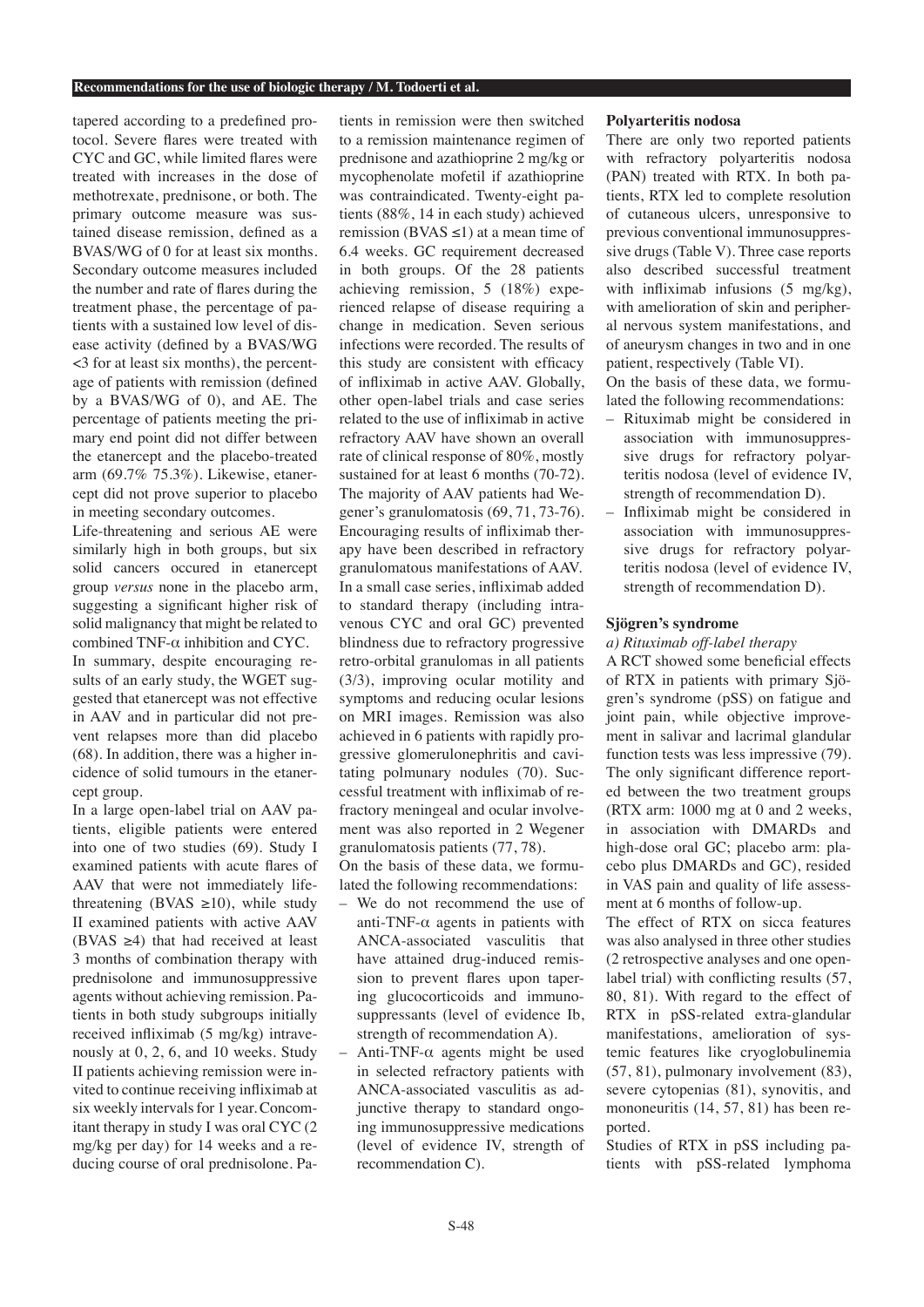showed an overall successful response in 8 out of 13 of treated patients (57, 80, 81). Better results have been reported for combined therapy RTX-CHOP (cyclophosphamide, doxorubicin, vincristine, prednisone) *versus* CHOP alone in pSS patients affected by aggressive diffuse large B-cell lymphoma (82). Other case reports (Table VI) showed a good efficacy and safety profile of RTX in pSS-associated maltoma. When reported, incisional biopsies of the parotid gland before and after RTX treatment showed improvement of histopathological characteristics of SS, expecially for B and T lymphocitic infiltration, with possible regeneration of salivary gland tissue, expecially in early disease (83). Re-treatment with RTX has been reported in a few patients with pSS apparently with results comparable to the first treatment course (84). Heterogeneity in classification criteria and outcome measures as well as use of concomitant medications make difficult to arrive at definite conclusions on the role of RTX in pSS.

On the basis of these data, we formulated the following recommendations:

- Rituximab is not recommended for the treatment of sicca syndrome manifestations in patients with primary Sjögren's syndrome (level of evidence Ib, strength of recommendation A).
- Rituximab might be used for refractory extra-glandular manifestations associated with primary Sjögren's syndrome, including articular, peripheral nerve system, cutaneous, pulmonary, and renal manifestations (level of evidence IV, strength of recommendation D).
- Rituximab can be used to treat primary Sjögren's syndrome-associated lymphoma (level of evidence IIa, strength of recommendation C).

# *b) Anti-TNF-α agents off-label therapy*

Two RCTs have investigated the use of infliximab and etanercept, respectively, in pSS.

In the RCT of Remicade in pSS (TRIPSS), 103 patients were randomly assigned to receive infliximab infusions (3 doses of 5 mg/kg each at **Table VI.** AAV-related case reports and series with off-label anti-TNF agents.

| Ref.                             | Pts      | N/R | Features                   | Study-drug<br>(DMARDs/GC)                                   | Follow-<br>up   | Outcome       |
|----------------------------------|----------|-----|----------------------------|-------------------------------------------------------------|-----------------|---------------|
| Sangle $(245)$                   | 1 CSS    | R   | n.s.                       | Infliximab $(+/+)$                                          | 6 <sub>ms</sub> | F             |
| Tiliakos (246)                   | 1 CSS    | R   | J, Skin, E                 | Infliximab $(+/+)$                                          | n.s.            | <b>CR</b>     |
| Aries $(247)$                    | 1 CSS/RA | R   | I                          | Infliximab>etanercept (due<br>to infusion reaction) $(n.s)$ | n.s.<br>(abs)   | <b>CR</b>     |
| Arbach (248)                     | 3 CSS    | R   | C, CNS                     | 2 Infliximab; 1 etanercept                                  | 1 <sub>ys</sub> | 1 CR.<br>2 PR |
| El-Shabrawi (249)                | 1 WG     | R   | E                          | Infliximab $(+/+)$                                          | 8 <sub>ms</sub> | CR.           |
| Hermann $(250)$                  | 1 WG     | R   | <b>CNS</b>                 | Infliximab $(+/+)$                                          | $12 \text{ ms}$ | CR.           |
| Wu (251)                         | 1 PAN    | R   | K aneurysmal<br>haemorrage | Infliximab $(+/+)$                                          | 40 ds           | CR.           |
| Al-Bishri (252)                  | 1 PAN    | R   | Skin, PNS                  | Infliximab $(+/+)$                                          | 4 ys            | <b>CR</b>     |
| Garcia-Porrua (253) 1 PAN/uSpA R |          |     | Skin                       | Infliximab $(+/+)$                                          | $18$ ms         | CR.           |

J: joint invovement; CNS: central nervous system; PNS: peripheral nervous system; ENT: ear-nosethroat; GNF: glomerulonephritis; K: kidney involvement; L: lung involvement; C: cardiac involvement; uSpA: undifferentiated spondyloarthropathy; F: failure; E: ear involvement; CSS: Churg-Strauss syndrome; WG: Wegener's granulomatosis; CR: complete response; PR: partial response; n.s.: not specified; ms: months; ds: days; ys: years.

baseline, 2 and 6 weeks) or placebo (85). No immunosoppressive treatment was allowed except for hydroxychloroquine (HCQ) and low-dose GC in each arm. Follow-up duration was 22 weeks. Infliximab therapy conferred no significant improvement over placebo in subjective or objective outcome measures of glandular and extra-glandular involvement.

In contrast, a small uncontrolled openlabel trial showed a significant reduction in fatigue, joint pain and sicca symptoms and signs just at 2 weeks and lasting up to 14 weeks in infliximab treated patients (3 doses of 3 mg/kg at baseline, 2 and 6 weeks) without background immunosuppressive treatment (86). The discrepancies between these two studies might be explained by their different design, different inclusion criteria, drug dosage and comedications.

In the RCT on etanercept in pSS, patients with active disease according to laboratory findings (increased baseline levels of ESR and/or immunoglobulins G) received etanercept at a dosage of 25 mg twice weekly for 12 weeks or placebo (87). Apart from a modest decrease in ESR levels in the etanercept group, there were no significant between-group differences in subjective measures of oral or ocular symptoms, immunoglobulin G levels, Schirmer test results, or salivary gland flow. On the same line, in another open study 12-week treatment of etanercept 25 mg twice weekly did not appear to reduce sicca symptoms and signs in pSS (88). On the basis of these data, we formulated the following recommendations:

- Anti-TNF agents (infliximab and etanercept) are not recommended for primary Sjögren's syndrome because of lack of clinical efficacy (level of evidence Ib, strength of recommendation A).
- Adalimumab can not be recommended in Sjögren's syndrome because of lack of evidence.

## **Systemic sclerosis**

## *a) Rituximab off-label therapy*

In a RCT, 14 anti-Scl-70 positive patients with diffuse systemic sclerosis (SSc) with associated interstitial lung disease diagnosed with high-resolution computerised tomography of the chest (HRCT) and/or pulmonary functional tests were randomised to receive or not two cycles of RTX (4 weekly infusions at  $375 \text{ mg/m}^2$  dosage) at baseline and after 24 weeks in association with any ongoing immunosuppressive treatment (89). At the end of the follow-up in the active arm a significant improvement was observed in forced vital capacity (FVC) and diffusing capacity of the lung for carbon monoxide (DLCO) in contrast with their deterioration in placebo group, along with a stability of radiological assessment on lung HRCT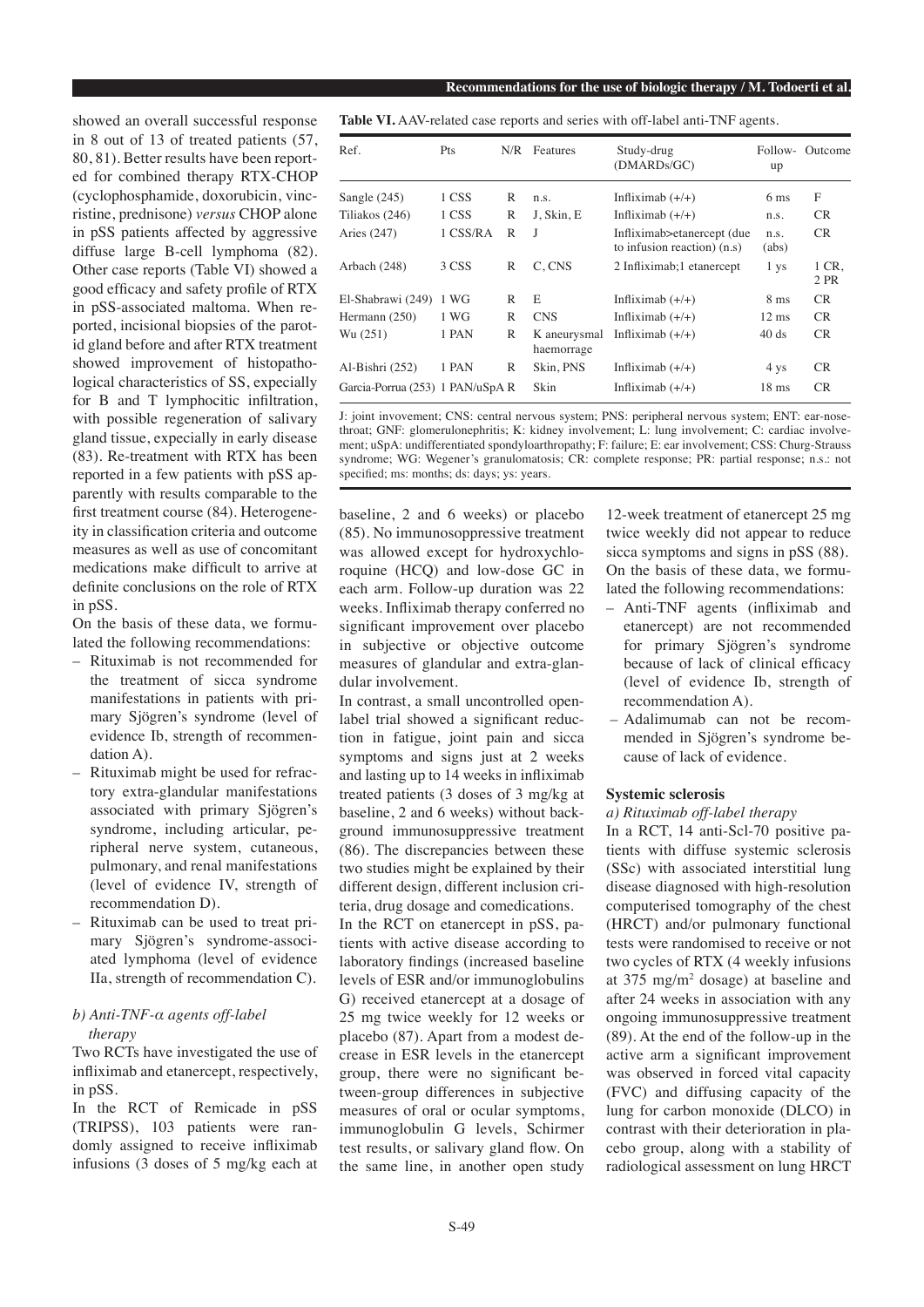scan *versus* a minor deterioration in the control arm. In the isolated analysis, skin thickening, assessed with the Modified Rodnan Skin Score (mRSS) improved significantly more in RTX group compared with baseline score, while no substantial amelioration was noted in the control group (90).

Further data derive from two openlabel trials reporting on the use of a single course of RTX in SSc patients, a proportion of whom had mild lung involvement. In a study on 8 patients with diffuse SSc RTX (1000 mg at baseline and at day 15), together with iv GC premedication, low-dose DMARDs and low-dose GC significantly improved the mRSS at 24 week, while parameters of lung disease remained stable (91). In another study, 15 patients with early onset (<18 months), rapidly progressive SSc were treated with the same RTX schedule and low-dose GC (92). RTX treatment resulted in depletion of both circulating and dermal B cells but had no significant effect on skin disease at 6 months of follow up. However no progression of major organ involvement was noticed in such a population. Patients with severely compromised lung and heart function were excluded from both above studies.

On the basis of these data, we formulated the following recommendations:

- Rituximab may be used as adjunctive treatment to ongoing immunosuppressants to treat refractory interstitial lung disease in patients with diffuse systemic sclerosis (level of evidence Ib, strength of recommendation A).
- Rituximab is not be recommended to treat cutaneous involvement in systemic sclerosis (level of evidence IIb, strength of recommendation C).

# *b) Anti-TNF-α agents off-label therapy*

There is a retrospective analysis of 18 patients with limited SSc-associated, refractory arthritis treated with etanercept (25 mg twice weekly or 50 mg once weekly) in combination with DMARDs (mostly MTX) and prednisone 5 mg daily (93). A significant subjective and objective improvement was reported in joint involvement at the

**Table VII.** Sjögren's syndrome and pSS related MALTOMA case reports.

| Ref.               | Pts | N/R | Features           | Study drug<br>(other drugs) | Follow-<br>up   | Outcome   |
|--------------------|-----|-----|--------------------|-----------------------------|-----------------|-----------|
| Ahmadi-Simab (254) | 1   | R   | Anterior scleritis | $RTX (+/+)$                 | 6 <sub>ms</sub> | Responder |
| Touma $(255)$      |     | R   | K(GN)              | $RTX$ (-/-)                 | n.s.            | Responder |
| Ring (256)         |     | R   | K(RTA)             | $RTX$ (-/-)                 | 1 ys            | F         |
| Somer $(257)$      |     | N   | pSS maltoma        | $RTX$ $(-/-)$               | 1 ys            | <b>CR</b> |
| Pijpe $(258)$      |     | N   | pSS maltoma        | $RTX$ $(-/-)$               | 6 <sub>ms</sub> | <b>CR</b> |

K: kidney; GN: glomerulonephritis; RTA: renal tubular acidosis; CR: complete response; R: refractory case; F: failure; N: new case.

latest follow-up at a mean of 30 months later. In contrast, in a prospective openlabel trial infliximab infusions without DMARDs and GC provided no significant benefit on skin disease in a cohort of 16 patients with rapidly progressive cutaneous involvement (94). In a case series of 4 patients with erosive polyarthritis associated with systemic sclerosis treated with TNF- $\alpha$  inhibitors, three ouf of four patients had significant joint improvement (95). Furthermore, in all the patients mRSS improved by more than 35%, flexion contractures decreased in 2 patients and digital ulcers improved in other two. Other uncontrolled observations suggest some efficacy of TNF-α blockade for skin disease (96), unclear efficacy (97), and benefit for lung disease (98).

On the basis of these data, we formulated the following recommendations:

– TNF-α inhibitors are not recommended to treat systemic sclerosis because of limited data. However, they may be considered in patients with systemic sclerosis and refractory erosive arthritis (level of evidence IV, strength of recommendation C).

#### **Idiopathic myositis**

*a) Rituximab off-label therapy* Case reports (Table VIII), case series

(99-101), and open-label trials (102, 103) suggest noteworthy efficacy of RTX in resistant dermatomyositis (DM), polymyositis (PM), and the antisynthetase syndrome.

In an open-label trial, 6 out of 7 DM patients exhibited major clinical and laboratory responses with early and significant (>12%) improvement in muscle strength and benefit on cutaneous and pulmonary involvement (102). In contrast, in another study, RTX displayed less marked efficacy on muscle and skin manifestations in 8 DM patients (103).

Small pilot studies, case reports and series have claimed efficacy of RTX in about 20 patients with refractory antisynthetase syndrome, sometimes with associated interstitial lung disease (57, 102, 104-107). RTX increased muscle strength, normalised serum creatine kinase (CK) levels, and led to regression of ground glass pulmonary lesions on HRCT scales. Most relapsing patients with an established diagnosis of myositis promptly responded to re-treatment (105). Treatment-related AE have infrequently been reported (103, 107, 108). On the basis of these data, we formulated the following recommendations:

– Rituximab treatment may be considered in patients with refractory idio-

| <b>Table VIII.</b> SSc case reports on RTX off-label use. |     |     |            |                             |                |           |  |  |
|-----------------------------------------------------------|-----|-----|------------|-----------------------------|----------------|-----------|--|--|
| Ref.                                                      | Pts | N/R | Features   | Study drug<br>(other drugs) | Follow-<br>up  | Outcome   |  |  |
| Gottenberg (57)                                           |     | R   | Severe SSc | $RTX (+/+)$                 | $5 \text{ ms}$ | F         |  |  |
| McGonagle (259)                                           |     | R   | ILD.       | $RTX (+/+)$                 | $2$ ys         | <b>PR</b> |  |  |
| Fabri (260)                                               |     | R   | М          | $RTX (+/+)$                 | 11             | CR.       |  |  |

ILD: interstitial lung disease; M: myositis; R: refractory case; F: failure; CR: complete remission; PR: partial remission; ms: months; ys: years..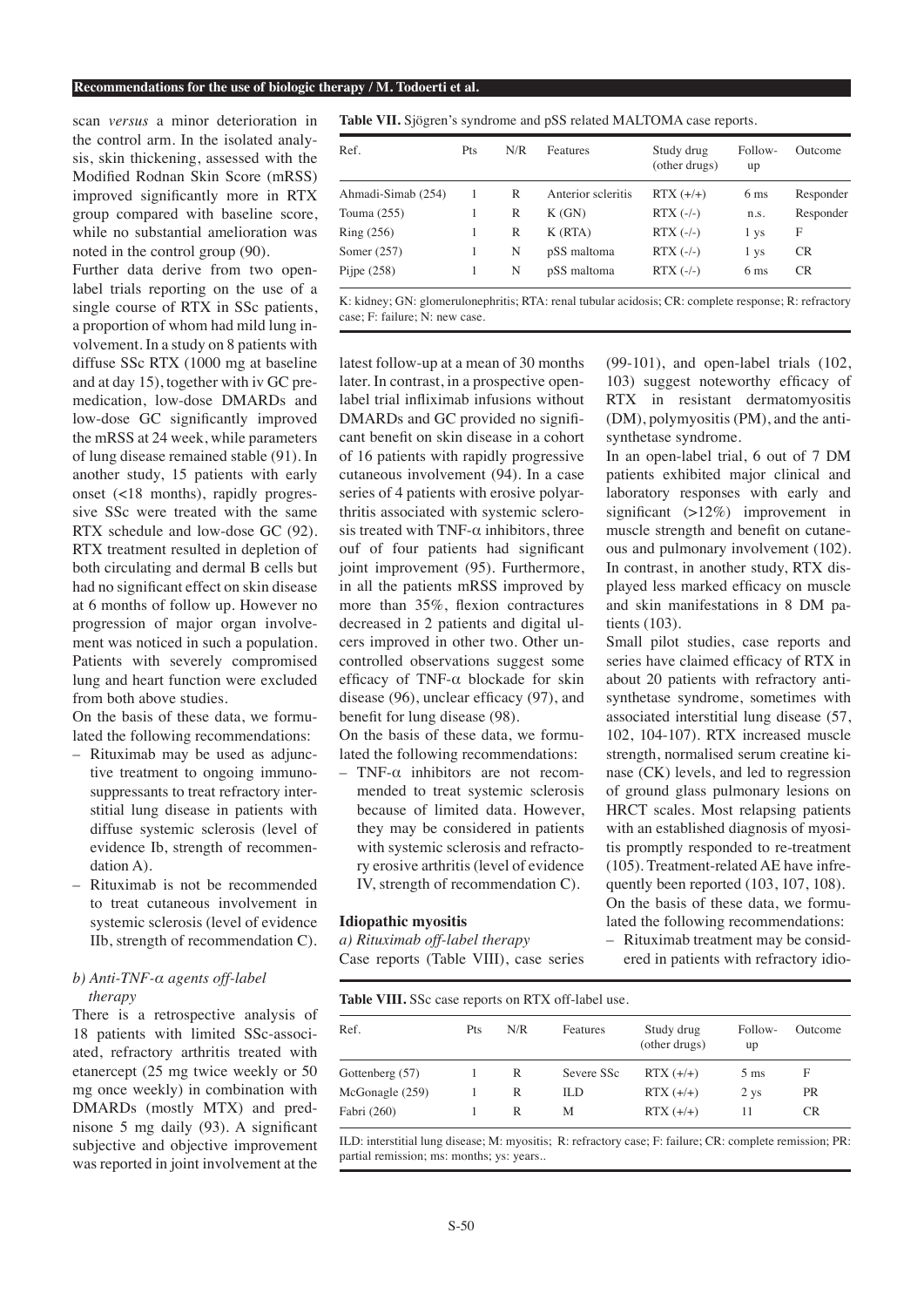pathic myositis patients that have failed glucocorticoids and standard immunosuppressive therapy (level of evidence IV, strength of recommendation C).

– Rituximab treatment might be considered in patients with refractory anti-synthetase syndrome that have failed glucocorticoids and standard immunosuppressive therapy (level of evidence IV, strength of recommendation C).

# *b) Anti-TNF-α agents off-label therapy*

Few open-label trials, one retrospective analysis, case series and case reports have shown no significant clear positive effects of anti-TNF- $\alpha$  agents (infliximab, etanercept) in both refractory longstanding disease and in drugnaive early-onset disease. Worsening of clinical manifestations has also been described mainly in DM (109-114). Improvement was mainly noted in extramuscular non-cutaneous features (112-115). A limited number of case may suggest some benefit of infliximab (116-119). No data are vailable for adalimumab therapy in idiopatic myositis. On the basis of these data, we formulated the following recommendations:

– TNF-α inhibitors are not recommended to treat idiopathic myositis (level of evidence IV, strength of recommendation C).

## *c) Anakinra off-label therapy*

There is only a case report of anti-synthetase syndrome with refractory polyarthritis that responded to anakinra (120).

On the basis of the available data, we formulated the following recommendations:

– Anakinra can not be recommended to treat idiopathic myositis due to insufficient evidence.

# **Inclusion body myositis**

Few data are available on anti-TNFα treatment in patients with inclusion body myositis (IBM). In one study, infliximab in association with DMARDs and GC appeared to stabilise disease progression at short-medium follow-up (112), while in a small group of patients **Table IX.** Idiopathic myositis case reports and series on RTX off-label use.

| Ref.                | Pts | N/R | Features       | Study drug<br>(DMARDs/GC) | Follow-<br>up   | Outcome   |
|---------------------|-----|-----|----------------|---------------------------|-----------------|-----------|
| Vanderbroucke (261) | 1   | R   | $RF.$ antiJo1+ | $RTX (+/+)$               | $3 \text{ ms}$  | <b>PR</b> |
| Touma (262)         |     | R   | HD.            | $RTX$ $(-/+)$             | 8 <sub>ms</sub> | CR.       |
| Tournadre (263)     |     | R   | Anti-Jo1+, Pem | $RTX (+/+)$               | $15 \text{ ms}$ | <b>CR</b> |
| Majmudar (264)      | 3   | R   | 2 DM, 1 PM     | $RTX (+/+)$               | $3 \text{ ms}$  | CR.       |
| Arlet (265)         | 2   | R   | Anti-SRP       | $RTX (+/+)$               | $5$ ws          | $2/2$ CR  |

RF: respiratory failure; HD: heart disease; Pem: pemphigus; PR: partial response; CR: complete response; anti-Jo1: anti-histidyl-tRNA synthetase antibodies; anti-SRP: anti-signal recognition particle antibodies; DM: dermatomyositis; PM: polymyositis; ms: months; ws: weeks.

(18) etanercept resulted slightly more efficacious in improving handgrip at 12 months compared with control group (121). However, the effects may well be due to the natural fluctuations of IBM progression and can not reliably be attributed to anti-TNF- $\alpha$  therapy.

On the basis of the available data, we formulated the following recommendations:

– Anti-TNF-α agents can not be recommended to treat inclusion body myositis due to insufficient evidence of efficacy.

## **Polymyalgia rheumatica**

*Anti-TNF-α agents off-label therapy* Infliximab did not prove more effective than placebo in a RCT involving newly-diagnosed PMR patients (122). 52 patients with newly diagnosed isolated PMR received prednisone 15 mg/day tapered off in sixteen weeks in the absence of flares. Infusions of placebo or infliximab (3 mg/kg) were given at 0, 2, 6, 14, and 22 weeks. The primary study outcomes were the numbers of relapse/ recurrence free patients, while secondary outcomes included the number of patients no longer taking prednisone, the number of flares, the duration of prednisone therapy, and the cumulative prednisone dose throughout the planned trial duration of 52 weeks. The results of this study showed no significant effect of infliximab on any of the outcome variables at week 22 and 52. In contrast, data from open-label trials and case series have shown that both infliximab and etanercept might act as steroid-sparing agents in patients with longstanding refractory disease (123- 125). In addition, a brief course of infliximab infusions (3 mg/kg at baseline, 2, 6, 14 weeks) was successfully used as induction therapy in 7 PMR patients with comorbidities absolutely controindicating GC treatment, with achievement of long-term remission (126).

On the basis of these data, we formulated the following recommendations:

- TNF-α inhibitors are not recommended as adjunctive therapy to GC to treat newly diagnosed polymyalgia rheumatica patients because of evidence of lack of additional efficacy over and above that provided by GC alone in this subset of patients (level of evidence Ib, strength of recommendation A).
- TNF- $\alpha$  inhibitors may be considered in patients with longstanding polymyalgia rheumatica refractory to low-dose (<7.5 mg/day) glucocorticoids (level of evidence IV, strength of recommendation C).

## **Sarcoidosis**

*a) Anti-TNF-α agents off-label therapy* A RCT on 128 patients showed that add-on infliximab (3–5 mg/kg at baseline, then at 2, 6, 12, 18, and 24 weeks) to standard ongoing DMARDs and GC therapy resulted in a significant improvement over placebo in the mean change of the percent predicted FVC from baseline to week 24 (+2.5%) in patients with non-severe lung sarcoidosis (127). However, this improvement was not sustained after therapy cessation in the subsequent 6 weeks of observation, while symptoms did not appear to significantly improve. Improvement in chest radiographic lung lesions and in serum angiotensin converting enzyme (ACE) levels was noticed in the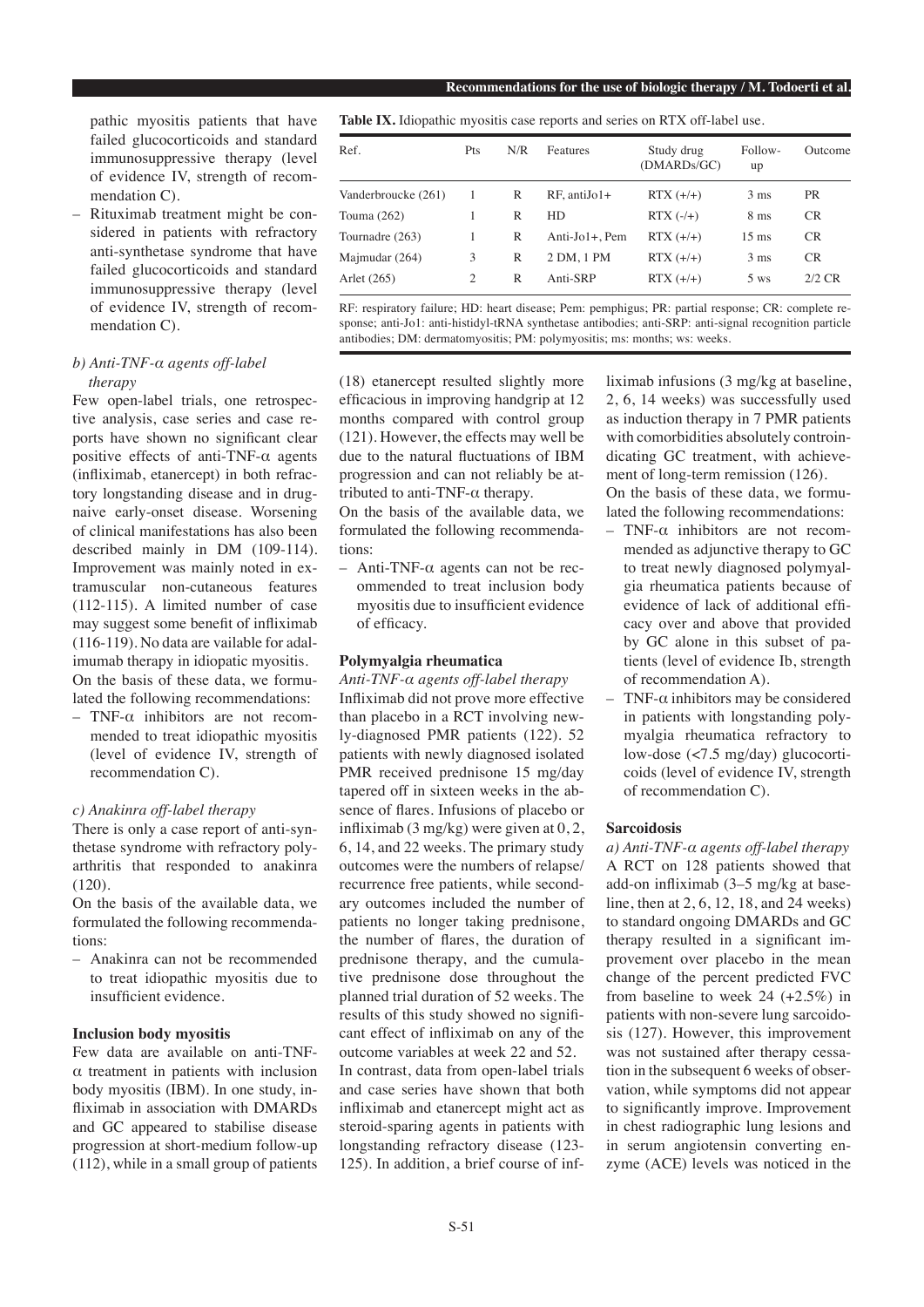| Ref.                 | Pts          | N/R | Features                                                               | Study drug<br>(other drugs)       | Follow-<br>up   | Outcome                         |
|----------------------|--------------|-----|------------------------------------------------------------------------|-----------------------------------|-----------------|---------------------------------|
| Katz (266)           | $\mathbf{1}$ | R   | Papilloedema,                                                          | Infliximab $(+/+)$                | $13 \text{ ms}$ | CR.                             |
| Pritchard (267)      | 5            | R   | optpic atrophy<br>Ocular granulo-<br>matos uveitis;<br>neurological, L | Infliximab $(+/+)$                | 6 <sub>ms</sub> | 4 CR, 1 PR                      |
| Santos (268)         | 4            | R   | Neurological                                                           | Infliximab $(+/+)$                | $20 \text{ ms}$ | 4/4 CR                          |
| Sodhi (269)          | 4            | R   | Neurological                                                           | Infliximab $(+/+)$                |                 | 4/4 Responder                   |
| Sollberger (270)     | 1            | R   | Neurological                                                           | Infliximab $(+/+)$                | $7 \text{ ms}$  | <b>CR</b>                       |
| Guilpain (271)       | 1            | R   | Neurological                                                           | Infliximab $(+/+)$                | 2 <sub>ms</sub> | F                               |
| Pettersen (272)      | 1            |     | Neurological                                                           | Infliximab                        | n.s.            | Responder                       |
| Carter (273)         | 1            | R   | Neurological                                                           | Infliximab $(+/+)$                | $5 \text{ ms}$  | <b>CR</b>                       |
| Doty (274)           | 6            | R   | Skin                                                                   | Infliximab $(+/+)$                | 1 ys            | $6/6$ CR                        |
| Heffernan (275)      | 1            | R   | <b>Skin</b>                                                            | Infliximab $(+/+)$                | 6 ws            | CR                              |
| <b>Haley</b> (276)   | 1            | R   | Skin                                                                   | Infliximab $(+/+)$                | $12$ ws         | <b>CR</b>                       |
| Sweiss (277)         | 6            | R   | Skin, Eye                                                              | Infliximab $(+/+)$                | $4-19$ ms       | $3/3CR$ (skin)<br>$3/3CR$ (eye) |
| Mallbris (278)       | 1            | R   | Skin                                                                   | Infliximab $(+/+)$                | $14$ ws         | CR                              |
| Meyerle (279)        | 1            | R   | <b>Skin</b>                                                            | Infliximab $(+/+)$                | $12$ ws         | <b>CR</b>                       |
| Ahmed (280)          | 1            | R   | kidney                                                                 | Infliximab                        | n.s.            | Responder                       |
| Yee (281)            | 1            | R   | Enteropathy,<br>myopathy                                               | Infliximab $(+/+)$                | 100 ds          | <b>CR</b>                       |
| Agrawal (282)        | 1            | R   | Sarcoid sacroiliitis                                                   | Infliximab                        | n.s.            | Responder                       |
| Menon $(283)$        | 1            | R   | Sarcoid-<br>Hypercalcemia<br>INF-alpha-induced                         | Infliximab $(-/+)$                | $3 \text{ ms}$  | <b>CR</b>                       |
| Tuchinda (284)       | 1            | R   | Skin                                                                   | Etanercept (-/-)                  | n.s.            | <b>CR</b>                       |
| Khanna (285)         | 1            | R   | <b>Skin</b>                                                            | Etanercept $(+/+)$                | $18 \text{ ms}$ | CR                              |
| Hobbs (286)          | 1            | R   | Arthritis                                                              | Intrarticular<br>Etanercept (-/-) | 9 <sub>ms</sub> | <b>CR</b>                       |
| Philips (287)        | 1            | R   | Skin                                                                   | Adalimumab $(+/+)$                | $9$ ws          | CR                              |
| Heffernan (288)      | 1            | R   | <b>Skin</b>                                                            | Adalimumab $(+/-)$                | $10$ ws         | CR                              |
| Callejas-Rubio (289) | 1            | R   | Multiorgan                                                             | Adalimumab                        | n.s.            | CR                              |
| Gottenberg (57)      | 1            | R   | L                                                                      | $RTX (+/+)$                       | $11$ ms         | <b>CR</b>                       |
| Belkhou (290)        | 1            | R   | L, J                                                                   | $RTX (+/+)$                       | 1 ys            | <b>CR</b>                       |

Table X. Sarcoidosis case reports and series on off-label biologic therapies.

R: refractory case; L: lung involvement; J: joint involvement; CR: complete response; PR: partial response; F: failure; ms: months; ws: weeks; ds: days; ys: years; n.s.: not specified.

active treatment group *versus* placebo, but these results were quite similar to those previously reported in sarcoidosis on GC medication alone (128, 129). A post-hoc analysis revealed a trend for some benefit of TNF-α blockade on extrapulmonary features (130). A high frequency of clinical relapses after anti-TNF-α treatment cessation has been reported (131, 132).

Another study showed that etanercept (25 mg/week) benefited pulmonary involvement in 5 of 17 treated patients (133). There is a RCT testing the effect of etanercept *versus* placebo in different types of refractory ocular involvement due to sarcoidosis (anterior uveitis in 9 patients, posterior uveitis in 5 patients and pars planitis in 9). No significant between-group differences in ocular response after 6 months of therapy were noticed (134). Data for infliximab use will be presented herein elsewhere (135-136).

For other organ involvement in sarcoidosis only data from case series and reports are available (Table X).

On the basis of these data, we formulated the following recommendations:

– There is insufficient evidence of clinically relevant efficacy to recommend the use of TNF- $\alpha$  inhibitors to treat lung involvement due to sarcoidosis refractory to standard treat-

ment (level of evidence Ib, strength of recommendation A).

- Etanercept is not recommended to treat refractory ocular sarcoid involvement due to lack of efficacy (level of evidence 1b, strength of recommendation A).
- Infliximab might be considered to treat refractory sarcoid-related inflammatory eye disease as adjunctive therapy (level of evidence IV, strength of recommendation C).
- TNF- $\alpha$  inhibitors may be considered to treat severe, refractory cutaneous disease due to sarcoidosis (level of evidence IV, strength of recommendation D).
- In refractory neurosarcoidosis infliximab may be considered (level of evidence IV, strength of recommendation D).

## *b) Rituximab off-label therapy*

Add-on RTX has shown some benefit in two cases with mesenteric and cervical lymphadenopathy and with lung and articular involvement, respectively (Table X).

– Rituximab can not be recommended to treat sarcoidosis due to insufficient evidence.

#### **Adult-onset Still's disease**

*a) Anti-TNF-α agents off-label therapy* Data on patients with adult-onset Still's disease (AOSD) treated with infliximab (usually 3 mg/kg) derive from prospective and retrospective case series and reports (137-143). Most cases had refractory disease. Clinical and laboratory responses were often rapid but often partial and temporary, requiring repeated therapy.

Etanercept has shown efficacy in terms of arthritis and to a lesser extent of systemic features (143-146).

In a case series of 20 patients treated with TNF- $\alpha$  inhibitors, 16 had a partial response and most patients stopped therapy after one year usually because of clinical inefficacy. Resolution with etanercept of nephrotic syndrome due to renal AA amyloidosis in AOSD has also been reported (147).

On the basis of these data, we formulated the following recommendations:

– TNF-α inhibitors might be consid-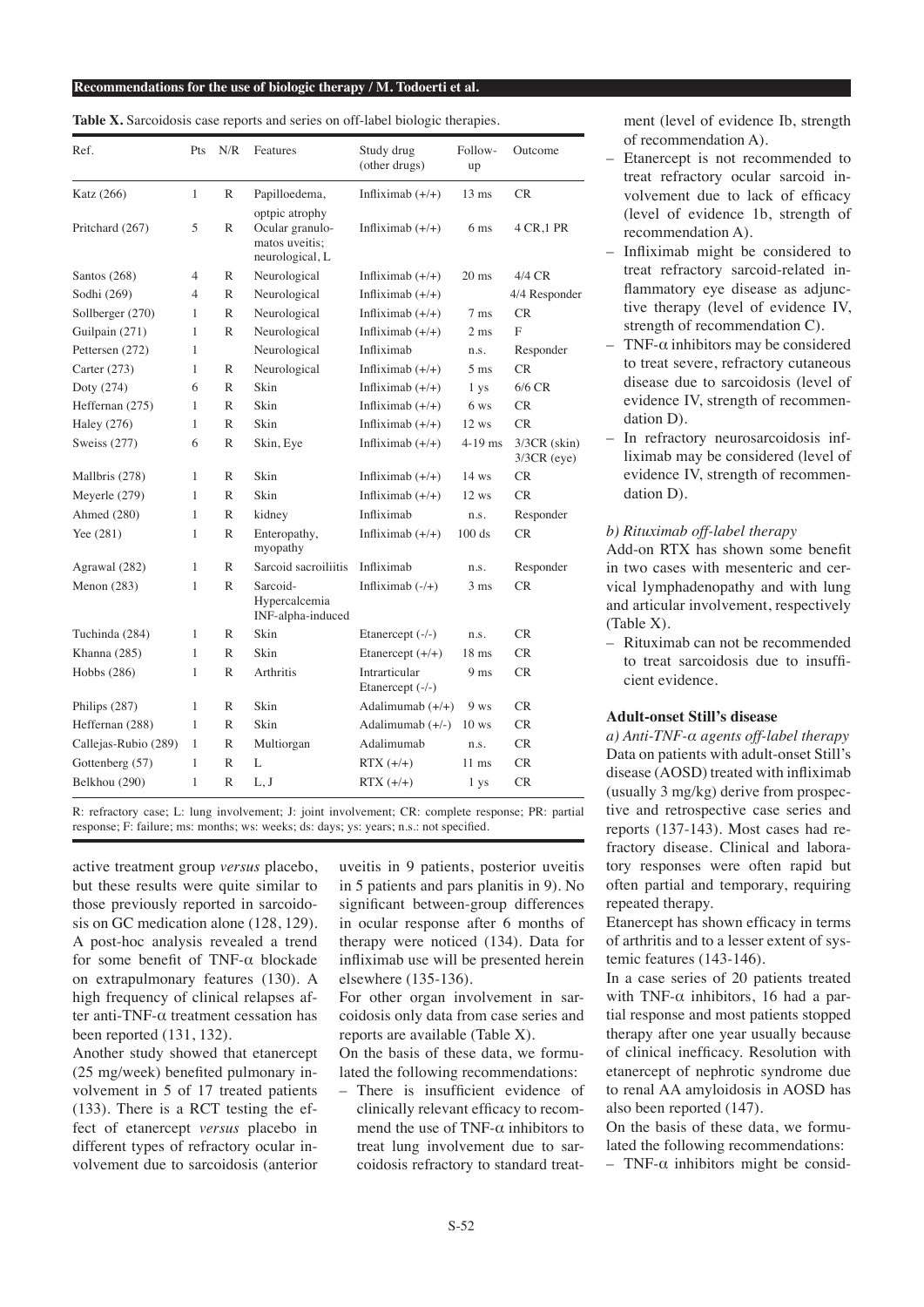ered as adjunctive therapy in refractory Still's disease (level of evidence IV, strength of recommendation C).

#### *b) Anakinra off-label therapy*

Data on patients with (often refractory) AOSD treated with anakinra come from open-label trials and case series (148- 156). Anakinra 100 mg daily in association with DMARDs (especially MTX) and GC usually resulted in rapid and sustained clinical and laboratory improvement and GC dose sparing.

In the largest case series including also pediatric patients, following treatment with Anakinra 11 out of 15 patients achieved a  $\geq 50\%$  improvement, while GC could be tapered (148). Anakinra resulted anecdotally effective in a case of life-threatening AOSD (150). However, a case of Systemic Inflammatory Response Syndrome and Adult Respiratory Distress Syndrome in a young adult-onset Still's disease patient, occuring 10 days after the introduction of anakinra has been reported (157).

On the basis of these data, we formulated the following recommendations:

– Anakinra can be recommended to treat refractory Still's disease (level of evidence IV, strength of recommendation C).

#### *c) Rituximab off-label therapy*

Three cases have been reported on the use of RTX in refractory AOSD. Clinical efficacy was noted in two of them (57, 158).

– Rituximab can not be recommended for refractory Still's disease because of insufficient evidence of efficacy (level of evidence IV, strength of recommendation D).

# **Relapsing polychondritis**

## *a) Rituximab off-label therapy*

A retrospective trial tested different therapeutic regimens of anti-CD20 therapy in addition to ongoing immunosuppressive therapies in 9 relapsing polychondritis (RP) patients (159). No cases of complete clinical remission were observed at short-medium follow-up. On the basis of these data, we formu-

lated the following recommendations: – Rituximab is not recommended to

treat refractory relapsing polychon-

dritis because of lack of sufficient evidence (level of evidence IV, strength of recommendation D).

*b) Anti-TNF-α agents off-label therapy* Rapid and sustained clinical efficacy of infliximab (3 mg/kg at baseline, 2, 6 and then every 8 weeks) has been reported in active refractory diffuse anterior scleritis associated with RP, together with persistent benefits on joint and laryngotracheal symptoms (160).

Two further cases of refractory disease showed sustained clinical and biological response after 8 infliximab infusions (5 mg/kg at 0, 2, 6, then every 8 weeks). GC could be tapered and there were no further clinical relapses (161). Prompt resolution of severe laryngotracheal involvement has also been reported (162).

Two cases have described the clinical efficacy of etanercept (25 mg subcutaneously twice weekly) in RP, for polyarthritis, auricular and nasal chondritis and trigeminal nevralgia in one patient and in severe infliximab-refractory tracheomalacia, respectively (163, 164). On the basis of these data, we formulated the following recommendations:

– Infliximab might be considered to treat refractory relapsing polychondritis (level of evidence IV, strength of recommendation D).

## *c) Anakinra off-label therapy*

Prompt and sustained clinical and laboratory responses have been observed in 2 refractory RP patients with daily subcutaneous 100 mg anakinra injections, even after failure of anti-TNF treatment. Discontinuation of GC medication was also achieved without side effects (165, 166).

On the basis of these data, we formulated the following recommendations:

– Anakinra can not be recommended to treat relapsing polychondritis due to insufficient evidence (level of evidence IV, strength of recommendation D).

#### **Inflammatory eye diseases**

*a) Seronegative spondyloarthropaties*

 *and HLA B27 associated uveitis* In a meta-analysis by Braun *et al.* involving 717 ankylosing spondylitis (AS)

patients, both infliximab and etanercept proved effective in significantly decreasing the number of anterior uveitis (AU) flares (167). The frequencies of AU relapses in the placebo group was 15.6 per 100 patients-years compared to a mean of 6.8 flares up per 100 patientsyears in those subjects receiving anti-TNF agents (*p*=0.01). This reduction was slightly more marked for infliximab over etanercept but the difference between them was not significant.

Data from another recent meta-analysis showed that uveitis flares rate in AS patients treated with etanercept (mostly at the dosage of 25 mg s.c. bi-weekly) was significantly lower than the one reported among subjects treated with placebo in 4 placebo-controlled trials (8.6 and 19.3 per 100 subject years, respectively;  $p=0.03$ ), while uveitis events were similar for etanercept (50 mg s.c. weekly) and sulfasalazine ( $\leq$ 3 g/die) in a single active-comparator trial (10.7 and 14.7 per 100 subject years, respectively;  $p=0.49$ )(168). Thus, etanercept seems not to have efficacy on uveitis superior to that of sulfasalazine (169). On a similar line, in a RCT involving 20 patients with chronic or recurrent noninfectious ocular inflammation associated or not with autoimmune systemic diseases (idiopathic, HLA-B27 associated, RA- and SLE-related) etanercept was not superior to placebo in preventing ocular relapse on DMARD tapering (170).

In a small prospective series, 7 patients with acute flares of HLA-B27 positive anterior uveitis were treated with a single infliximab infusion of 10 mg/ kg with an immediate improvement in ocular symptoms and signs. However, 5 patients experienced a recurrence of disease suggesting that a single infliximab infusion might be effective only in the short term (171).

A retrospective observational analysis conducted in 266 spondylarthropathy patients showed that anti-TNF-α antibodies (infliximab and adalimumab) significantly decreased the number of ocular flares, whereas the soluble TNF receptor (etanercept) did not (172). Likewise, in a subanalysis of an openlabel trial containing 1250 patients with longstanding active AS, adalimumab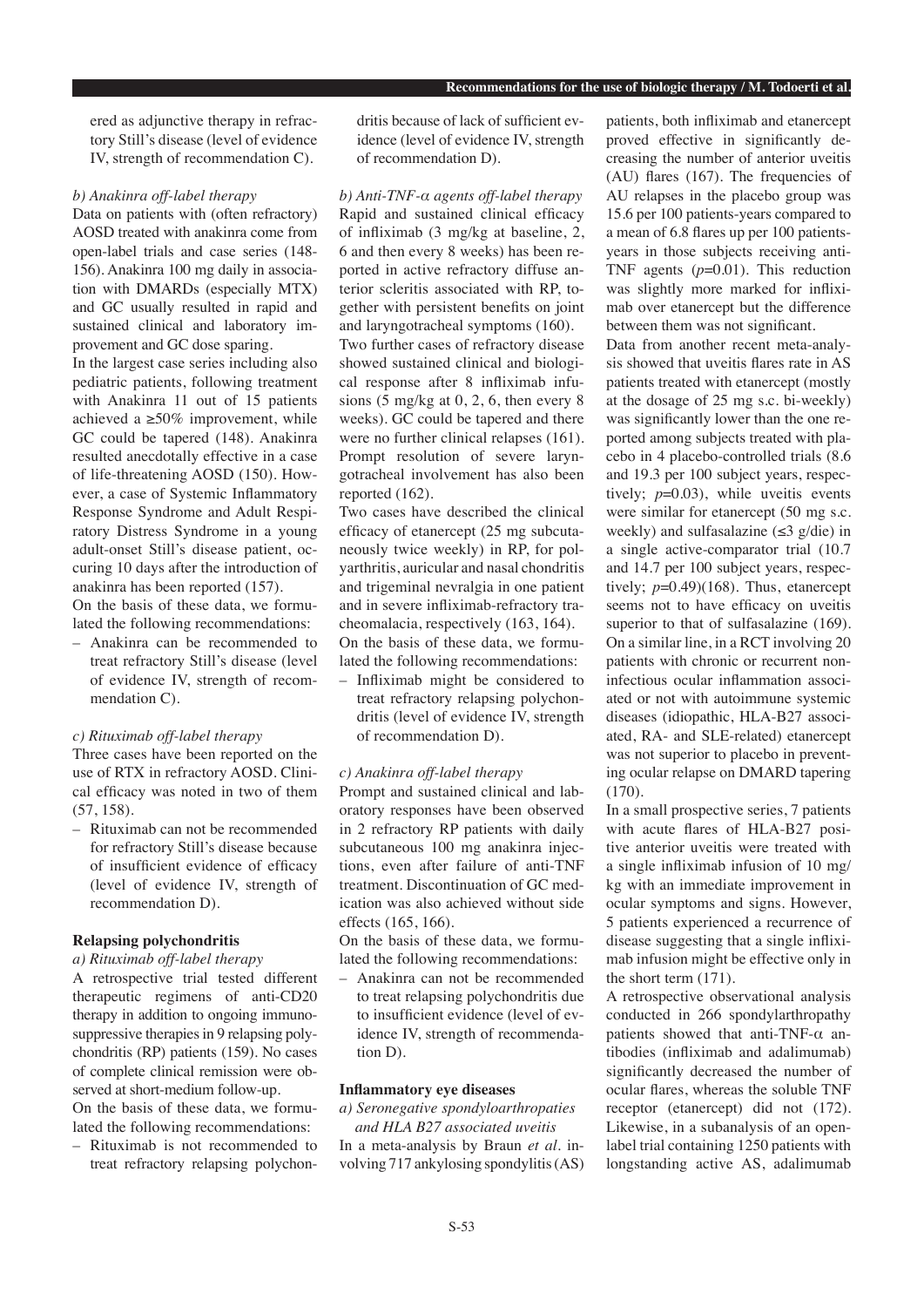(40 mg every other week) decreased the rates of anterior uveitis flares (173). These results suggest superiority of monoclonal anti-TNF-α antibodies over etanercept in controlling ocular inflammation in spondyloarthropathy. Other cases suggest benefit of infliximab for ocular disease (174, 176).

## *b) Psoriatic ocular involvement*

Fewer data are available regarding the efficacy of anti-TNF-α agents to treat psoriatic ocular inflammatory disease. They include the following cases: 5 panuveitis (4 treated with infliximab, 1 with adalimumab), 3 AU (2 treated with infliximab, 1 with adalimumab), and 3 scleritis (2 treated with infliximab, 1 with adalimumab) (174-177). Anti-TNF- $\alpha$  agents were used for refractory inflammatory eye disease. All patients achieved complete ocular control with only one patient with AU flaring on infliximab therapy (174). However, a patient has been reported that developed for the first time an acute anterior uveitis 7 months after the initiation of etanercept (175).

On the basis of these data, we formulated the following recommendations:

- Infliximab and etanercept may be considered to treat refractory anterior uveitis flares in patients with ankylosing spondylitis (level of evidence Ia, strength of recommendation A). Anti-TNF-α antibodies (infliximab, adalimumab) appear to have superior efficacy compared to that of etanercept in controlling eye inflammation in patients with spon-dylarthropathy (level of evidence IIb, strength of recommendation B).
- Infliximab and adalimumab may be considered for refractory psoriatic inflammatory eye involvement (panuveitis, anterior uveitis, scleritis) (level of evidence IV, strength of recommendation C).

# *c) RA ocular involvement*

Regarding ocular involvement in RA patients treated with anti-TNF- $\alpha$  agents, the following cases have been reported: 6 scleritis (3 treated with etanercept with complete response, 3 with infliximab at 3/5 mg/kg with 1 complete and 1 partial response), 1 panuveitis (PAU) successfully treated with continuous infliximab infusions at 5 mg/kg every 8 weeks in association with MTX and GC and one single case of severe scleritis associated with sight-threatening peripheral ulcerative keratitis that responded to infliximab (174, 175, 178, 179).

At the same time, various new cases of ocular disease in RA patients treated with etanercept have been described (175, 178). On the other hand, etanercept revealed efficacy in a patient affected by PAU-associated cystoid macular oedema within 4 months after the onset of treatment (180). In the only RA patient with uveitis included in a RCT, etanercept did not succeed in preventing ocular flares (170).

On the basis of these data, we formulated the following recommendations:

- Infliximab may be considered as adjunctive therapy to treat refractory ocular involvement, especially scleritis, in rheumatoid arthritis (level of evidence 4, strength of recommendation C).
- Etanercept is not recommended to treat refractory ocular disease associated with rheumatoid arthritis (level of evidence IV, strength of recommendation D).

#### *d) Sarcoidosis ocular involvement*

In a RCT etanercept did not show any advantages over placebo at 6 months of observation in different types of refractory sarcoid ocular involvement (AU in 9 patients, posterior uveitis in 5 patients and pars planitis in 9) (134). Further data on this topic derive from patients included in heterogeneous cohorts of prospective open-label trials and of one retrospective analysis (135, 136, 169, 175, 178, 181). Globally, 5 patients with refractory panuveitis were successfully treated with infliximab mainly in association to ongoing DMARD and GC therapy. Successful treatment of refractory retinal vasculitis with infliximab has also been described (170). Finally, adalimumab proved effective in a case of multiresistant sarcoid PAU with sustained benefit (183).

On a note of caution, physicians should keep in mind that sarcoid-like ocular lesions might develop during anti-TNF- $\alpha$  therapy (184, 185).

On the basis of these data, we formulated the following recommendations:

- Etanercept can not be recommended for refractory ocular sarcoid involvement due to lack of efficacy (level of evidence 1b, strength of recommendation A).
- Infliximab might be considered for treating refractory ocular sarcoid involvement as adjunctive therapy (level of evidence IV, strength of recommendation C).
- Adalimumab can not be recommended for refractory ocular sarcoid involvement due to insufficient evidence (level of evidence IV, strength of recommendation D).

#### **Gout and Pseudogout**

An open-label study was performed involving 10 patients with recalcitrant attacks of acute arthritis due to chronic gout resistant or intolerant to previous standard therapies (186). All patients rapidly responded to three daily 100 mg subcutaneous anakinra injections in association with low-dose oral GC. A further case report described marked subjective and objective amelioration of articular inflammation at 12 weeks after a brief course (3 days) of s.c. anakinra injections (100 mg daily) in association with low-dose oral GC (187).

A case of successful treatment with daily s.c. 100 mg anakinra in a resistant pseudogout patient has also been described. The patient showed a complete clinical and laboratory response within 2 weeks from treatment onset with sustained benefit at 6 months of follow-up (188).

From these available data we could suggest the following recommendation:

– Anakinra is not recommended to treat refractory gout or pseudogout because of insufficient evidence of long-term benefit (level of evidence IV, strength of recommendation D).

## **Ankylosing spondylitis**

A pilot study conducted in 9 active, refractory patients with AS showed that s.c. 100 mg anakinra given for a 3-month period led to significant clinical and functional improvement with substantial amelioration of all standard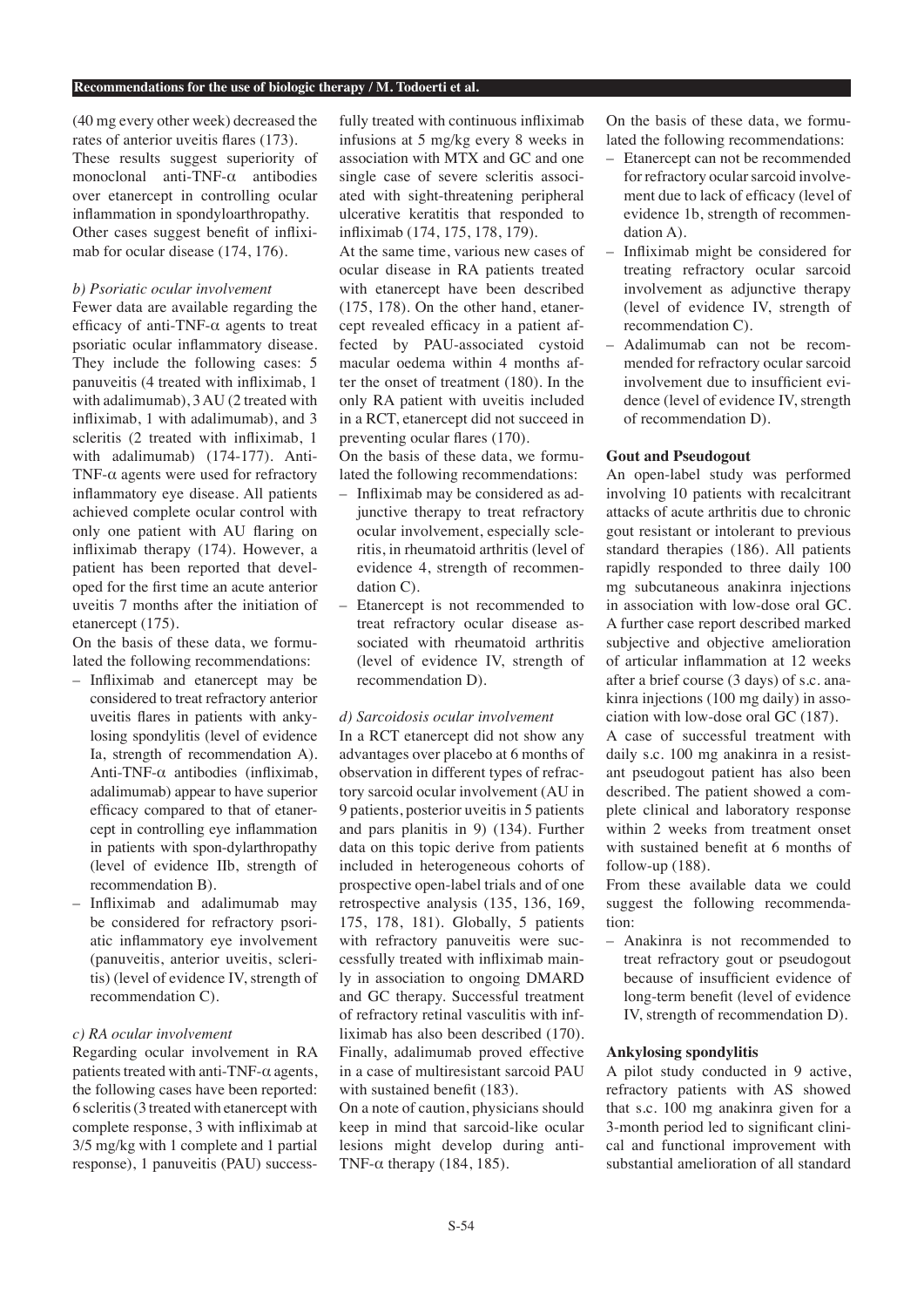outcome measures. Over half of the MRI axial enthesitis or osteitis lesions either improved or resolved after anakinra treatment. However, all patients flared 1-2 weeks after withdrawal of therapy (189).

Subsequently, a 24-week open-label trial failed to demonstrate a significant amelioration of clinical, laboratory and imaging outcomes in 20 active refractory patients, with only a small proportion of patients experiencing improvement in spinal symptoms (190).

On the basis of the available data, we formulated the following recommendations:

– Anakinra can not be recommended to treat refractory ankylosing spondylitis (level of evidence IV, strength of recommendation C).

# **Intra-articular anti-TNF agent treatment**

There are 3 RCTs investigating the role of intra-articular anti-TNF-α therapy. None of them showed a significant benefit in terms of clinical response or improvement/resolution of changes on imaging over that provided by intra-articular GC injections (191, 192, 193). Data from case series and reports may suggest some benefits for intra-articular infliximab but several methodological issues make problematic the assessment of the role of such a treatment. It has been argued that techniques able to detect the degree of local TNF- $\alpha$ expression, like scintigraphy with radiolabeled-infliximab could be used also to monitor therapeutic response (194). This claim remains to be proven.

#### *a) Intra-articular infliximab*

In a large case series, 90% RA patients (10 patients) with refractory monoarthritis had a clinical response both at 2 and 12 weeks after intra-articular (IA) infliximab injection (100 mg for the knee, 50 mg for the ankle, 25 mg for the wrist) (195). Other 4 successful cases of IA infliximab treatment, given twice at a 24-hour interval, were reported in RA active resistant monoarthritis, with evidence of concomitant systemic improvement (196). Seven AS patients treated with intra-articular infliximab for relapsing therapy-resistent knee monoarthritis were also reported as benefiting from this treatment (194, 197, 198). Systemic improvement was also seen in these patients. Likewise, 9 psoriatic arthritis patients had a good therapeutic response (195, 199), while in a case series on 6 patients treated with intra-articular infliximab an early relapse was noted in the majority of subjects (200). Finally, 6 patients with active refractory unilateral sacro-iliitis have been described, who showed a satisfactory clinical response to a single intra-articular infliximab injection (20 mg) (201, 202).

## *b) Intra-articular etanercept*

In a small pilot study, 26 RA patients were treated with intra-articular etanercept because of monoarthritis flares involving various joints (203). Both clinical and imaging signs improved just after 1 week with sustained benefit, while significant reduction in power Doppler signal and synovial thickness on MRI were reported. On a note of caution, a reaction to intra-articular etanercept interpreted as immune/allergic has been reported (204).

## *c) Intra-articular adalimumab*

There is a case of successful clinical and radiographic response after intraarticular adalimumab administration in a RA patient with persistent refractory knee monoarthritis complicated by avascular necrosis (205).

Two cases with severe knee pigmented villonodular synovitis (PVNS) experienced a marked clinical, functional and ultrasonographic improvement after intra-articular etanercept treatment (206), while another patient with PVNS responded to iv infliximab with complete clinical remission (207). On the basis of these data, we formulated the following recommendations:

- Intra-articular injections of TNF- $\alpha$ are not recommended to treat refractory arthritis (level of evidence Ib, strength of recommendation A).
- There is insufficient evidence to recommend the use of intra-articular TNF- $\alpha$  inhibitors to treat pigmented villonodular synovitis (level of evidence IV, strength of recommendation C).

#### **References**

- 1. HOES JN, JACOBS JW, BOERS M *et al*.: EULAR evidence-based recommendations on the management of systemic glucocorticoid therapy in rheumatic diseases. *Ann Rheum Dis* 2007; 66: 1560-7.
- 2. BERTSIAS GK, IOANNIDIS JPA, ARINGER M *et al.:* EULAR recommendations for the management of systemic lupus erythematosus with neuropsychiatric manifestations: report of a task force of the EULAR standing committee for clinical affairs. *Ann Rheum Dis* 2008; 67: 195-205.
- 3. HATEMI G, SILMAN A, BANG D *et al.*: EULAR recommendations for the management of Behçet disease. *Ann Rheum Dis* 2008; 67: 1656-62
- 4. Oxford Centre for Evidence-based Medicine Level of Evidence. www.cebm.net. Accessed 2010.
- 5. FURIE K *et al*.: Trial design and baseline characteristics of patients in the randomised double-blind, placebo controlled phase III lupus nephritis assessment with rituximab study (LUNAR). *Ann Rheum Dis* 2009; (Suppl 3): 253.
- 6. HAY EM, BACON PA, GORDON C *et al*.: The BILAG index: a reliable and valid instrument for measuring clinical disease activity in systemic lupus erythematosus. *QJM* 1993; 86: 447-58.
- 7. MERRILL JT, NEUWELT CM, WALLACE DJ *et al*.: Efficacy and safety of rituximab in moderately-to-severely active systemic lupus erythematosus: the randomized, doubleblind, phase II/III systemic lupus erythematosus evaluation of rituximab trial. *Arthritis Rheum* 2010; 62: 222-33.
- 8. BOMBARDIERI C, GLADMAN D, UROWITZ M, CARON D, CHANG CH: The Committee on Prognosis Studies in SLE. Derivation of the SLEDAI: a disease activity index for lupus patients. *Arthritis Rheum* 1992; 35: 630- 40.
- 9. MALONEY DG, GRILLO-LOPEZ AJ, WHITE CA *et al.*: IDEC-C2B8 (RIT) anti-CD20 monoclonal antibody therapy in patients with relapsed low grade non-Hodgkin's lymphoma. *Blood* 1997; 90: 2188-95.
- 10. EDWARDS JC, SZCZEPANSKI L, SZENCH-INSKI J *et al.*: Efficacy of B cell targeted therapy with rituximab in patients with rheumatoid arthritis. *N Engl J Med* 2004; 350: 2572-81.
- 11. LOONEY RJ, ANOLIK JH, CAMPBELL D *et al.*: B cell depletion as a novel treatment for systemic lupus erythematosus: a phase I/II dose-escalation trial of rituximab. *Arthritis Rheum* 2004; 50: 2580-9.
- 12. LEANDRO MJ, CAMBRIDGE G, EDWARDS JC, EHRENSTEIN MR, ISENBERG DA: B cell depletion in the treatment of patients with systemic lupus erythematosus: a longitudinal analysis of 24 patients. *Rheumatology* 2005; 44: 1542-5.
- 13. ALBERT D, DUNHAM J, KHAN S *et al.*: Variability in the biological response to anti-CD20 B cell depletion in systemic lupus erythematosus. *Ann Rheum Dis* 2008; 67: 1724-31.
- 14. GALARZA C, VALENCIA D, TOBON GJ *et al.*: Should rituximab be considered as the first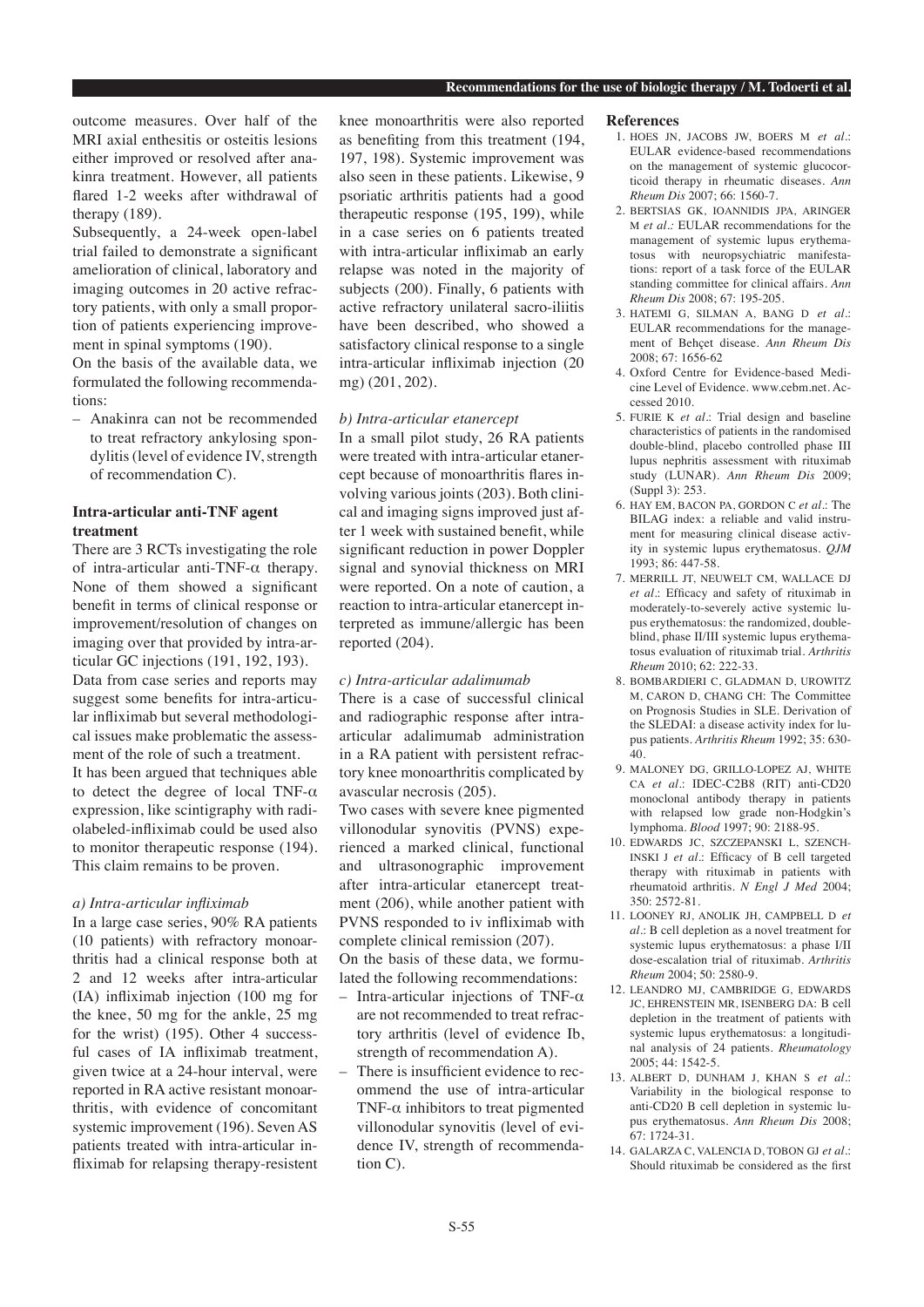choice treatment for severe autoimmune rheumatic disease? *Clinic Rev Allerg Immunol* 2008; 34: 124-8.

- 15. TAMIMOTO Y, HORIUCHI T, TSUKAMOTO H *et al.*: A dose-escalation study of rituximab for treatment of systemic lupus erythematosus and Evans' syndrome: immunological analysis of B cells, T cells and cytokines. *Rheumatology* 2008; 47: 821-7.
- 16. TANAKA Y, YAMAMOTO K, TAKEUCHI T *et al.*: A multicenter phase I/II trial of rituximab or refractory systemic lupus erythematosus. *Mod Rheumatol* 2007; 17: 191-7.
- 17. ANOLIK JH, BARNARD J, OWEN T *et al.*: Delayed memory B cell recovery in peripheral blood and lymphoid tissue in systemic lupus erythematosus after B cell depletion therapy. *Arthritis Rheum* 2007; 56: 3044-56.
- 18. LU TY, NG KP, CAMBRIDGE G *et al.*: A retrospective seven year analysis of the use of B cell depletion therapy in systemic lupus erythematosus at University College London Hospital: the first fifty patients. *Arthritis Rheum* 2009; 61: 482-7.
- 19. SMITH KG, JONES RB, BURNS SM, JAYNE DR: Long-term comparison of rituximab treatment for refractory systemic lupus erythematosus and vasculitis: remission, relapse and re-treatment. *Arthritis Rheum* 2006; 54: 2970-82.
- 20. JONSDOTTIR T, GUNNARSSON I, RISSE-LADA A, HENRIKSSON EW, KLARESKOG L, VAN VOLLENHOVEN RF: Treatment of refractory SLE with rituximab plus cyclophosphamide: clinical effects, serological changes, and predictors of response. *Ann Rheum Dis* 2008; 67: 330-4.
- 21. NG KP, LEANDRO MJ, EDWARDS JC, EHREN-STEIN MR, CAMBRIDGE G, ISENBERG DA: Repeated B cell depletion in treatment of refractory systemic lupus erythematosus. *Ann Rheum Dis* 2006; 65: 942-5.
- 22. LI EK, TAM LS, ZHU TY *et al.*: Is combination rituximab with cyclophosphamide better than rituximab alone in treatment of lupus nephritis? *Rheumatology* (Oxford) 2009; 48: 892-8.
- 23. SFIKAKIS PP, SOULIOTIS VL, FRAGIADAKI KG, MOUTSOPOULOS HM, BOLETIS JN, THEOFILOPOULOS AN: Increased expression of the FoxP3 functional marker of regulatory T cells following B cell depletion with rituximab in patients with lupus nephritis. *Clin Immunol* 2007; 123: 66-73.
- 24. VIGNA-PEREZ M, HERNANDEZ-CASTRO B, PAREDES-SAHAROPULOS O *et al.*: Clinical and immunological effects of rituximab in patients with lupus nephritis refractory to conventional therapy: a pilot study. *Arthritis Res Ther* 2006; 8: R83.
- 25. GUNNARSON I, SUNDELIN B, JONSDOT-TIR T, JACOBSON S, HENRIKSSON E, VAN VOLLENHOVEN R: Hystopathological and clinical outcome of rituximab treatment in patients with cyclophosphamide-resistant proliferative lupus nephritis. *Arthritis Rheum* 2007; 56: 1263-72.
- 26. BOLETIS JN, MARINAKI S, SKALIOTI C, LIO-NAKI SS, INIOTAKI A, SFIKAKIS PP: Rituximab and mycophenolate mofetil for relapsing proliferative lupus nephritis: a long-term prospective study. *Nephrol Dial*

*Transplant* 2009; 24: 2157-60.

- 27. VAN VOLLENHOVEN R, GUNNARSSON I, WELIN-HENRIKSSON E *et al.*: Biopsy-verified response of severe lupus nephritis to treatment with rituximab (antiCD20 monoclonal antibody) plus cyclophosphamide after biopsy-documented failure to responde to cyclophosphamide alone. *Scand J Rheumatol* 2004; 33: 423-7.
- 28. CARROLL RP, BROWN F, KERR PG: Anti-CD20 antibody treatment in refractory class IV lupus nephritis. *Nephrol Dial Transplant*  $2007 \cdot 22 \cdot 291 - 2$
- 29. PEPPER R, GRIFFITH M, KIRWAN C *et al.*: Rituximab is an effective treatment for lupus nephritis and allows a reduction in maintenance steroids. *Nephrol Dial Transplant* 2009; 24: 3717-23.
- 30. MELANDER C, SALLEE M, TROLLIET P *et al.*: Rituximab in severe lupus nephritis: early B-cell depletion affects long-term renal outcome. *Clin J Am Soc Nephrol* 2009; 4: 579-87.
- 31. SHIRISH R, SANGLE RJD, LUBNA ASLAM *et al.*: Rituximab in the treatment of resistant systemic lupus erythematosus: Failure of therapy in rapidly progressive crescentic lupus nephritis: Poster Session: SLE. Boston, *Congress of the American College of Rheumatology 2007*.
- 32. NADRI QJ: Rituximab to treat active SLE in a hemodialysis patient. *Saudi J Kidney Dis Transpl* 2009; 20: 1085-6
- 33. TOKUNAGA M, SAITO K, KAWABATA D *et al.*: Efficacy of rituximab (anti-CD20) for refractory systemic lupus erythematosus involving the central nervous system. *Ann Rheum Dis* 2007; 66: 470-5.
- 34. WEIDE R, HEYMANNSJ, PANDORF A, KOP-PLER H: Successful long-term treatment of systemic lupus erythematosus with rituximab maintenance therapy. *Lupus* 2003; 12: 779-82.
- 35. LINDHOLM C, BORJESSON-ASP K: Longterm clinical and immunological effects of antiCD20 treatment in patients with refractory systemic lupus erythematosus. *Rheumatology* 2008; 35: 826-33.
- 36. REYNOLDS JA, TOESCU V, YEE CS, PRABU A, SITUNAYAKE D, GORDON C: Effects of rituximab on resistant SLE disease including lung involvement. *Lupus* 2009; 18: 67- 73.
- 37. PODOLSKAYA A, STADERMANN M, PILK-INGTON C, MARKS SD, TULLUS K: B cell depletion therapy for 19 patients with refractory systemic lupus erythematosus. *Arch Dis Child* 2008; 93: 410-6.
- 38. SUZUKI K, NAGASAWA H, KAMEDA H *et al.*: Severe acute thrombotic exacerbation in two cases with anti-phospholipid syndrome after retreatment with rituximab in phase I/II clinical trial for refractory systemic lupus erythematosus. *Rheumatology* 2009; 48: 198-9.
- 39. ARINGER M, GRANINGER WB, STEINER G, SMOLEN JS: Safety and efficacy of tumor necrosis factor alpha blockade in systemic lupus erythematosus: an open-label study. *Arthritis Rheum* 2004; 50: 3161-9.
- 40. HAYAT SJ, UPPAL SS, NAMPOORY MRN, JOHNY KV, GUPTA R, AL-OUN M: Safety

and efficacy of infliximab in a patient with active WHO class IV lupus nephritis. *Clin Rheumatol* 2007; 26: 973-5.

- 41. MATSUMURA R, UMEMIYA K, SUGIYAMA T *et al.*: Study Group on Nephrology at the National Hospital Organization of Japan. Anti-tumor necrosis factor therapy in patients with difficult-to-treat lupus nephritis: a prospective series of nine patients. *Clin Exp Rheumatol* 2009; 27: 416-21.
- 42. UPPAL SS, HAYAT SJ, RAGHUPATHY R: Efficacy and safety of infliximab in active SLE: a pilot study. *Lupus* 2009; 18: 690-7.
- 43. ARINGER M, STEINER G, GRANINGER WB, HOFLER E, STEINER CW, SMOLEN JS: Effects of short term infliximab therapy on autoantibodies in systemic lupus erythematosus. *Arthritis Rheum* 2007; 56: 274-9.
- 44. SANGLE SR, HUGHES GRV, D' CRUZ DP: Infliximab in patients with systemic vasculitis that is difficult to treat: poor outcome and significant adverse effects. *Ann Rheum Dis* 2007; 66: 564-5.
- 45. FAUTREL B, FOLZ V, CARMILLE F, BOUR-GEOIS P, ROZENBERG S: Regression of subacute cutaneous lupus erythematosus in a patient with rheumatoid arthritis treated with a biologic tumor necrosis factor αblocking agent. *Arthritis Rheum* 2002; 46: 1408-9.
- 46. NORMAN R, GREENBERG RG, JACKSON JM: Case reports of etanercept in inflammatory dermatoses. *J Am Acad Dermatol* 2006; 54: s139-42.
- 47. MICHELOUD D, NUÑO L, RODRIGUEZ-MAHOU M *et al.*: Efficacy and safety of etanercept, high dose intravenous gammaglobulin and plasmapheresis combined therapy for lupus diffuse proliferative nephritis complicating pregnancy. *Lupus* 2006; 15: 881-5.
- 48. OSTENDORF B, IKING-KONERT C, KURZ K, JUNG G, SANDER O, SCHNEIDER M: Preliminary results of safety and efficacy of the interleukin 1 receptor antagonist anakinra in patients with severe lupus arthritis. *Ann Rheum Dis* 2005; 64: 630-3.
- 49. JAYNE D, RASMUSSEN N, ANDRASSY K *et al.*: A randomised trial of maintenance therapy for vasculitis associated with antineutrophil cytoplasmic autoantibodies. *N Eng J Med* 2003; 349: 36-44.
- 50. STONE JH, MERKEL PA, SPIERA R *et al.*: RAVE-ITN Research Group. Rituximab versus cyclophosphamide for ANCA-associated vasculitis. *N Engl J Med* 2010 15; 363: 221-32.
- 51. MERKEL PA, SEO P, ARIES P *et al.*: Vasculitis Clinical Research Consortium; OMERACT 7 Special Interest Group. Current status of outcome measures in vasculitis: focus on Wegener's granulomatosis and microscopic polyangiitis. report from OMERACT 7. *J Rheumatol* 2005; 32: 2488-95.
- 52. JONES RB, TERVAERT JWC, HAUSER T *et al.*: Rituximab versus cyclophosphamide in ANCA-associated renal vasculitis. *N Engl J Med* 2010; 363: 211-20.
- 53. KEOGH KA, WYLAM ME, STONE JH, SPECKS U: Induction of remission by B lymphocyte depletion in eleven patients with refractory antineutrophil cytoplasmic antibody-associ-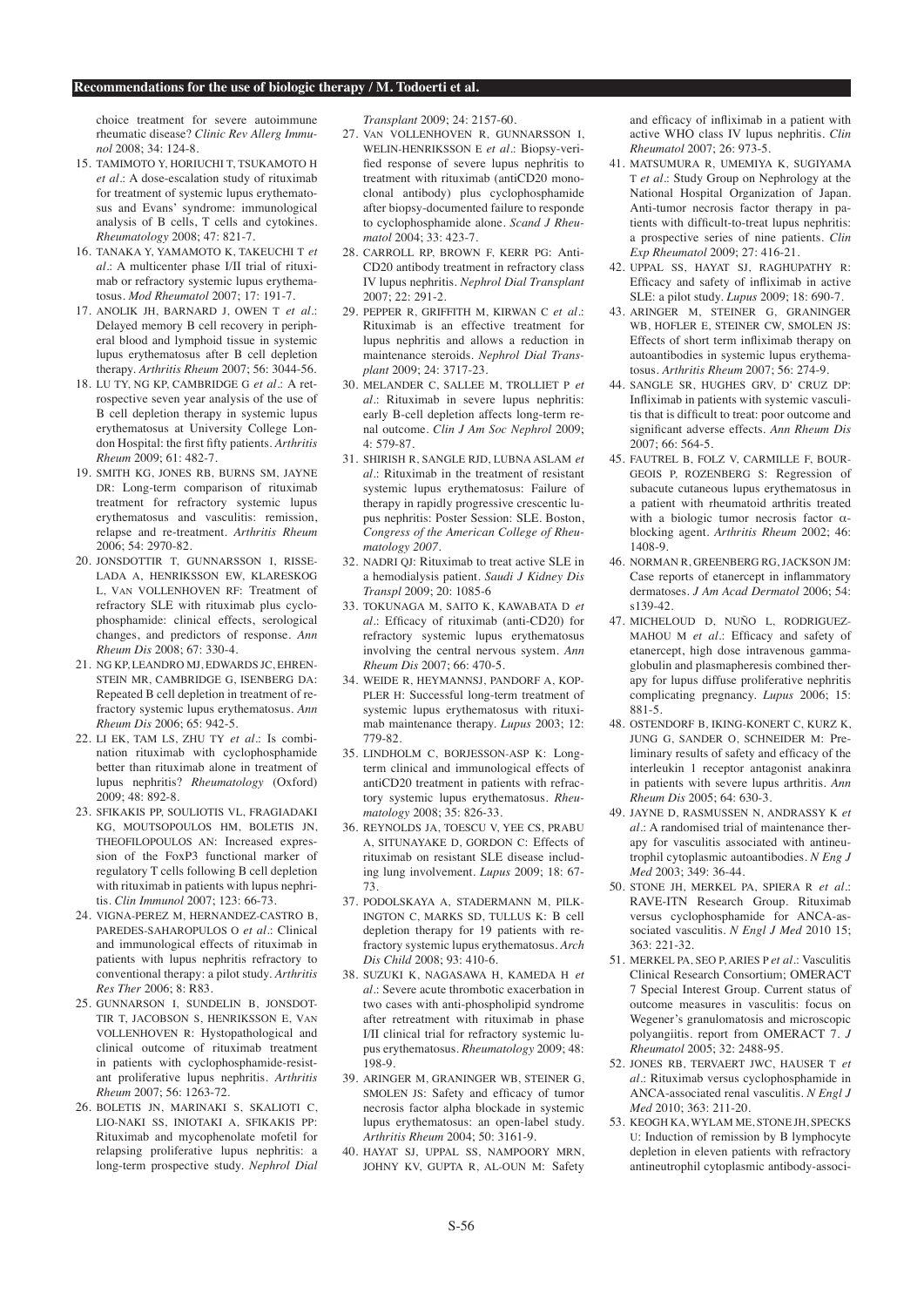ated vasculitis. *Arthritis Rheum* 2005; 52: 262-8.

- 54. OMDAL R, WILDHAGEN K, HANSEN T, GUN-NARSSON R, KRISTOFFERSEN G: AntiCD20 therapy of treatment resistant Wegener's granulomatosis: favourable but temporary response. *Scand J Rheumatol* 2005; 34: 229- 32.
- 55. ERIKSSON P: Nine patients with anti-neutrophil cytoplasmic antibody-positive vasculitis successfully treated with rituximab*. J Intern Med* 2005; 257: 540-8.
- 56. HENES JC, FRITZ J, KOCH S *et al.*: Rituximab for treatment-resistant extensive Wegener's granulomatosis–additive effects of a maintenance treatment with leflunomide. *Clin Rheumatol* 2007; 26: 1711-5.
- 57. GOTTENBERG JE, GUILLEVIN L, LAM-BOTTE O *et al.*: Club Rheumatismes et Inflammation (CRI). Tolerance and short term efficacy of rituximab in 43 patients with systemic autoimmune diseases. *Ann Rheum Dis* 2005; 64: 913-20.
- 58. JONES RB, FERRARO AJ, CHAUDHRY AN *et al.*: A multicenter survey of rituximab therapy for refractory antineutrophil cytoplasmic antibody-associated vasculitis. *Arthritis Rheum* 2009; 60: 2156-68.
- 59. ARIES PM, HELLMICH B, VOSWINKEL J *et al.*: Lack of efficacy of rituximab in Wegener's granulomatosis with refractory granulomatous manifestations. *Ann Rheum Dis* 2006; 65: 853-8.
- 60. STASI R, STIPA E, DEL POETA G, AMADORI S, NEWLAND AC, PROVAND: Long-term observation of patients with antineutrophil cytoplasmic antibody-associated vasculitis treated with rituximab. *Rheumatology* (Oxford) 2006; 45: 1432-6.
- 61. KEOGH KA, YTTERBERG SR, FERVENZA FC, CARLSON KA, SCHROEDER DR, SPECKS U: Rituximab for refractory Wegener's granulomatosis: report of a prospective, open-label pilot trial. *Am J Respir Crit Care Med* 2006; 173: 180-7.
- 62. LEAVITT RY, FAUCI AS, BLOCH DA *et al.*: The American College of Rheumatology 1990 Criteria for the classification of Wegener's Granulomatosis. *Arthritis Rheum* 1990; 33: 1101-7.
- 63. JENNETTE JC, FALK RJ, ANDRASSY K *et al.*: Nomenclature of systemic vasculitides: the proposal of an international consensus conference*. Arthritis Rheum* 1994; 37: 187-92.
- 64. LUQMANI RA, BACON PA, MOOTS RJ *et al.*: Birmighan Vasculitis Activity Score (BVAS) in systemic necrotizing vasculitis. *QJM* 1994; 87: 671-8.
- 65. SEO P, SPECKS U, KEOGH KA: Efficacy of rituximab in limited Wegener's granulomatosis with refractory granulomatous manifestations. *J Rheumatol* 2008; 35: 2017-23.
- 66. LOVRIC S, ERDBRUEGGER U, KUMPERS P *et al.*: Rituximab as rescue therapy in antineutrophil cytoplasmic antibody associated vasculitis: a single centre experience with 15 patients. *Nephrol Dial Transplant* 2009; 24: 179-85.
- 67. THE WGET RESEARCH GROUP: Design of the Wegener's Granulomatosis Etanercept trial (WGET). *Control Clin Trials* 2002; 23: 450- 68.
- 68. STONE JH, UHAFELDER ML, HELLMANN DB, CROOK S, BEDOCS NM, HOFFMANGS: Etanercept combined with conventional treatment in Wegener's Granulomatosis. A six-month open-label trial to evaluate safety. *Arthritis Rheum* 2001; 44: 1149-54.
- 69. BOOTH A, HARPER L, HAMMAD T *et al.*: Prospective study of TNF-alpha blockade with infliximab in anti-neutrophil cytoplasmic antibody-associated systemic vasculitis. *J Am Soc Nephrol* 2004; 15: 717-21.
- 70. LAMPRECHT P, VOSWINKEL J, LILIENTHAL T *et al.*: Effectiveness of TNF-alpha blockade with infliximab in refractory Wegener's granulomatosis. *Rheumatology* 2002; 41: 1303-7.
- 71. BOOTH AD, JEFFERSON HJ, AYLIFFE W, AN-DREWS PA, JAYNE DR: Safety and efficacy of TNFalpha blockade in relapsing vasculitis. *Ann Rheum Dis* 2002; 61: 559.
- 72. BARTOLUCCI P, RAMANOELINA J, COHEN P *et al.*: Efficacy of the antiTNF alpha antibody infliximab against refractory systemic vasculitides: an open pilot study on 10 patients. *Rheumatology* 2002; 41: 1126-32.
- 73. SANGLE SR, HUGHES GR, D'CRUZ DP: Infliximab in the management of resistant systemic vasculitis: poor response and significant adverse effects. *Ann Rheum Dis* 2007; 66: 564-5.
- 74. TILIAKOS A, SHAIA S, HOSTOFFER R, KENT L: The use of infliximab in a patient with steroid-dependent Churg-Strauss Syndrome. *J Clin Rheumatol* 2004; 10: 96.
- 75. ARIES PM, REINHOLD-KELLER E: Symmetric polyarthritis in a patient with Churg-Strauss syndrome. *Dtsch Med Wonchehschr* 2005; 130: 1871-3.
- 76. ARBACH O, GROSS WL, GAUSE A: Treatment of refractory Churg-Strauss Syndrome (CSS) by TNF-alpha blockade*. Immunobiology* 2002; 206: 496-501.
- 77. HERMANN J, REITTNER P, SCARPATETTI M, GRANINGER W: Successful treatment of meningeal involvement in Wegener's granulomatosis with infliximab. *Ann Rheum Dis* 2006; 65: 691-2.
- 78. EL-SHABRAWI Y, HERMANN J: Anti-TNF alpha therapy in chronic necrotizing scleritis resistant to standard immunomodulatory therapy in a patient with Wegener's granulomatosis. *Eye* 2005; 19: 1017-8.
- 79. DASS S, BOWMAN SJ, VITAL EM *et al.*: Reduction of fatigue in Sjögren's syndrome with rituximab: results of a randomised, double-blind, placebo-controlled pilot study. *Ann Rheum Dis* 2008; 67: 1541-4.
- 80. PIJPE J, VAN IMHOFF GW, SPIJKERVET FK *et al.*: Rituximab treatment in patients with primary Sjögren's syndrome: an open-label phase II study. *Arthritis Rheum* 2005; 52: 2740-50.
- 81. SEROS R, SORDET C, GUILLEVIN L *et al.*: Tolerance and efficacy of rituximab and changes in serum B cell biomarkers in patients with systemic complications of primary Sjögren's syndrome. *Ann Rheum Dis*  $2007:66:351-7$ .
- 82. VOULGARELIS M, GIANNOULI S, TZIOU-FAS AG, MOUTSOPOULOS HM: Long term remission of Sjögren's syndrome associated aggressive B cell non- Hodgkin's lympho-

mas following combined B cell depletion therapy and CHOP (cyclophosphamide, doxorubicin, vincristine, prednisone). *Ann Rheum Dis* 2006; 65: 1033-7.

- 83. DEVAUCHELLE-PENSEC V, PENNEC Y, MOR-VAN J *et al.*: Improvement of Sjögren's syndrome after two infusions of rituximab (anti-CD20). *Arthritis Rheum* 2007; 57: 310-7.
- 84. MEIJER JM, PIJPE J, VISSINK A, KALLEN-BERG CG, BOOTSMA H: Treatment of primary Sjögren's syndrome with rituximab: extended follow-up, safety and efficacy of retreatment. *Ann Rheum Dis* 2009; 68: 284- 5.
- 85. MARIETTE X, RAVAUD P, STEINFELD S *et al.*: Inefficacy of infliximab in primary Sjögren's syndrome. Results of randomized, controlled trial of remicade in primary Sjögren's syndrome (TRIPSS). *Arthritis Rheum* 2004; 50: 1270-6.
- 86. STEINFELD SD, DEMOLS P, SALMON I, KISS R, APPELBOOM T: Infliximab in patients with primary Sjögren Syndrome. *Arthritis Rheum* 44; 10: 2371-5.
- 87. SANKAR V, BRENNAN MT, KOK MR *et al.*: Etanercept in Sjögren's syndrome: a twelveweek randomized, double-blind, placebocontrolled pilot clinical trial. *Arthritis Rheum* 2004; 50: 2240-5.
- 88. ZANDBELT MM, DE WILDE P, VAN DAMME P, HOYNG CB, VAN DE PUTTE L, VAN DER HOOGEN F: Etanercept in the treatment of patients with primary Sjögren's syndrome: a pilot study. *J Rheumatol* 2004; 31: 96-101.
- 89. DAOUSSIS D, LIOSSIS SN, TSAMANDAS AC *et al.*: Experience with rituximab in scleroderma: results from a 1-year, proof-of-principle study. *Rheumatology* 2010; 49: 271- 80.
- 90. VALENTINI G, D' ANGELO S, DELLA RA, BENCIVELLI W, BOMBARDIERI S: European Scleroderma Study Group to define disease activity criteria for systemic sclerosis. IV. Assessment of skin thickening by modified Rodnan skin score. *Ann Rheum Dis* 2003; 62: 904-5.
- 91. SMITH V, VAN PRAET JT, VANDOOREN B *et al.*: Rituximab in diffuse cutaneous systemic sclerosis: an open-label clinical and histopathological study. *Ann Rheum Dis* 2010; 69: 193-7.
- 92. LAFYATIS R, KISSIN E, YORK M *et al.*: B cell depletion with rituximab in patients with diffuse cutaneous systemic sclerosis. *Arthritis Rheum* 2009; 60: 578-83.
- 93. LAM GK, HUMMERS LK, WOODS A, WIG-LEY FM: Efficacy and safety of etanercept in scleroderma joint disease. *J Rheumatol* 2007; 34: 1636-7.
- 94. DENTON CP, ENGELHART M, TVEDE N *et al.*: An open-label pilot study of infliximab therapy in diffuse cutaneous systemic sclerosis. *Ann Rheum Dis* 2009; 68: 1433-9.
- 95. BOSELLO S, DE SANTIS M, TOLUSSO B, ZOLI A, FERRACCIOLI G: Tumor necrosis factor-alpha inhibitor therapy in erosive polyarthritis secondary to systemic sclerosis*. Ann Intern Med* 2005; 143: 918-20.
- 96. HAMAGICHI M, KAWAHITO Y, ISHINO H, YOSHIDA M, YOSHIKAWA T: A case report of tumor necrosis factor-alpha antibodyinduced thrombocytopenia associated with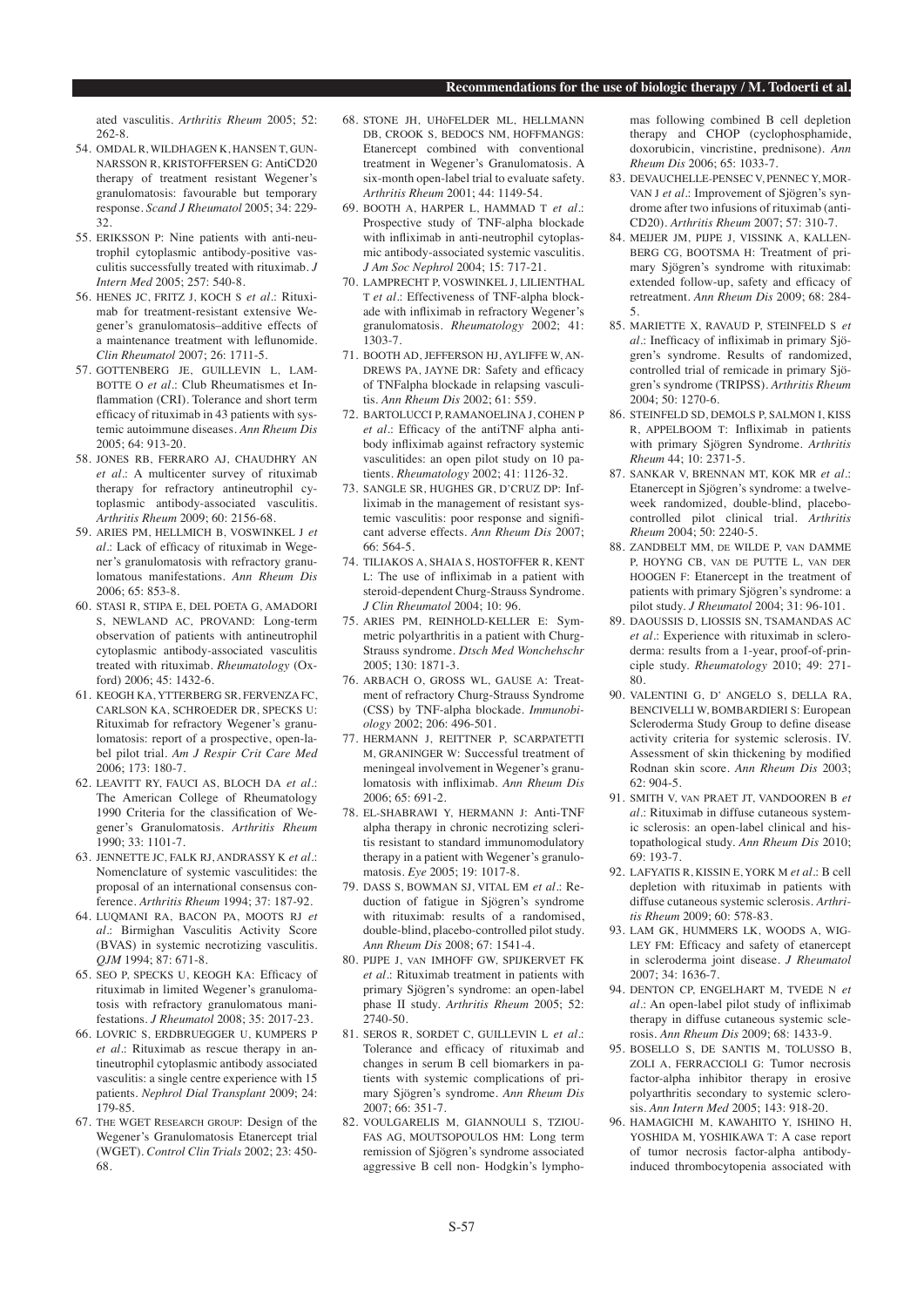emerging IgM anticardiolipin antibody in patients with scleroderma overlap/rheumatoid arthritis. *Clin Rheumatol* 2007; 26: 988-90.

- 97. MARIE I, LAHAXE L, LEVESQUE H, HELIOT P: Pulmonary actinomycosis in a patient with diffuse systemic sclerosis treated with infliximab. *QJM* 2008 ; 101: 419-21.
- 98. BARGAGLI E, GALEAZZI M, BELLISAI F, VOLTERRANI L, ROTTOLI P: Infliximab treatment in a patient with systemic sclerosis associated with lung fibrosis and pulmonary hypertension. *Respiration* 2008; 75: 346-9.
- 99. NOSS EH, HAUSNER-SYPEK DL, WEIN-BLATT ME: Rituximab as therapy for refractory polymyositis and dermatomyositis. *J Rheumatol* 2006; 33: 1021-6.
- 100. DINH HV, MCCORMACK C, HALL S, PRINCE HM: Rituximab for the treatment of the skin manifestations of dermatomyositis: a report of 3 cases. *J Am Acad Dermatol* 2007; 56: 148-53.
- 101. MOK CC, HO LY, TO CH: Rituximab for refractory polymyositis: an open-label prospective study. *J Rheumatol* 2007; 34: 1864-8.
- 102. LEVINE TD: Rituximab in the treatment of dermatomyositis: an open-label pilot study. *Arthritis Rheum* 2005; 52: 601-7.
- 103. CHUNG L, GENOVESE MC, FIORENTINO DF: A pilot trial of rituximab in the treatment of patients with dermatomyositis. *Arch Dermatol* 2007;143:763-7.
- 104. BRULHART L, WALDBURGER JM, GABAY C: Rituximab in the treatment of anti-synthetase syndrome. *Ann Rheum Dis* 2006; 65: 974-5.
- 105. SULTAN SM, NG KP, EDWARDS JC, ISEN-BERG DA, CAMBRIDGE G: Clinical outcome following B cell depletion therapy in eight patients with refractory idiopathic inflammatory myopathy. *Clin Exp Rheumatol* 2008; 26: 887-93.
- 106. FRIKHA F, RIGOLET A, BEHIN A, FAUTREL B, HERSON S, BENVENISTE O: Efficacy of rituximab in refractory and relapsing myositis with anti-JO1 antibodies: a report of two cases. *Rheumatology* (Oxford) 2009; 48: 1166-8.
- 107. SEM M, MOLBERG O, LUND MB and GRAN JT: Rituximab treatment of the anti-synthetase syndrome- a retrospective case series. *Rheumatology* 2009; 48: 968-71.
- 108. LUTT JR, PISCULLI ML, WEINBLATT ME, DEODHAR A, WINTHROP KL: Severe nontuberculous mycobacterial infection in 2 patients receiving rituximab for refractory myositis. *J Rheumatol* 2008; 35: 1683-5.
- 109. HENGSTMAN GJ, DE BLEECKER JL, FEIST E *et al.*: Open-label trial of anti-TNF-alpha in dermato- and polymyositis treated concomitantly with methotrexate. *Eur Neurol* 2008; 59: 159-63.
- 110. HENGSTMAN GJ, VAN DEN HOOGEN FH, BARRERA P *et al.*: Successful treatment of dermatomyositis and polymyositis with antitumor-necrosis-factor-alpha: preliminary observations. *Eur Neurol* 2003; 50: 10-5.
- 111. HENGSTMAN GJ, VAN DEN HOOGEN FH, VAN ENGELEN BG: Treatment of dermatomyositis and polymyositis with anti-tumor necrosis factor-alpha: long-term follow-up. *Eur Neurol* 2004; 52: 61-3.
- 112. DASTMALCHI M, GRUNDTMAN C, ALEX-ANDERSON H *et al.*: A high incidence of disease flares in an open pilot study of infliximab in patients with refractory inflammatory myopathies. *Ann Rheum Dis* 2008; 67: 1670-7.
- 113. EFTHIMIOU P, SCHWARTZMAN S, KAGEN LJ: Possible role for tumor necrosis factor inhibitors in the treatment of resistant dermatomyositis and polymyositis: a retrospective study of eight patients. *Ann Rheum Dis* 2006; 65: 1233-6.
- 114. IANNONE F, SCIOSCIA C, FALAPPONE PC, COVELLI M, LAPADULA G: Use of etanercept in the treatment of dermatomyositis: a case series. *J Rheumatol* 2006; 33: 1802-4.
- 115. LABIOCHE I, LIOZON E, WESCHLER B, LOUSTAUD-RATTI V, SORIA P, VIDAL E: Refractory polymyositis responding to infliximab: extended follow-up. *Rheumatology*  (Oxford) 2004; 43: 531-2.
- 116. DOLD S, JUSTINIANO ME, MARQUEZ J, ES-PINOZA LR: treatment of early and refractory dermatomyositis with infliximab: a report of two cases. *Clin Rheumatol* 2007; 26: 1186-8.
- 117. KORKMAZ C, TEMIZ G, CETINBAS F, BUY-UKKIDAN B: Successful treatment of alveolar hypoventilation due to dermatomyositis with anti-tumor necrosis factor-alpha. *Rheumatology* (Oxford) 2004; 43: 937-8.
- 118. SELVA-O'-CALLAGHAN A, MARTINEZ-COS-TA X *et al.*: Refractory adult dermatomyositis with pneumatosis cystoides intestinalis treated with infliximab. *Rheumatology* (Oxford) 2004; 43: 1196-7.
- 119. ANANDACOOMARASAMY A, HOWE G, MANOLIOS N: Advanced refractory polymiosytis responding to infliximab. *Rheumatology* (Oxford) 2005; 44: 562-3.
- 120. FURLAN A, BOTSIOS C, RUFFATI A, TO-DESCO S, PUNZI L: Antisynthetase sindrome with refractory polyarthritis and fever succesfully treated with the IL-1 receptor antagonist, anakinra: a case report. *Joint Bone Spine* 2008; 75: 366-7.
- 121. BAROHN RJ, HERBELIN L, KISSEL JT *et al.*: Pilot trial of etanercept in the treatment of inclusion-body myositis. *Neurology* 2006; 66: S123-4.
- 122. SALVARANI C, MACCHIONI P, MANZINI C *et al.*: Infliximab plus prednisone or placebo plus prednisone for the initial treatment of polymyalgia rheumatica. *Ann Intern Med*   $2007:146:631-9$ .
- 123. SALVARANI C, CANTINI F, NICCOLI L *et al.*: Treatment of refractory polymyalgia rheumatica with infliximab: a pilot study. *J Rheumatol* 2003; 30: 760-3.
- 124. CATANOSO MG, MACCHIONI P, BOIARDI L, PIPITONE N, SALVARANI C: Treatment of refractory polymyalgia rheumatica with etanercept: an open pilot study. *Arthritis Rheum* 2007; 57: 1514-19.
- 125. CORRAO S, PISTONE G, SCAGLIONE R, CO-LOMBA D, CALVO L, LICATA G: Fast recovery with etanercept in patients affected by polymyalgia rheumatica and decompensated diabetes: a case-series study. *Clin Rheumatol* 2009; 28: 89-92.
- 126. MIGLIORE A, MASSAFRA U, CARLONI E *et al.*: TNF alpha blockade induce clinical re-

mission in patients affected by polymyalgia rheumatica associated to diabetes mellitus and/or osteoporosis: a seven cases report. *Eur Rev Med Pharmacol Sci* 2005; 9: 373- 8.

- 127. BAUGHMAN RP, DRENT M, KAVURU M *et al.*: Sarcoidosis Investigators. Infliximab therapy in patients with chronic sarcoidosis and pulmonary involvement. *Am J Resp Crit Care Med* 2006; 174: 795-802.
- 128. GIBSON GJ, PRESCOTT RJ, MUERS MF *et al.*: British Thoracic Society Sarcoidosis Study: effects of long-term corticosteroid treatment. *Thorax* 1996; 51: 238-47.
- 129. BAUGHMAN RP, PLOYSONGSANG Y, ROB-ERTS RD, SRIVASTAVA L: Effects of sarcoid and steroids on angiotensin-converting enzyme. *Am Rev Respir Dis* 1983; 128: 631- 3.
- 130. JUDSON MA, BAUGHMAN RP, COSTABEL U and the CENTOCOR T48 SARCOIDOSIS IN-VESTIGATORS: efficacy of infliximab in extrapulmonary sarcoidosis: results from a randomised trial. *Eur Respir J* 2008; 31: 1189-96.
- 131. PANSELINAS E, RODGERS JK, JUDSON MA: Clinical outcomes in sarcoidosis after cessation of infliximab treatment. *Respirology*  2009; 14: 522-8.
- 132. SALEH S, GHODSIAN S, YAKIMOVA V, HENDERSON J, SHARMA OP: Effectiveness of infliximab in treating selected patients with sarcoidosis. *Resp Med* 2006; 100: 2053-59.
- 133. UTZ JP, LIMPER AH, KALRA S *et al.*: Etanercept for the treatment of stage II and III progressive pulmonary sarcoidosis. *Chest* 2003; 124: 177-85.
- 134. BAUGHMAN RP, LOWER EE, BRADLEY DA, RAYMOND LA, KAUFMAN A: Etanercept for refractory ocular sarcoidosis: results of a double-blind randomized trial. *Chest* 2005; 128: 1062-147.
- 135. BAUGHMAN RP, BRADLEY DA, LOWER EE: Infliximab in chronic ocular inflammation. *Int J Clin Pharmacol Ther* 2005; 43: 7-11.
- 136. BENITEZ-DEL-CASTILLO JM, MARTINEZ-DE-LA-CASA JM, PATO-COUR E *et al.*: Long-term treatment of refractory posterior uveitis with anti-TNF alpha (infliximab). *Eye* 2005; 19: 841-5.
- 137. CAVAGNA L, CAPORALI R, EPIS O, BOBBIO-PALLAVICINI F, MONTECUCCO C: Infliximab in the treatment of adult Still's disease refractory to conventional therapy. *Clin Exp Rheumatol.* 2001; 19: 329-32.
- 138. KRAETSCH HG, ANTONI C, KALDEN JR, B MANGER: Successful treatment of a small cohort of patients with adult onset Still's disease with infliximab: first experiences. *Ann Rheum Dis* 2001; 60: 55-7.
- 139. KOKKINOS A, ILIOPOULOS A, GREKA P, EFTHYMIOU A, KATSILAMBROS N, SFIKA-KIS PP: Successful treatment of refractory adult-onset Still's disease with infliximab. A prospective, non-comparative series of four patients. *Clin Rheumatol* 2004; 23: 45-9.
- 140. HUFFSTUTTER JE, SIENKNECHT CW: Treatment of resistant adult Still's disease with infliximab. *J Clin Rheumatol* 2004;10: 218-  $20<sub>2</sub>$
- 141. OLIVIERI I, DE STEFANO G, PADULA A, LA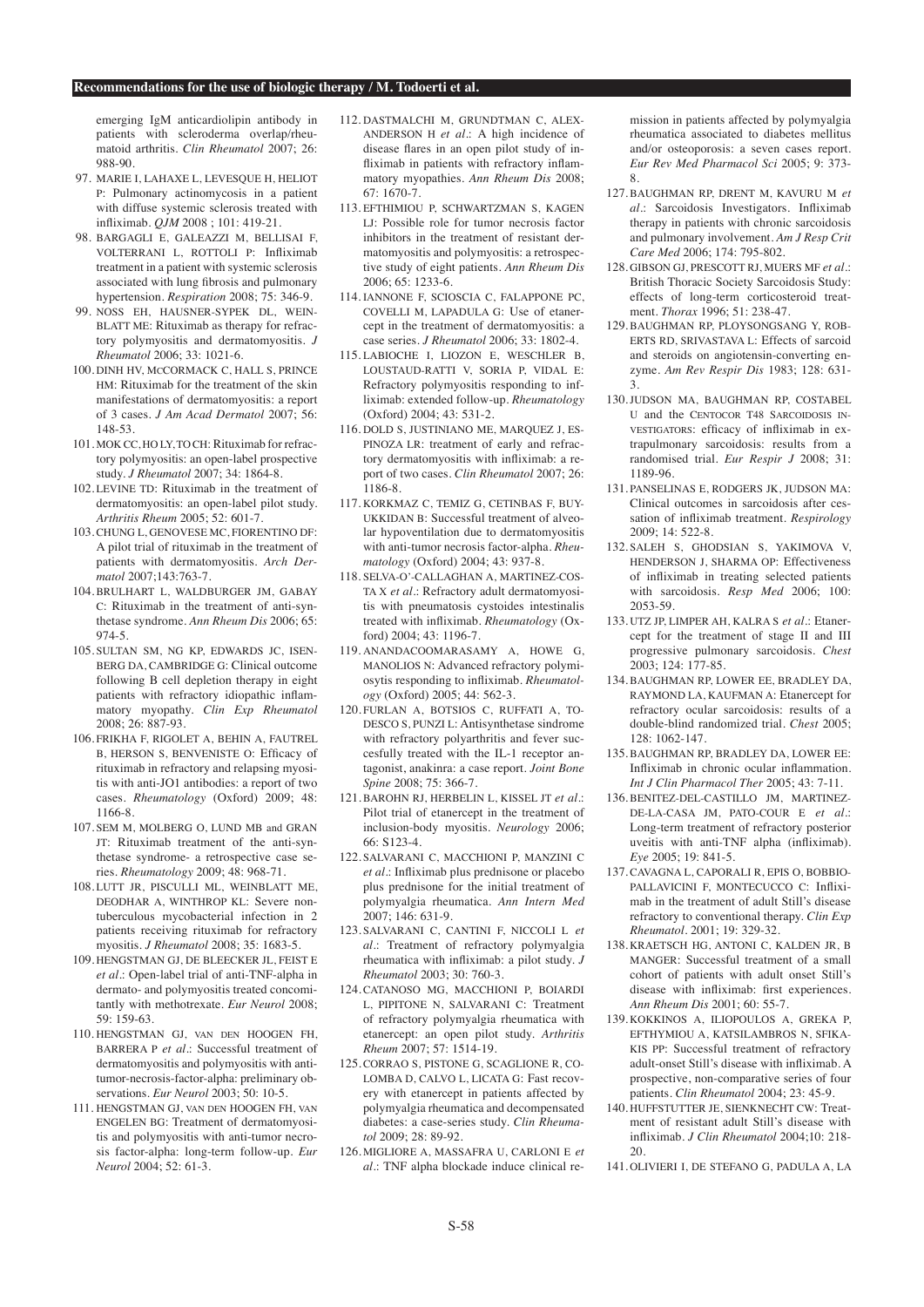GALA A, DE STEFANO C: Infliximab in a case of early adult-onset Still's disease. *Clin Rheumatol* 2003; 22: 369-70.

- 142. DECHANT C, SCHAUENBERG P, ANTONI CE, KRAETSCH HG, KALDEN JR, MANGER B: Longterm outcome of TNF blockade in adult-onset Still's disease. *Dtsch Med Wochenschr* 2004; 129: 1308-12.
- 143. FAUTREL B, SIBILIA J, MARIETTE X, COMBE B, THE CLUB RHUMATISMES ET INFLAMMATION: Tumor necrosis factor  $\alpha$  blocking agents in refractory adult Still's disease: an observational study of 20 cases. *Ann Rheum Dis*  $2005 \cdot 64 \cdot 262 - 6$
- 144. HUSNI ME, MAIER AL, MEASE PJ *et al.*: Etanercept in the treatment of adult patients with Still's disease. *Arthritis Rheum* 2002; 46: 1171-6.
- 145. KUMARI R, UPPAL SS: Prolonged remission in adult-onset Still's disease with etanercept. *Clin Rheumatol* 2005; 25: 106-8.
- 146. ASHERSON RA, PASCOE L, KRAETSCH HG, MANGER B: Adult onset Still's disease: response to enbrel. *Ann Rheum Dis* 2002; 61: 859-60.
- 147. SERRATRICE J, GRANEL B, DISDIER P, WEILLER PJ: Resolution with etanercept of nephrotic syndrome due to renal AA amyloidosis in adult Still's disease. *A J Med* 2003; 115: 589-90.
- 148. LEQUERRE T, QUARTIER P, ROSELLINI D *et al.*: Société Francophone pour la Rhumatologie et les Maladies Inflammatoires en Pédiatrie (SOFREMIP); Club Rhumatismes et Inflammation (CRI): Interleukin-1 receptor antagonist (anakinra) treatment in patients with systemic-onset juvenile idiopathic arthritis or adult onset Still disease: preliminary experience in France. *Ann Rheum Dis*  $2008: 67: 302-8.$
- 149. NAUMMANN L, FEIST E, NATUSCH A *et al.*: IL1-receptor antagonist anakinra provides long-lasting efficacy in the treatment of refractory adult-onset Still's disease. *Ann Rheum Dis* 2010; 69: 466-7.
- 150. KOTTER I, WACKER A, KOCH S *et al.*: Anakinra in patients with treatment-resistant adult-onset Still's disease: four case reports with serial cytokine measurements and a review of the literature. *Semin Arthritis Rheum* 2007; 37: 189-97.
- 151. KALLIOLIAS GD, GEORGIOU PE, ANTO-NOPOULOS IA, ANDONOPOULOS AP, LIOS-SIS SN: Anakinra treatment in patients with adult-onset Still's disease is fast, effective, safe and steroid sparing: experience from an uncontrolled trial. *Ann Rheum Dis* 2007; 66: 842-3.
- 152. VASQUES GODINHO FM, PARREIRA SAN-TOS MJ, CANAS DA SILVA J: Refractory adult onset Still's disease successfully treated with anakinra. *Ann Rheum Dis* 2005; 64: 647-8.
- 153. FITZGERALD AA, LECLERCQ SA, YAN A, HOMIK JE, DINARELLO CA: Rapid responses to anakinra in patients with refractory adult-onset Still's disease. *Arthritis Rheum*  2005; 52: 1794-803.
- 154. MAIER J, BIRKENFELD G, PFIRSTINGER J, SCHOLMERICH J, FLECK M, BRÜHL H: Effective treatment of steroid refractory adult-onset Still's disease with anakinra.

*J Rheumatol* 2008; 35: 939-41.

- 155. DEBIAIS S, MAILLOT F, LUCA L, BURET J, FAUTREL B, RENARD JP: Efficacy of anakinra in a case of refractory Still disease. *J Clin Rheumatol* 2008; 14: 357-8.
- 156. TAMAKI H, SHIMIZU H, HIRAOKA E *et al.*: Marked effect and steroid-sparing ability of anakinra on a patient with refractory adultonset Still's disease. *Mod Rheumatol* 2010;  $20 \cdot 200 - 4$
- 157. GUIGNARD S, DIEN G, DOUGADOS M: Severe systemic inflammatory response syndrome in a patient with adult onset Still's disease treated with the anti-IL1 drug anakinra: a case report. *Clin Exp Rheumatol* 2007; 25: 758-9.
- 158. AHMADI-SIMAB K, LAMPRECTH P, JANKOWIAK C, GROSS WL: Successfull treatment of refractroy adult onset Still's disease with rituximab. *Ann Rheum Dis* 2006; 65: 1117-8.
- 159. LEROUX G, COSTEDOAT-CHALUMEAU N, BRIHAYE B *et al.*: Treatment of relapsing polychondritis with rituximab : a retrospective study of nine patients. *Arthritis Rheum*   $2009.61.577-82$
- 160. CAZABON S, OVER K, BUTCHER J: The successful use of infliximab in resistant relapsing polychondritis and associated scleritis. *Eye* 2005; 19: 222-4.
- 161. SAADOUN D, DESLANDRE CJ, ALLANORE Y, CHARLIER C, PHAM XV, KAHAN A: Sustained response to infliximab in 2 patients with refractory relapsing polychondritis. *J Rheumatol* 2003; 30: 1394-5.
- 162. MPOFU S, ESTRACH C, CURTIS J, MOOTS RJ: Treatment of respiratory complications in recalcitrant relapsing polychondritis with infliximab. *Rheumatology* 2003; 42: 1117-8.
- 163. PAMUK ON, HARMANDAR F, CAKIR N: The development of trigeminal neuralgia related to auricular chondritis in a patient with rheumatoid arthritis-relapsing polychondritis and its treatment with etanercept. Description of the first case. *Clin Exp Rheumatol* 2009; 27: 128-9.
- 164. SUBRAHMANYAM P, BALAKRISHNAN C, DASGUPTA B: Sustained response to etanercept after failing infliximab, in a patient with relapsing polychondritis with tracheomalacia*. Scand J Rheumatol.* 2008; 37: 239-40.
- 165. VOUNOTRYPIDIS P, SAKELLARIOU GT, ZISOPOULOS D, BERBERIDIS C: Refractory relapsing polychondritis: rapid and sustained response in the treatment with an IL-1 receptor antagonist (anakinra). *Rheumatology* (Oxford) 2006; 45: 491-2.
- 166. WENDLING D, GOVINDARAJU S, PRATI C, TOUSSIROT E, BERTOLINI E: Efficacy of anakinra in a patient with refractory relapsing polychondritis*. Joint Bone Spine* 2008; 75: 622-4.
- 167. BRAUN J, BARALIAKOS X, LISTING J, SIEPER J: Decreased incidence of anterior uveitis in patients with ankylosing spondylitis treated with the anti-tumor necrosis factor agents infliximab and etanercept. *Arthritis Rheum* 2005; 52: 2447-51.
- 168. SIEPER J, KOENIG A, BAUMGARTNER S *et al.*: Analysis of uveitis rates across all etanercept ankylosing spondylitis clinical trials. *Ann Rheum Dis* 2010; 69: 226-9.
- 169. BENITEZ-DEL-CASTILLO IM GARCIA-SANCHEZ J, IRADIER T, BANARES A: Sulfasalazine in the prevention of anterior uveitis associated with ankylosing spondylitis. *Eye* 2000; 14: 340-3.
- 170. FOSTER CS, TUFAIL F, WAHEED NK *et al.*: Efficacy of etanercept in preventing relapse of uveitis controlled by methotrexate. *Arch Opthalmol* 2003; 121: 437-40.
- 171. EL-SHABRAWI Y, HERMANN J: Anti-tumor necrosis factor-alpha therapy with infliximab as an alternative to corticosteroids in the treatment of human leukocyte antigen B27-associated acute anterior uveitis. *Opthalmology* 2002; 109: 2342-6.
- 172. GUIGNARD S, GOSSEC L, SALLIOT C *et al.*: Efficacy of tumor necrosis factor blockers in reducing uveitis flares in patients with spondyloarthropathy: a retrospective study. *Ann Rheum Dis* 2006; 65: 1631-4.
- 173. RUDWALEIT M, RØDEVAND E, HOLCK P *et al.*: Adalimumab effectively reduces the rate of anterior uveitis flares in patients with active ankylosing spondylitis: results of a prospective open-label study. *Ann Rheum Dis* 2009; 68: 696-701.
- 174. SOBRIN L, KIM EC, CHRISTEN W, PAPADAKI T, LETKO E, FOSTER CS: Infliximab therapy for the treatment of refractory ocular inflammatory disease. *Arch Opthalmol* 2007; 125: 895-900.
- 175. SMITH JR, LEVINSON RD, HOLLAND GN *et al.*: Differential efficacy of tumor necrosis factor inhibition in the management of inflammatory eye disease and associated rheumatic disease. *Arthritis Care Res* 2001; 45: 252-7.
- 176. BODAGHI B, BUI QUOC E, WECHSLER B *et al.*: Therapeutic use of infliximab in sight threatening uveitis: retrospective analysis of efficacy, safety, and limiting factors. *Ann Rheum Dis* 2005; 64: 962-4.
- 177. HUYNH N: Biologic response modifier therapy for psoriatuc ocular inflammatory disease. *Ocul Immun Infl* 2008; 16: 89-93.
- 178. GALOR A, PEREZ VL, HAMMEL JP, LOWDER CY: Differential effectiveness of etanercept and infliximab in the treatment of ocular inflammation. *Opthalmology* 2006; 113: 2317-23.
- 179. MURPHY CC, AYLIFFE WH, BOOTH A, MAKANJUOLA D, ANDREWS PA, JAYNE D: Tumor necrosis factor blockade with infliximab for refractory uveitis and scleritis. *Opthalmology* 2004; 111: 352-6.
- 180. FUKUDA K, KUMAGAI N, NAKAMURA H, KUBO M, MATSUZAKI M, NISHIDA T: Successful treatment of cystoid macular edema in a patient with rheumatoid arthritis associated panuveitis. *Nippon Ganka Gakkai Zasshi* 2008; 112: 51-7.
- 181. LINDSTED EW, BAARSMA GS, KUIJPERS RWA, VAN HAGEN PM: Anti-TNF-α therapy for sight threatening uveitis. *Br J Opthalmol* 2005; 89: 533-6.
- 182. SUHLER EB, SMITH JR, WERTHEIM MS *et al.*: A prospective trial of infliximab therapy for refractory uveitis: preliminary safety and efficacy outcomes. *Arch Ophthalmol* 2005; 123: 903-12.
- 183. DIAZ-LLOPIS M, GARCÍA-DELPECH S, SAL-OM D *et al*.: Adalimumab therapy for refrac-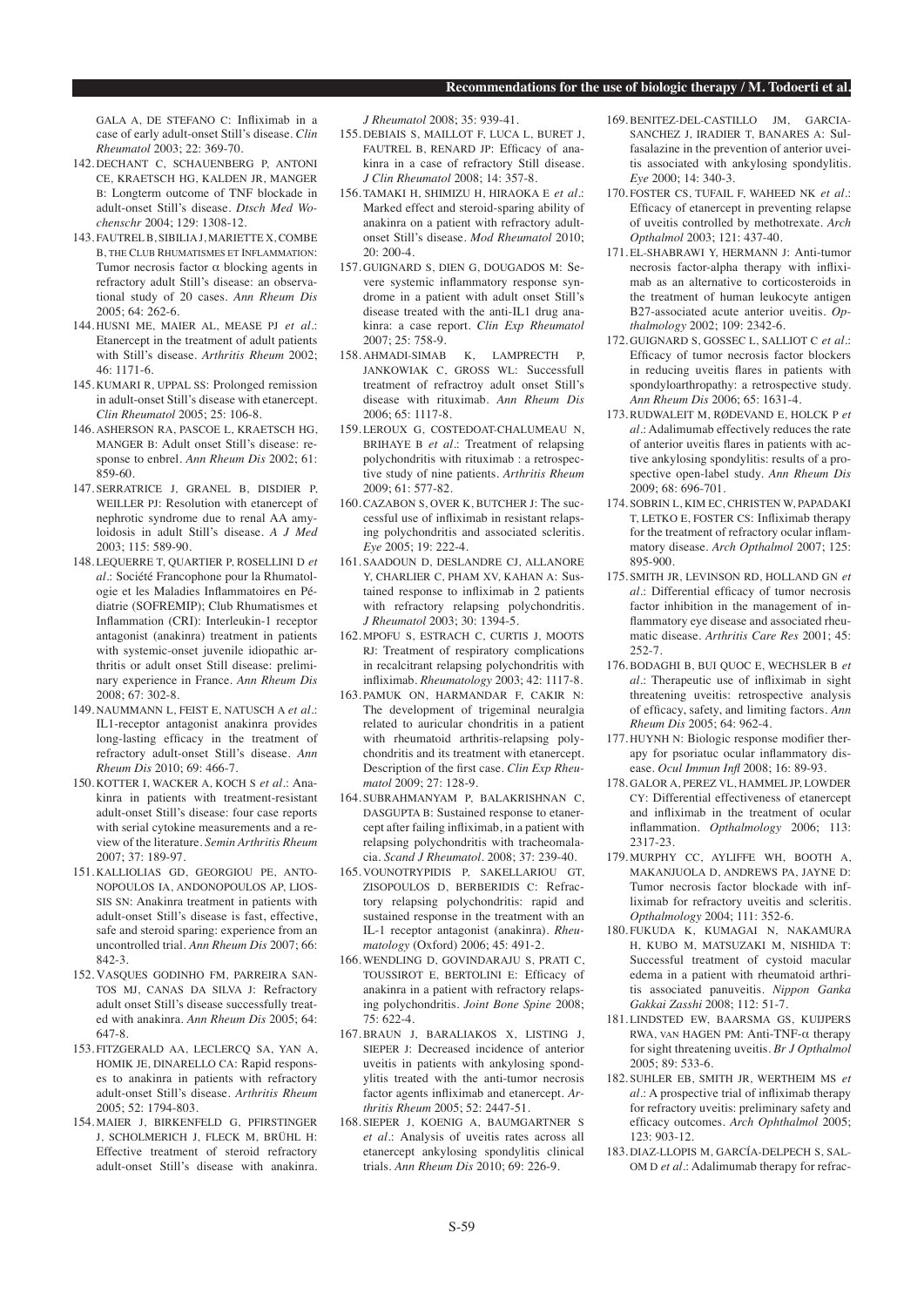tory uveitis: a pilot study. *J Ocul Pharmacol Ther* 2008; 24: 351-61.

- 184. SUZUKI J, GOTO H: Uveitis associated with sarcoidosis exacerbated by etanercept therapy. *Jpn J Opthalmol* 2009; 53: 433-4.
- 185. HASHKES PJ, SHAJRAWI I: Sarcoid-related uveitis occurring during etanercept therapy. *Clin Exp Rheumatol* 2003; 21: 645-6.
- 186. SO A, DE SMEDT T, REVAZ S, TSCHOPP J: A pilot study of IL-1 inhibition by anakinra in acute gout. *Arthritis Res Ther* 2007; 9: R28.
- 187. MCGONAGLE D, TAN AL, SHANKARANA-RAYANA S, MADDEN J, EMERY P, MCDER-MOTT MF: Management of treatment resistant inflammation of acute on chronic tophaceous gout with anakinra. *Ann Rheum Dis*   $2007 \cdot 66 \cdot 1683 - 4$ .
- 188. MCGONAGLE D, TAN AL, MADDEN J, EM-ERY P, MCDERMOTT MF: Successful treatment of resistant pseudogout with anakinra. *Arthritis Rheum* 2008; 58: 631-3.
- 189. BENNETT AN, TAN AL, COATES LC, EM-ERY P, MARZO-ORTEGA H, MCGONAGLE D: Sustained response to anakinra in ankylosing spondylitis. *Rheumatology* 2008; 47: 223-4.
- 190. HAIBEL H, RUDWALEIT M, LISTING J, SIEPER J: Open-label trial of anakinra in active ankylosing spondylitis over 24 weeks. *Ann Rheum Dis* 2005; 64: 296-8.
- 191. VAN DER BIJL AE, TENG YK, VAN OOSTER-HOUT M, BREEDVELD FC, ALLAART CF, HUIZINGA TW: Efficacy of intraarticular infliximab in patients with chronic or recurrent gonarthritis: a clinical randomized trial. *Arthritis Rheum* 2009; 61: 974-8.
- 192. BLIDDAL H, TERSLEV L, QVISTGAARD E *et al.*: A randomized, controlled study of a single intra-articular injection of etanercept or glucocorticosteroids in patients with rheumatoid arthritis. *Scand J Rheumatol* 2006; 35: 341-5.
- 193. BOESEN M, BOESEN L, JENSEN KE *et al.*: Clinical outcome and imaging changes after intraarticular (IA) application of etanercept or methylprednisolone in rheumatoid arthritis: magnetic resonance imaging and ultrasound-Doppler show no effect of IA injections in the wrist after 4 weeks. *J Rheumatol* 2008; 35: 584-91.
- 194. CONTI F, PRIORI R, CHIMENTI MS *et al.*: Successful treatment with intraarticular infliximab for resistant knee monarthritis in a patient with spondylarthropathy: a role for scintigraphy with 99mTc-infliximab. *Arthritis Rheum* 2005; 52: 1224-6.
- 195. CONTI F, CECCARELLI F, PRIORI R, IAGNOC-CO A, SIGNORE A, VALESINI G: Intra-articular infliximab in patients with rheumatoid arthritis and psoriatic arthritis with monoarthritis resistant to local glucocorticoids. Clinical efficacy extended to patients on systemic anti-tumour necrosis factor alpha. *Ann Rheum Dis* 2008; 67: 1787-90.
- 196. NIKAS SN, TEMEKONIDIS TI, ZIKOU AK, AR-GYROPOULOU MI, EFREMIDIS S, DROSOS AA: Treatment of resistant rheumatoid arthritis by intra-articular infliximab injections: a pilot study. *Ann Rheum Dis* 2004;  $63 \cdot 102 - 3$
- 197. SCHATTEMAN L, GYSELBRECHT L, DE

CLERCQ L, MIELANTS H: Treatment of refractory inflammatory monoarthritis in ankylosing spondylitis by intraarticular injection of infliximab. *J Rheumatol* 2006; 33: 82-5.

- 198. SAKELLARIOU GT, KAKAVOULI G, CHATZI-GIANNIS I: Intraarticular injection of infliximab. *J Rheumatol* 2006; 33: 1912-3.
- 199. ALSTERGREN P, LARSSON PT, KOPP S: Successful treatment with multiple intra-articular injections of infliximab in a patient with psoriatic arthritis. *Scand J Rheumatol*  $2008 \cdot 37:155-7$ .
- 200. BOKAREWA M, TARKOWSKI A: Local infusion of infliximab for the treatment of acute joint inflammation. *Ann Rheum Dis* 2003;  $62.783 - 4$
- 201. O'SHEA FD, HAROON N, SALONEN DC, INMAN RD: Clinical and radiographic response to a local infliximab injection in a patient with chronic sacroiliitis. *Nat Clin Pract Rheumatol* 2009; 5: 171-3.
- 202. KELLNER H, KROETZ M, SCHATTENKIRCH-NER M, KELLNER W: Successful therapy of sacroiliitis in AS patients by intrarticular injection of infliximab [abstract]. *Arthritis Rheum* 2002; 46 (Suppl.): S431.
- 203. BLIDDAL H, TERSLEV L, QVISTGAARD E *et al.*: Safety of intra-articular injection of etanercept in small-joint arthritis: an uncontrolled, pilot-study with independent imaging assessment. *Joint Bone Spine* 2006; 73: 714-7.
- 204. ARNOLD EL, KHANNA D, PAULUS H, GOOD-MAN MP: Acute injection site reaction to intraarticular etanercept administration. *Arthritis Rheum* 2003; 48: 2078-9.
- 205. KOBAK S: Osteonecrosis and monoarticular rheumatoid arthritis treated with intra-articular adalimumab. *Mod Rheumatol* 2008; 18: 290-2.
- 206. FIOCCO U, SFRISO P, OLIVIERO F *et al.*: Intra-articular treatment with the TNF-alpha antagonist, etanercept, in severe diffuse pigmented villonodular synovitis of the knee. *Reumatismo* 2006; 58: 268-74.
- 207. KROOT EJ, KRAAN MC, SMEETS TJ, MAAS M, TAK PP, WOUTERS JM: Tumour necrosis factor alpha blockade in treatment resistant pigmented villonodular synovitis. *Ann Rheum Dis* 2005; 64: 497-9.
- 208. SAITO K, NAWATA M, NAKAYAMADA S, TOKUNAGA M, TSUKADA J, TANAKA Y: Successful treatment with antiCD20 monoclonal antibody (rituximab) of life-threatening refractory systemic lupus erythematosus with renal and central nervous system involvement. *Lupus* 2003; 12: 798-800.
- 209. TOKUNAGA M, FUJII K, SAITO K *et al.*: Down-regulation of CD40 and CD80 on B cells in patients with life-threatening systemic lupus erythematosus after successfull treatment with rituximab. *Rheumatology*  2005; 44: 176-82.
- 210. ARMSTRONG DJ, MCCARRON MT, WRIGHT GD: SLE-associated transverse myelitis successfully treated with rituximab (anti-CD20 monoclonal antibody). *Rheumatol Int* 2006; 26: 771-2.
- 211. PERROTTA S, LOCATELLI F, LA MANNA A, CENNAMO L, DE STEFANO P, NOBILI B: AntiCD20 monoclonal antibody (Rituximab)

for life threatening autoimmune hemolytic anemia in a patient with systemic lupus erythematosus. *Br J Haematol* 2002; 116: 465- 7.

- 212. KNEITZ C, WILHELM M, TONY HP: Effective B cell depletion with rituximab in the treatment of autoimmune diseases. *Immunobiology* 2002; 206: 519-27.
- 213. LIMAL N, CACOUB P, SENE D, GUICHARD I AND PIETTE JC: Rituximab for the treatment of thrombotic thrombocytopenia purpura in systemic lupus erythematosus. *Lupus* 2008;  $17:69-71$ .
- 214. KAMIYA K, KURASAWA K, ARAI S *et al.*: Rituximab was effective on refractory thrombotic thrombocytopenic purpura but induced a flare of hemophagocytic syndrome in a patient with systemic lupus erythematosus. *Mod Rheumatol* 2010; 20: 81-5.
- 215. LEHEMBRE S, MACARIO-BARREL A, MU-SETTE P, CARVALHO P, JOLI P: Rituximab treatment for immune thrombocytopenia associated with systemic lupus erythematosus. *Ann Dermatol Venereol* 2006; 133: 53-5.
- 216. FUKUSHIMA T, DONG L, SAKAI T *et al.*: Successful treatment of amegakaryocytic thrombocytopenia with antiCD20 antibody (rituximab) in a patient with systemic lupus erythemtosus. *Lupus* 2008; 17: 210-4.
- 217. KITTAKA K, DOBASHI H, BABA N *et al.*: A case of Evans syndrome combined with systemic lupus erythematosus successfully treated with rituximab. *Scand J Rheumatol* 2008; 37: 390-3.
- 218. KOTANI T, TAKEUCHI T, KAWASAKI Y *et al.*: Successful treatment of cold agglutinin disease with anti-CD20 antibody (rituximab) in a patient with systemic lupus erythematosus. *Lupus* 2006; 15: 683-5.
- 219. AHN ER, LANDER G, BIDOT CJ, JY W, AHN YS: Long-term remission from life-threatening hypercoagulable state associated with lupus anticoagulant (LA) following rituximab therapy. *Am J Hematol* 2005; 78: 127- 9.
- 220. KIEU V, O'BRIEN T, YAP LM *et al.*: Refractory subacute cutaneus lupus erythematosus successfully treated with rituximab. *Australas J Dermatol* 2009; 50: 202-6.
- 221. UTHMAN I, TAHER A, ABBAS O, MENASSA J, GHOSN S: Successful treatment of refractory skin manifestations of systemic lupus erythematosus with rituximab: report of a case. *Dermatology* 2008; 216: 257-9.
- 222. RISSELADA AP, KALLENBERG CG: Therapy-resistant lupus skin disease successfully treated with rituximab. *Rheumatology* (Oxford) 2006; 45: 915-16.
- 223. MCARDLE A, BAKER JF: A case of "refractory" lupus erythematosus profundus responsive to rituximab [case report]. *Clin Rheumatol* 2009; 28: 745-6.
- 224 LIM SW, GILLIS D, SMITH W, HISSARIA P GREVILLE H, PEH CA: Rituximab use in systemic lupus erythematosus pneumonitis and a review of current reports. *Intern Med J* 2006; 36: 260-2.
- 225. NELLESSEN CM, POGE U, BRENSING KA, SAUERBRUCH T, KHLER HU, RABE C: Diffuse alveolar haemmorrhage in a systemic lupus erythematosus patient successfully treated with rituximab: a case report.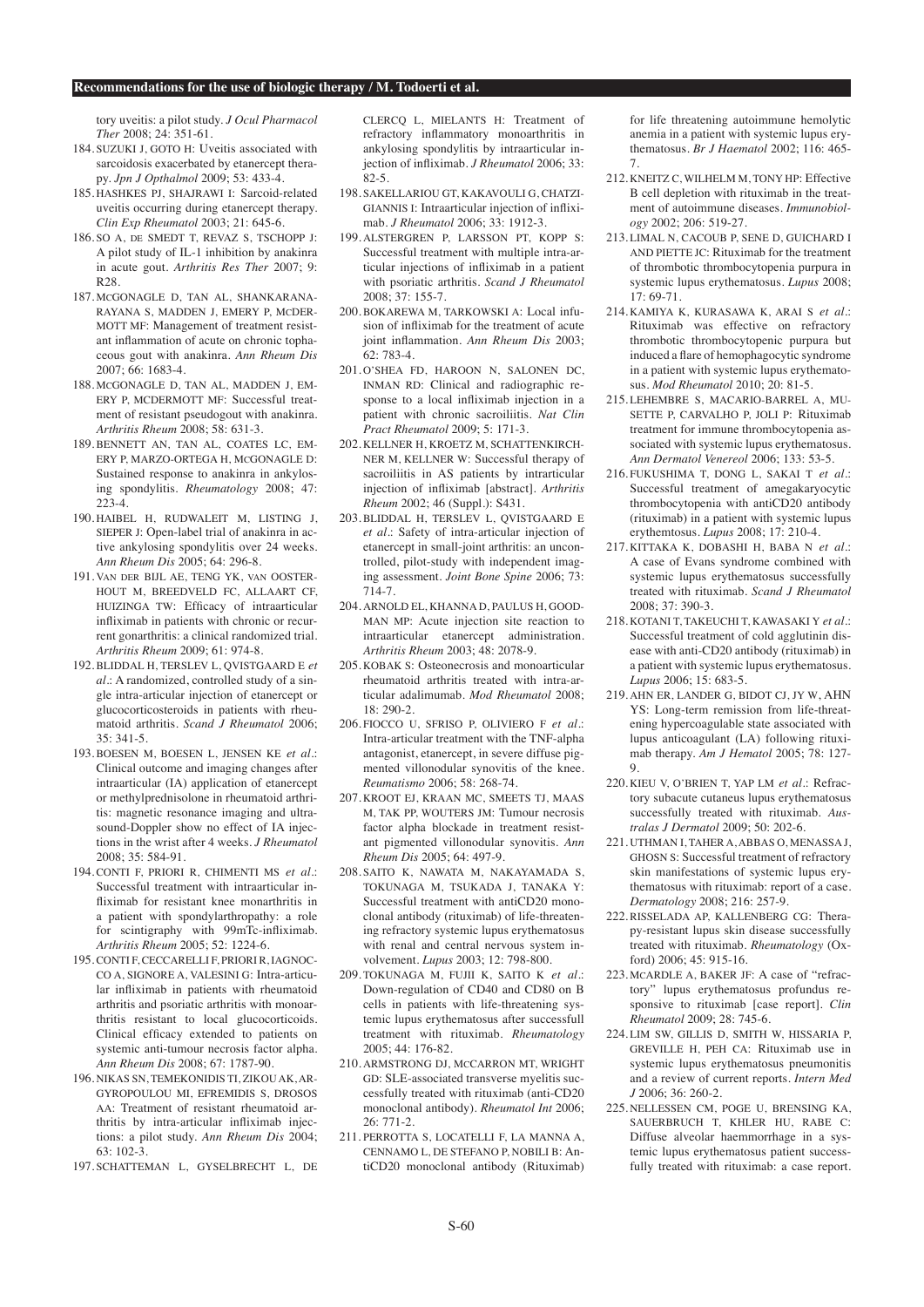*Nephrol Dial Transplant* 2008; 23: 385-6.

- 226. PINTO LF, CANDIA L, GARCIA P *et al.*: Effective treatment of refractory pulmonary hemorrage with monoclonal anti-CD20 antibody (rituximab). *Respiration* 2009; 78: 106-9.
- 227. TORRENTE-SEGARRA T, LISBONA-PEREZ MP, ROTES-SALA D, CASTRO-OREIRO S, CARBONELL-ABELLO J: Clinical, biological and ultrasonographic remission in a patient with muscoloskeletal systemic lupus erythematosus with rituximab. *Lupus* 2009; 18: 270-2.
- 228. SIMON ZS, TARR T, RESS ZS, GERGELY L, KISS E, ILLES A: Successful rituximab-CHOP treatment of systemic lupus erythematosus associated with diffuse large Bcell non-Hodgkin lymphoma. *Rheumatol Int* 2007; 28: 179-83.
- 229. HENNINGAN S, CHANNICK RN, GJ SILVER-MAN: Rituximab treatment of pulmonary arterial hypertension associated with systemic lupus erythematosus: a case report. *Lupus*  $2008: 17: 754-6$
- 230. WAITE L, MORRISON E: Severe gastrointestinal involvement in systemic lupus erythematosus treated with rituximab and cyclophosphamide (B-cell depletion therapy) [letter]. *Lupus* 2007; 16: 841-2.
- 231. HICKMAN RA, DENNISTON AK, YEE C-S, TOESCU V, MURRAY PI, GORDON C: Bilateral retinal vasculitis in a patient with systemic lupus erythematosus and its remission with rituximab therapy. *Lupus* 2009; 0: 1-3.
- 232. IDEGUCHI H, OHNO S, TAKASE K *et al.*: Successfull treatment of refractory lupus-associated haemophagocytic lymphohistiocytosis with infliximab. *Rheumatology* 2007; 46: 1621-2.
- 233. HAYAT SJ, UPPAL SS: Therapeutic efficacy and safety profile of infliximab in active systemic lupus erythematosus. *Mod Rheumatol* 2007; 17: 174-7.
- 234. NARETTO C, BALDOVINO S, ROSSI E, SPRI-ANO M, ROCCATELLO D: The case of SLE associated Sneddon-Wilkinson pustular disease successfully and safely treated with infliximab. *Lupus* 2009; 18: 856-7.
- 235. SPECKS U, FREEZE FC, MCDONALD TJ, HOGAN MC: Response of Wegener's granulomatosis to anti-CD20 chimeric monoclonal antibody therapy. *Arthritis Rheum* 2001; 44: 2836-40.
- 236. CHEUNG CM, MURRAY PI, SAVAGE CO: Successful treatment of Wegener's granulomatosis associated scleritis with rituximab. *Br J Opthalmol* 2005; 89: 1542.
- 237. FREIDLIN J, WONG IG, ACHARYA N: Rituximab treatment for peripheral ulcerative keratitis associated with Wegener's granulomatosis. *Br J Opthalmol* 2007; 91: 1414.
- 238. KOWALEWSKA B, SZECHINSKI J, ROSZ-KOWSKA E: Wegener's granulomatosis effectively treated with rituximab: a case study. *Pol Arch Med Wewn* 2008; 118: 381-5.
- 239. FERRARO AJ, DAY CJ, DRAYSON MT, SAVAGE CO: Effective therapeutic use of rituximab in refractory Wegener's granulomatosis. *Nephrol Dial Transplant* 2005; 20: 622-5.
- 240. ROCCATELLO D, BALDOVINO S, ALPA M *et al.*: Effects of anti-CD20 monoclonal an-

tibody as a rescue treatment for ANCA-associated idiopathic systemic vasculitis with or without overt renal involvement. *Clin Exp Rheumatol* 2008; 26: S67-71.

- 241. KAUSHIK VV, REDDY HV, BUCKNALL RC: Successful use of rituximab in a patient with recalcitrant Churg-Strauss syndrome. *Ann Rheum Dis* 2006; 65: 1116-7.
- 242. KOUKOULAKI M, SMITH KGC, JAYNE DRW: Rituximab in Churg-Strauss syndrome. *Ann Rheum Dis* 2006; 65: 557-9.
- 243. RIBEIRO E, CRESSEND T, DUFFAU P *et al.*: Rituximab efficacy during a refractory polyarteritis nodosa flare. *Case Report Med* 2009 [Epub 2010 Mar 14].
- 244. SONOMOTO K, MIYAMURA T, WATANABE H et al.: A case of polyartheritis nodosa successfully treated by rituximab. *Nihon Rinsho Meneki Gakkai Kaishi* 2008; 31: 119-23.
- 245. SANGLE SR, HUGHES GR, D'CRUZ DP: Infliximab in patients with systemic vasculitis that is difficult to treat: poor outcome and significant adverse effects. *Ann Rheum Dis*  $2007.66.564.5$
- 246. TILIAKOS A, SHAIA S, HOSTOFFER R, KENT L: The use of infliximab in a patient with steroid-dependent Churg-Strauss Syndrome. *J Clin Rheumatol* 2004; 10: 96.
- 247. ARIES PM, REINHOLD-KELLER E: Symmetric polyarthritis in a patient with Churg-Strauss syndrome. *Dtsch Med Wonchehschr*  $2005 \cdot 130 \cdot 1871 - 3$
- 248. ARBACH O, GROSS WL, GAUSE A: Treatment of refractory Churg-Strauss Syndrome (CSS) by TNF-alpha blockade. *Immunobiology* 2002; 206: 496-501.
- 249. EL-SHABRAWI Y, HERMANN J: Anti-TNF alpha therapy in chronic necrotizing scleritis resistant to standard immunomodulatory therapy in a patient with Wegener's granulomatosis. *Eye* 2005; 19: 1017-8.
- 250. HERMANN J, REITTNER P, SCARPATETTI M, GRANINGER W: Successful treatment of meningeal involvement in Wegener's granulomatosis with infliximab. *Ann Rheum Dis* 2006; 65: 691-2.
- 251. WU K, THROSSELL D: A new treatment for polyartheritis nodosa. *Nephrol Dial Transplant* 2006; 21: 1710-2.
- 252. AL-BISHRI J, LE RICHE N, POPE JE: Refractory polyarteritis nodosa successfully treated with infliximab. *J Rheumatol* 2005;  $32 \cdot 1371 - 3$
- 253. GARCIA-PORRUA C, GONZALES-GAY MA: Successful response to infliximab in a patient with undifferentiated spondyloarthrtopathy coexisting with polyarteritis nodosa-like cutaneous vasculitis. *Clin Exp Rheumatol* 2003; 21: S138.
- 254. AHMADI-SIMAB K, LAMPRECHT P, NÖLLE B, AI M, GROSS WL: Successful treatment of refractory anterior scleritis in primary Sjögren's syndrome with rituximab. *Ann Rheum Dis* 2005; 64: 1087-8.
- 255. TOUMA Z, SAYAD J, ARAYSSI T: Successful treatment of Sjögren's syndrome with rituximab. *Scand J Rheumatol* 2006; 35: 323-5.
- 256. RING T, KALLENBACH M, PRAETORIOUS J, NIELSEN S, MELGAARD B: Successful treatment of a patient with primary Sjögren's syndrome with rituximab. *Clin Rheumatol* 2006; 25: 891-4.
- 257. SOMER BG, TSAI DE, DOWNS L, WEINSTEIN B, SCHUSTER SJ: American College of Rheumatology ad hoc Committee on Immunologic Testing Guidelines. Improvement in Sjögren's syndrome following therapy with rituximab for marginal zone lymphoma. *Arthritis Rheum* 2003; 49: 394-8.
- 258. PIJPE J, VAN IMHOFF GW, VISSINK A *et al.*: Changes in salivary gland immunohistology and function after rituximab monotherapy in a patient with Sjögren's syndrome and associated MALT lymphoma. *Ann Rheum Dis* 2005; 64: 958-60.
- 259. MCGONAGLE D, TAN AL, MADDEN J *et al.*: Successful treatment of resistant scleroderma-associated interstitial lung disease with rituximab. *Rheumatology* (Oxford) 2008; 47: 552-3.
- 260. FABRI M, HUNZELMANN N, KRIEG T, RUB-BERT A: Discordant response to rituximab in a systemic sclerosis patient with associated myositis. *J Am Acad Dermatol* 2008; S127- S128.
- 261. VANDENBROUCKE E, GRUTTERS JC, AL-TENBURG J, BOERSMA WG, TER BORG EJ, VAN DEN BOSCH JM: Rituximab in life threatening antisynthetase syndrome. *Rheumatol Int* 2009; 29: 1499-502.
- 262. TOUMA Z, ARAYSSI T, KIBBI L, MASRI AF: Successful treatment of cardiac involvement in dermatomyositis with rituximab. *Joint Bone Spine* 2008; 75: 334-7.
- 263. TOURNADRE A, AMARGER S, JOLY P, D' INCAN M, RISTORI JM, SOUBRIER M: Polymiositis and pemphigus vulgaris in a patient: successful treatment with rituximab. *Joint Bone Spine* 2008; 75: 728-9.
- 264. MAJMUDAR S, HALL HA, ZIMMERMANN B: Treatment of adult inflammatory myositis with rituximab: an emerging therapy for refractory patients. *J Clin Rheumatol* 2009; 15: 338-40.
- 265. ARLET JB, DIMITRI D, PAGNOUX C *et al.*: Marked efficacy of a therapeuticstrategy associating prednisone and plasma exchange followed by rituximab in two patients with refractory myopathy associated with antibodies to the signal recognition particle (SRP). *Neuromuscul Disord* 2006;  $16: 334 - 6.$
- 266. KATZ JM, BRUNO MK, WINTERKORN JM, NEALON N: The pathogenesis and treatment of optic disc swelling in neurosarcoidosis: a unique therapeutic response to infliximab. *Arch Neurol* 2003; 60: 426-30.
- 267. PRITCHARD C, NADARAJAH K: Tumor necrosis factor alpha inhibitor treatment for sarcoidosis refractory to conventional treatment: a report of five patients. *Ann Rheum Dis* 2004; 63: 318-20.
- 268. SANTOS E, SHAUNAK S, RENOWDEN SA, SCOLDING NJ: Treatment of refractory neurosarcoidosis with infliximab. *J Neurol Neurosurg Psychiatry* 2010; 810: 241-6.
- 269. SODHI M, PEARSON K, WHITE ES, CULVER DA: Infliximab therapy rescues cyclophosphamide failure in severe central nervous system sarcoidosis. *Resp Med* 2009; 103: 268-73.
- 270. SOLLBERGER M, FLURI F, BAUMANN T *et al.*: Successful treatment of steroid-refractory neurosarcoidosis with infliximab.